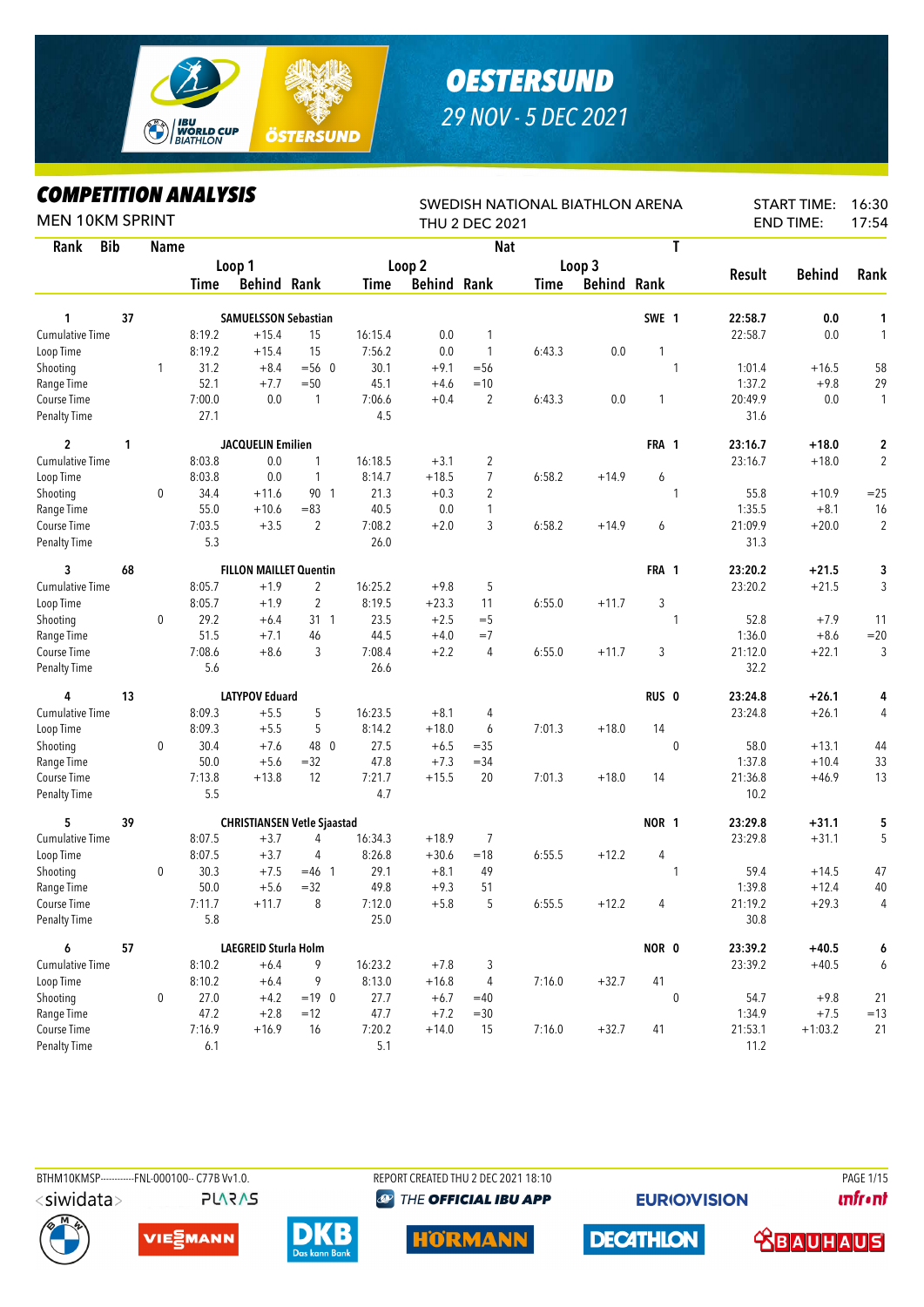| <b>Bib</b><br>Rank                 |                          | <b>Name</b>  |                |                              |                |                |                    | <b>Nat</b> |             |                    | T                |                 |               |                |
|------------------------------------|--------------------------|--------------|----------------|------------------------------|----------------|----------------|--------------------|------------|-------------|--------------------|------------------|-----------------|---------------|----------------|
|                                    |                          |              |                | Loop 1                       |                |                | Loop 2             |            |             | Loop 3             |                  |                 |               |                |
|                                    |                          |              | Time           | <b>Behind Rank</b>           |                | Time           | <b>Behind Rank</b> |            | <b>Time</b> | <b>Behind Rank</b> |                  | <b>Result</b>   | <b>Behind</b> | Rank           |
| 7                                  | 24                       |              |                | <b>HOFER Lukas</b>           |                |                |                    |            |             |                    | ITA 0            | 23:41.0         | $+42.3$       | 7              |
| <b>Cumulative Time</b>             |                          |              | 8:19.5         | $+15.7$                      | 17             | 16:31.5        | $+16.1$            | 6          |             |                    |                  | 23:41.0         | $+42.3$       | $\overline{7}$ |
| Loop Time                          |                          |              | 8:19.5         | $+15.7$                      | 17             | 8:12.0         | $+15.8$            | 3          | 7:09.5      | $+26.2$            | 31               |                 |               |                |
| Shooting                           |                          | $\mathbf 0$  | 30.3           | $+7.5$                       | $=46$ 0        | 25.2           | $+4.2$             | 11         |             |                    | $\mathbf 0$      | 55.6            | $+10.7$       | 24             |
| Range Time                         |                          |              | 50.7           | $+6.3$                       | $= 37$         | 45.3           | $+4.8$             | 12         |             |                    |                  | 1:36.0          | $+8.6$        | $=20$          |
| Course Time                        |                          |              | 7:24.1         | $+24.1$                      | 35             | 7:22.4         | $+16.2$            | 22         | 7:09.5      | $+26.2$            | 31               | 21:56.0         | $+1:06.1$     | 27             |
| <b>Penalty Time</b>                |                          |              | 4.7            |                              |                | 4.3            |                    |            |             |                    |                  | 9.0             |               |                |
| 8                                  | 43                       |              |                | <b>BOE Tarjei</b>            |                |                |                    |            |             |                    | NOR 1            | 23:42.7         | $+44.0$       | 8              |
| Cumulative Time                    |                          |              | 8:09.4         | $+5.6$                       | 6              | 16:44.2        | $+28.8$            | 9          |             |                    |                  | 23:42.7         | $+44.0$       | 8              |
| Loop Time                          |                          |              | 8:09.4         | $+5.6$                       | 6              | 8:34.8         | $+38.6$            | 26         | 6:58.5      | $+15.2$            | $\overline{7}$   |                 |               |                |
| Shooting                           |                          | $\mathbf{0}$ | 27.9           | $+5.1$                       | $25 \t1$       | 34.4           | $+13.4$            | $= 97$     |             |                    | 1                | 1:02.4          | $+17.5$       | $=62$          |
| Range Time                         |                          |              | 47.7           | $+3.3$                       | $=15$          | 54.4           | $+13.9$            | 92         |             |                    |                  | 1:42.1          | $+14.7$       | $=52$          |
| Course Time                        |                          |              | 7:15.5         | $+15.5$                      | 14             | 7:15.5         | $+9.3$             | $=7$       | 6:58.5      | $+15.2$            | $\overline{7}$   | 21:29.5         | $+39.6$       | $\overline{7}$ |
| <b>Penalty Time</b>                |                          |              | 6.2            |                              |                | 24.9           |                    |            |             |                    |                  | 31.1            |               |                |
| 9                                  | 16                       |              |                | <b>BOE Johannes Thingnes</b> |                |                |                    |            |             |                    | NOR 1            | 23:48.8         | $+50.1$       | 9              |
| Cumulative Time                    |                          |              | 8:33.7         | $+29.9$                      | 33             | 16:49.4        | $+34.0$            | 12         |             |                    |                  | 23:48.8         | $+50.1$       | 9              |
| Loop Time                          |                          |              | 8:33.7         | $+29.9$                      | 33             | 8:15.7         | $+19.5$            | 8          | 6:59.4      | $+16.1$            | 10               |                 |               |                |
| Shooting                           |                          | 1            | 32.2           | $+9.4$                       | $=62$ 0        | 29.3           | $+8.3$             | 50         |             |                    | 1                | 1:01.5          | $+16.6$       | 59             |
| Range Time                         |                          |              | 53.3           | $+8.9$                       | $=63$          | 47.6           | $+7.1$             | $= 28$     |             |                    |                  | 1:40.9          | $+13.5$       | 47             |
| Course Time<br><b>Penalty Time</b> |                          |              | 7:11.0<br>29.4 | $+11.0$                      | 6              | 7:22.7<br>5.4  | $+16.5$            | 23         | 6:59.4      | $+16.1$            | 10               | 21:33.1<br>34.8 | $+43.2$       | 10             |
| 10                                 | $\overline{\phantom{a}}$ |              |                | <b>WEGER Benjamin</b>        |                |                |                    |            |             |                    | SUI 0            | 23:49.6         | $+50.9$       | 10             |
| <b>Cumulative Time</b>             |                          |              | 8:21.3         | $+17.5$                      | 20             | 16:43.5        | $+28.1$            | 8          |             |                    |                  | 23:49.6         | $+50.9$       | 10             |
| Loop Time                          |                          |              | 8:21.3         | $+17.5$                      | 20             | 8:22.2         | $+26.0$            | 14         | 7:06.1      | $+22.8$            | 23               |                 |               |                |
| Shooting                           |                          | $\mathbf{0}$ | 32.6           | $+9.8$                       | $=69$ 0        | 30.9           | $+9.9$             | $=63$      |             |                    | $\mathbf{0}$     | 1:03.6          | $+18.7$       | 68             |
| Range Time                         |                          |              | 54.0           | $+9.6$                       | $=73$          | 50.7           | $+10.2$            | 62         |             |                    |                  | 1:44.7          | $+17.3$       | 66             |
| Course Time                        |                          |              | 7:22.4         | $+22.4$                      | 28             | 7:26.6         | $+20.4$            | 32         | 7:06.1      | $+22.8$            | 23               | 21:55.1         | $+1:05.2$     | 25             |
| <b>Penalty Time</b>                |                          |              | 4.9            |                              |                | 4.9            |                    |            |             |                    |                  | 9.8             |               |                |
| 11                                 | 18                       |              |                | <b>PONSILUOMA Martin</b>     |                |                |                    |            |             |                    | SWE 2            | 23:51.2         | $+52.5$       | 11             |
| <b>Cumulative Time</b>             |                          |              | 8:30.0         | $+26.2$                      | 29             | 16:56.8        | $+41.4$            | 17         |             |                    |                  | 23:51.2         | $+52.5$       | 11             |
| Loop Time                          |                          |              | 8:30.0         | $+26.2$                      | 29             | 8:26.8         | $+30.6$            | $=18$      | 6:54.4      | $+11.1$            | $\overline{2}$   |                 |               |                |
| Shooting                           |                          | 1            | 29.6           | $+6.8$                       | $=36$ 1        | 23.5           | $+2.5$             | $=$ 5      |             |                    | $\overline{2}$   | 53.1            | $+8.2$        | 14             |
| Range Time                         |                          |              | 49.9           | $+5.5$                       | $= 30$         | 43.7           | $+3.2$             | 4          |             |                    |                  | 1:33.6          | $+6.2$        | 9              |
| Course Time                        |                          |              | 7:11.3         | $+11.3$                      | $\overline{7}$ | 7:15.5         | $+9.3$             | $=7$       | 6:54.4      | $+11.1$            | $\overline{2}$   | 21:21.2         | $+31.3$       | 5              |
| <b>Penalty Time</b>                |                          |              | 28.8           |                              |                | 27.6           |                    |            |             |                    |                  | 56.4            |               |                |
| 12                                 | 108                      |              |                | <b>KUEHN Johannes</b>        |                |                |                    |            |             |                    | GER 1            | 23:53.5         | $+54.8$       | $12\,$         |
| Cumulative Time                    |                          |              | 8:09.5         | $+5.7$                       | $\overline{7}$ | 16:44.4        | $+29.0$            | 10         |             |                    |                  | 23:53.5         | $+54.8$       | 12             |
| Loop Time                          |                          |              | 8:09.5         | $+5.7$                       | $\overline{7}$ | 8:34.9         | $+38.7$            | 27         | 7:09.1      | $+25.8$            | 29               |                 |               |                |
| Shooting                           |                          | $\mathbf 0$  | 32.5           | $+9.7$                       | 68 1           | 30.0           | $+9.0$             | 55         |             |                    | 1                | 1:02.6          | $+17.7$       | 65             |
| Range Time                         |                          |              | 51.4           | $+7.0$                       | $=44$          | 49.6           | $+9.1$             | 50         |             |                    |                  | 1:41.0          | $+13.6$       | 48             |
| Course Time<br>Penalty Time        |                          |              | 7:12.7<br>5.4  | $+12.7$                      | 10             | 7:18.9<br>26.4 | $+12.7$            | 13         | 7:09.1      | $+25.8$            | 29               | 21:40.7<br>31.8 | $+50.8$       | 14             |
| 13                                 | 4                        |              |                | <b>LOGINOV Alexander</b>     |                |                |                    |            |             |                    | RUS <sub>1</sub> | 23:54.6         | $+55.9$       | 13             |
| <b>Cumulative Time</b>             |                          |              | 8:39.8         | $+36.0$                      | 49             | 16:53.8        | $+38.4$            | $=14$      |             |                    |                  | 23:54.6         | $+55.9$       | 13             |
| Loop Time                          |                          |              | 8:39.8         | $+36.0$                      | 49             | 8:14.0         | $+17.8$            | 5          | 7:00.8      | $+17.5$            | 12               |                 |               |                |
| Shooting                           |                          | $\mathbf{1}$ | 29.3           | $+6.5$                       | $=32$ 0        | 27.7           | $+6.7$             | $=40$      |             |                    | $\mathbf{1}$     | 57.0            | $+12.1$       | $= 35$         |
| Range Time                         |                          |              | 50.8           | $+6.4$                       | 39             | 48.1           | $+7.6$             | 36         |             |                    |                  | 1:38.9          | $+11.5$       | $= 36$         |
| Course Time                        |                          |              | 7:20.1         | $+20.1$                      | 19             | 7:21.2         | $+15.0$            | 18         | 7:00.8      | $+17.5$            | 12               | 21:42.1         | $+52.2$       | 16             |
| Penalty Time                       |                          |              | 28.9           |                              |                | 4.7            |                    |            |             |                    |                  | 33.6            |               |                |
| 14                                 | 15                       |              |                | <b>DOLL Benedikt</b>         |                |                |                    |            |             |                    | GER 1            | 23:55.4         | $+56.7$       | 14             |
| <b>Cumulative Time</b>             |                          |              | 8:16.1         | $+12.3$                      | 14             | 16:56.5        | $+41.1$            | 16         |             |                    |                  | 23:55.4         | $+56.7$       | 14             |
| Loop Time                          |                          |              | 8:16.1         | $+12.3$                      | 14             | 8:40.4         | $+44.2$            | 32         | 6:58.9      | $+15.6$            | 8                |                 |               |                |
| Shooting                           |                          | 0            | 28.5           | $+5.7$                       | 28 1           | 28.8           | $+7.8$             | 45         |             |                    | 1                | 57.4            | $+12.5$       | $= 39$         |
| Range Time                         |                          |              | 48.8           | $+4.4$                       | 21             | 49.4           | $+8.9$             | $=46$      |             |                    |                  | 1:38.2          | $+10.8$       | 34             |
| Course Time                        |                          |              | 7:21.9         | $+21.9$                      | $= 24$         | 7:23.2         | $+17.0$            | 24         | 6:58.9      | $+15.6$            | 8                | 21:44.0         | $+54.1$       | 17             |
| Penalty Time                       |                          |              | 5.4            |                              |                | 27.8           |                    |            |             |                    |                  | 33.2            |               |                |

BTHM10KMSP------------FNL-000100-- C77B Vv1.0. **PLARAS**  REPORT CREATED THU 2 DEC 2021 18:10 **<sup><sup>3</sup>** THE OFFICIAL IBU APP</sup>

**EURIOVISION** 

**PAGE 2/15** *<u><u>Infront</u>*</u>









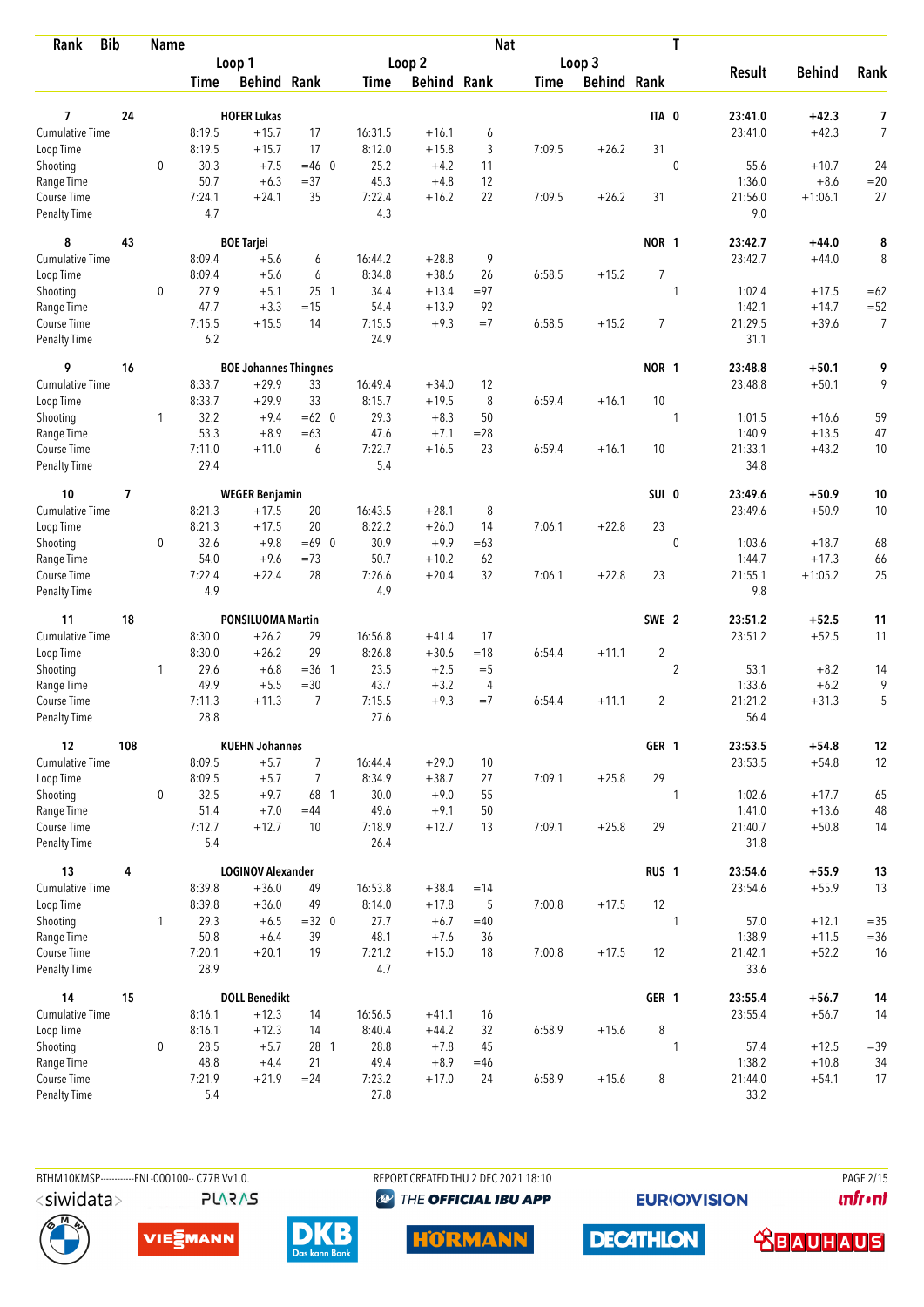| <b>Bib</b><br>Rank                 |    | <b>Name</b>    |                |                              |                 |                |                    | <b>Nat</b>     |             |                    |                  | T              |                   |                    |            |
|------------------------------------|----|----------------|----------------|------------------------------|-----------------|----------------|--------------------|----------------|-------------|--------------------|------------------|----------------|-------------------|--------------------|------------|
|                                    |    |                |                | Loop 1                       |                 |                | Loop 2             |                |             | Loop 3             |                  |                |                   |                    |            |
|                                    |    |                | Time           | <b>Behind Rank</b>           |                 | Time           | <b>Behind Rank</b> |                | <b>Time</b> | <b>Behind Rank</b> |                  |                | <b>Result</b>     | <b>Behind</b>      | Rank       |
| 15                                 | 28 |                |                | <b>KRCMAR Michal</b>         |                 |                |                    |                |             |                    | CZE 0            |                | 23:57.5           | $+58.8$            | 15         |
| <b>Cumulative Time</b>             |    |                | 8:27.9         | $+24.1$                      | 27              | 16:52.4        | $+37.0$            | 13             |             |                    |                  |                | 23:57.5           | $+58.8$            | 15         |
| Loop Time                          |    |                | 8:27.9         | $+24.1$                      | 27              | 8:24.5         | $+28.3$            | 17             | 7:05.1      | $+21.8$            | 21               |                |                   |                    |            |
| Shooting                           |    | $\mathbf 0$    | 32.1           | $+9.3$                       | 61 0            | 32.2           | $+11.2$            | $= 84$         |             |                    |                  | $\mathbf 0$    | 1:04.3            | $+19.4$            | $=74$      |
| Range Time                         |    |                | 53.1           | $+8.7$                       | $=60$           | 49.0           | $+8.5$             | $=40$          |             |                    |                  |                | 1:42.1            | $+14.7$            | $= 52$     |
| Course Time                        |    |                | 7:29.5         | $+29.5$                      | 50              | 7:30.6         | $+24.4$            | $=43$          | 7:05.1      | $+21.8$            | 21               |                | 22:05.2           | $+1:15.3$          | 32         |
| <b>Penalty Time</b>                |    |                | 5.3            |                              |                 | 4.9            |                    |                |             |                    |                  |                | 10.2              |                    |            |
| 16                                 | 5  |                |                | <b>SEPPALA Tero</b>          |                 |                |                    |                |             |                    | FIN <sub>1</sub> |                | 23:58.6           | +59.9              | 16         |
| <b>Cumulative Time</b>             |    |                | 8:15.6         | $+11.8$                      | 13              | 16:49.0        | $+33.6$            | 11             |             |                    |                  |                | 23:58.6           | $+59.9$            | 16         |
| Loop Time                          |    |                | 8:15.6         | $+11.8$                      | 13              | 8:33.4         | $+37.2$            | 25             | 7:09.6      | $+26.3$            | 32               |                |                   |                    |            |
| Shooting                           |    | 0              | 25.5           | $+2.7$                       | $=8$ 1          | 26.4           | $+5.4$             | 23             |             |                    |                  | 1              | 51.9              | $+7.0$             | 8          |
| Range Time                         |    |                | 46.3           | $+1.9$                       | 6               | 45.0           | $+4.5$             | 9              |             |                    |                  |                | 1:31.3            | $+3.9$             | 3          |
| Course Time                        |    |                | 7:23.7         | $+23.7$                      | 32              | 7:21.3         | $+15.1$            | 19             | 7:09.6      | $+26.3$            | 32               |                | 21:54.6           | $+1:04.7$          | 23         |
| <b>Penalty Time</b>                |    |                | 5.6            |                              |                 | 27.1           |                    |                |             |                    |                  |                | 32.7              |                    |            |
| 17                                 | 20 |                |                | <b>STROLIA Vytautas</b>      |                 |                |                    |                |             |                    | LTU <sub>1</sub> |                | 24:01.6           | $+1:02.9$          | 17         |
| <b>Cumulative Time</b>             |    |                | 8:41.6         | $+37.8$                      | 54              | 16:59.5        | $+44.1$            | 19             |             |                    |                  |                | 24:01.6           | $+1:02.9$          | 17         |
| Loop Time                          |    |                | 8:41.6         | $+37.8$                      | 54              | 8:17.9         | $+21.7$            | 10             | 7:02.1      | $+18.8$            | 15               |                |                   |                    |            |
| Shooting                           |    | 1              | 32.6           | $+9.8$                       | $=69$ 0         | 34.9           | $+13.9$            | 102            |             |                    |                  | 1              | 1:07.5            | $+22.6$            | 86         |
| Range Time                         |    |                | 51.3           | $+6.9$                       | $=42$           | 55.3           | $+14.8$            | $= 95$         |             |                    |                  |                | 1:46.6            | $+19.2$            | $=75$      |
| Course Time<br><b>Penalty Time</b> |    |                | 7:22.2<br>28.1 | $+22.2$                      | $=26$           | 7:16.9<br>5.7  | $+10.7$            | 10             | 7:02.1      | $+18.8$            | 15               |                | 21:41.2<br>33.8   | $+51.3$            | 15         |
| 18                                 | 53 |                |                | <b>REES Roman</b>            |                 |                |                    |                |             |                    | GER 0            |                | 24:03.8           | $+1:05.1$          | 18         |
| Cumulative Time                    |    |                | 8:24.2         | $+20.4$                      | 24              | 16:53.8        | $+38.4$            | $=14$          |             |                    |                  |                | 24:03.8           | $+1:05.1$          | 18         |
| Loop Time                          |    |                | 8:24.2         | $+20.4$                      | 24              | 8:29.6         | $+33.4$            | 20             | 7:10.0      | $+26.7$            | 33               |                |                   |                    |            |
| Shooting                           |    | 0              | 30.8           | $+8.0$                       | 55 0            | 33.0           | $+12.0$            | 92             |             |                    |                  | $\mathbf{0}$   | 1:03.9            | $+19.0$            | 69         |
| Range Time                         |    |                | 53.3           | $+8.9$                       | $=63$           | 53.3           | $+12.8$            | $= 85$         |             |                    |                  |                | 1:46.6            | $+19.2$            | $=75$      |
| Course Time                        |    |                | 7:25.1         | $+25.1$                      | $=36$           | 7:30.9         | $+24.7$            | 46             | 7:10.0      | $+26.7$            | 33               |                | 22:06.0           | $+1:16.1$          | 34         |
| <b>Penalty Time</b>                |    |                | 5.8            |                              |                 | 5.4            |                    |                |             |                    |                  |                | 11.2              |                    |            |
| 19                                 | 50 |                |                | <b>BAKKEN Sivert Guttorm</b> |                 |                |                    |                |             |                    | NOR <sub>2</sub> |                | 24:04.8           | $+1:06.1$          | 19         |
| Cumulative Time                    |    |                | 8:07.4         | $+3.6$                       | 3               | 17:03.9        | $+48.5$            | 22             |             |                    |                  |                | 24:04.8           | $+1:06.1$          | 19         |
| Loop Time                          |    |                | 8:07.4         | $+3.6$                       | 3               | 8:56.5         | $+1:00.3$          | 55             | 7:00.9      | $+17.6$            | 13               |                |                   |                    |            |
| Shooting                           |    | 0              | 26.4           | $+3.6$                       | 13 <sup>2</sup> | 29.9           | $+8.9$             | 54             |             |                    |                  | $\overline{2}$ | 56.3              | $+11.4$            | 30         |
| Range Time                         |    |                | 46.5           | $+2.1$                       | $=8$            | 51.2           | $+10.7$            | 68             |             |                    |                  |                | 1:37.7            | $+10.3$            | $= 31$     |
| Course Time                        |    |                | 7:15.0         | $+15.0$                      | 13              | 7:15.3         | $+9.1$             | 6              | 7:00.9      | $+17.6$            | 13               |                | 21:31.2           | $+41.3$            | 8          |
| <b>Penalty Time</b>                |    |                | 5.9            |                              |                 | 50.0           |                    |                |             |                    |                  |                | 55.9              |                    |            |
| 20                                 | 87 |                |                | <b>GUIGONNAT Antonin</b>     |                 |                |                    |                |             |                    | FRA 2            |                | 24:12.6           | $+1:13.9$          | ${\bf 20}$ |
| Cumulative Time                    |    |                | 9:02.0         | $+58.2$                      | 84              | 17:13.5        | $+58.1$            | 32             |             |                    |                  |                | 24:12.6           | $+1:13.9$          | 20         |
| Loop Time                          |    |                | 9:02.0         | $+58.2$                      | 84              | 8:11.5         | $+15.3$            | $\overline{2}$ | 6:59.1      | $+15.8$            | 9                |                |                   |                    |            |
| Shooting                           |    | $\overline{2}$ | 33.9           | $+11.1$                      | $= 83$ 0        | 27.3           | $+6.3$             | $=32$          |             |                    |                  | $\overline{2}$ | 1:01.3            | $+16.4$            | $= 56$     |
| Range Time<br>Course Time          |    |                | 56.6<br>7:15.9 | $+12.2$<br>$+15.9$           | 94<br>15        | 48.7<br>7:17.7 | $+8.2$<br>$+11.5$  | $= 38$<br>12   | 6:59.1      | $+15.8$            | 9                |                | 1:45.3<br>21:32.7 | $+17.9$<br>$+42.8$ | $=69$<br>9 |
| Penalty Time                       |    |                | 49.5           |                              |                 | 5.1            |                    |                |             |                    |                  |                | 54.6              |                    |            |
| 21                                 | 19 |                |                | <b>GOW Scott</b>             |                 |                |                    |                |             |                    | CAN 1            |                | 24:14.9           | $+1:16.2$          | 21         |
| <b>Cumulative Time</b>             |    |                | 8:23.3         | $+19.5$                      | 23              | 17:07.3        | $+51.9$            | 25             |             |                    |                  |                | 24:14.9           | $+1:16.2$          | 21         |
| Loop Time                          |    |                | 8:23.3         | $+19.5$                      | 23              | 8:44.0         | $+47.8$            | 38             | 7:07.6      | $+24.3$            | 25               |                |                   |                    |            |
| Shooting                           |    | 0              | 25.1           | $+2.3$                       | 6 <sub>1</sub>  | 26.2           | $+5.2$             | $=19$          |             |                    |                  | 1              | 51.4              | $+6.5$             | 4          |
| Range Time                         |    |                | 47.0           | $+2.6$                       | 11              | 45.7           | $+5.2$             | 13             |             |                    |                  |                | 1:32.7            | $+5.3$             | 7          |
| Course Time                        |    |                | 7:30.3         | $+30.3$                      | 53              | 7:30.6         | $+24.4$            | $=43$          | 7:07.6      | $+24.3$            | 25               |                | 22:08.5           | $+1:18.6$          | 36         |
| Penalty Time                       |    |                | 6.0            |                              |                 | 27.7           |                    |                |             |                    |                  |                | 33.7              |                    |            |
| 22                                 | 46 |                |                | <b>STALDER Sebastian</b>     |                 |                |                    |                |             |                    | SUI 0            |                | 24:15.8           | $+1:17.1$          | ${\bf 22}$ |
| <b>Cumulative Time</b>             |    |                | 8:37.0         | $+33.2$                      | 42              | 16:58.9        | $+43.5$            | 18             |             |                    |                  |                | 24:15.8           | $+1:17.1$          | 22         |
| Loop Time                          |    |                | 8:37.0         | $+33.2$                      | 42              | 8:21.9         | $+25.7$            | 13             | 7:16.9      | $+33.6$            | 43               |                |                   |                    |            |
| Shooting                           |    | $\mathbf 0$    | 39.2           | $+16.4$                      | 106 0           | 26.2           | $+5.2$             | $=19$          |             |                    |                  | $\mathbf{0}$   | 1:05.4            | $+20.5$            | $=79$      |
| Range Time                         |    |                | 59.7           | $+15.3$                      | $=106$          | 47.2           | $+6.7$             | $=26$          |             |                    |                  |                | 1:46.9            | $+19.5$            | 78         |
| Course Time<br>Penalty Time        |    |                | 7:31.8<br>5.5  | $+31.8$                      | 57              | 7:29.7<br>5.0  | $+23.5$            | 40             | 7:16.9      | $+33.6$            | 43               |                | 22:18.4<br>10.5   | $+1:28.5$          | 49         |
|                                    |    |                |                |                              |                 |                |                    |                |             |                    |                  |                |                   |                    |            |

BTHM10KMSP------------FNL-000100-- C77B Vv1.0. **PLARAS**  REPORT CREATED THU 2 DEC 2021 18:10 **<sup><sup>3</sup>** THE OFFICIAL IBU APP</sup>

**EURIOVISION** 

PAGE 3/15 *<u><u>Infront</u>*</u>









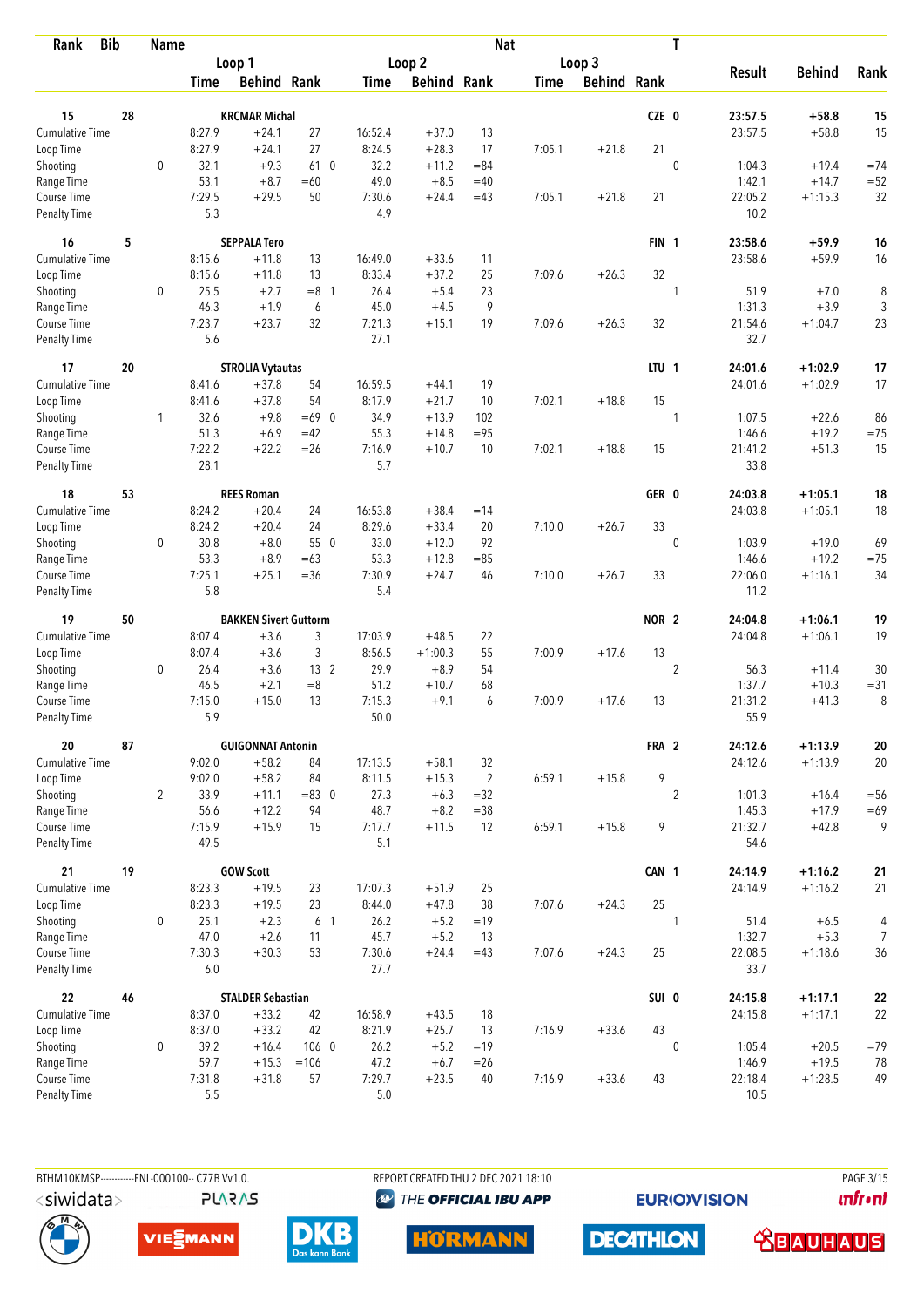| <b>Bib</b><br>Rank                 |     | <b>Name</b>  |                |                              |                 |                |                    | <b>Nat</b> |             |                    |                  | T                        |                   |                |
|------------------------------------|-----|--------------|----------------|------------------------------|-----------------|----------------|--------------------|------------|-------------|--------------------|------------------|--------------------------|-------------------|----------------|
|                                    |     |              |                | Loop 1                       |                 |                | Loop 2             |            |             | Loop 3             |                  |                          |                   |                |
|                                    |     |              | Time           | <b>Behind Rank</b>           |                 | Time           | <b>Behind Rank</b> |            | <b>Time</b> | <b>Behind Rank</b> |                  | <b>Result</b>            | <b>Behind</b>     | Rank           |
| 23                                 | 3   |              |                | <b>DESTHIEUX Simon</b>       |                 |                |                    |            |             |                    | FRA <sub>2</sub> | 24:17.9                  | $+1:19.2$         | 23             |
| <b>Cumulative Time</b>             |     |              | 8:41.4         | $+37.6$                      | $= 52$          | 17:14.3        | $+58.9$            | 34         |             |                    |                  | 24:17.9                  | $+1:19.2$         | 23             |
| Loop Time                          |     |              | 8:41.4         | $+37.6$                      | $=52$           | 8:32.9         | $+36.7$            | $= 23$     | 7:03.6      | $+20.3$            | 18               |                          |                   |                |
| Shooting                           |     | 1            | 34.3           | $+11.5$                      | 89 1            | 26.6           | $+5.6$             | $=25$      |             |                    |                  | $\overline{2}$<br>1:01.0 | $+16.1$           | 55             |
| Range Time                         |     |              | 52.7           | $+8.3$                       | $= 54$          | 44.3           | $+3.8$             | 6          |             |                    |                  | 1:37.0                   | $+9.6$            | $=26$          |
| Course Time                        |     |              | 7:21.2         | $+21.2$                      | 23              | 7:22.0         | $+15.8$            | 21         | 7:03.6      | $+20.3$            | 18               | 21:46.8                  | $+56.9$           | 19             |
| <b>Penalty Time</b>                |     |              | 27.5           |                              |                 | 26.6           |                    |            |             |                    |                  | 54.1                     |                   |                |
| 23                                 | 8   |              |                | PIDRUCHNYI Dmytro            |                 |                |                    |            |             |                    | UKR 1            | 24:17.9                  | $+1:19.2$         | 23             |
| Cumulative Time                    |     |              | 8:28.7         | $+24.9$                      | 28              | 17:09.2        | $+53.8$            | 27         |             |                    |                  | 24:17.9                  | $+1:19.2$         | 23             |
| Loop Time                          |     |              | 8:28.7         | $+24.9$                      | 28              | 8:40.5         | $+44.3$            | 33         | 7:08.7      | $+25.4$            | 28               |                          |                   |                |
| Shooting                           |     | 0            | 26.3           | $+3.5$                       | $12-1$          | 25.8           | $+4.8$             | 14         |             |                    | 1                | 52.1                     | $+7.2$            | 9              |
| Range Time                         |     |              | 47.9           | $+3.5$                       | $=19$           | 46.9           | $+6.4$             | 22         |             |                    |                  | 1:34.8                   | $+7.4$            | 12             |
| Course Time                        |     |              | 7:34.8         | $+34.8$                      | $=66$           | 7:26.0         | $+19.8$            | 30         | 7:08.7      | $+25.4$            | 28               | 22:09.5                  | $+1:19.6$         | 39             |
| Penalty Time                       |     |              | 6.0            |                              |                 | 27.6           |                    |            |             |                    |                  | 33.6                     |                   |                |
| 25                                 | 6   |              |                | <b>CLAUDE Fabien</b>         |                 |                |                    |            |             |                    | FRA 3            | 24:19.0                  | $+1:20.3$         | 25             |
| <b>Cumulative Time</b>             |     |              | 8:26.4         | $+22.6$                      | 26              | 17:16.3        | $+1:00.9$          | 35         |             |                    |                  | 24:19.0                  | $+1:20.3$         | 25             |
| Loop Time                          |     |              | 8:26.4         | $+22.6$                      | 26              | 8:49.9         | $+53.7$            | 46         | 7:02.7      | $+19.4$            | 17               |                          |                   |                |
| Shooting                           |     | 1            | 29.9           | $+7.1$                       | $=41$ 2         | 27.1           | $+6.1$             | 30         |             |                    |                  | 3<br>57.0                | $+12.1$           | $=35$          |
| Range Time                         |     |              | 50.7<br>7:09.4 | $+6.3$<br>$+9.4$             | $= 37$          | 46.3<br>7:15.7 | $+5.8$<br>$+9.5$   | 15<br>9    |             |                    | 17               | 1:37.0                   | $+9.6$<br>$+37.9$ | $=26$          |
| Course Time<br><b>Penalty Time</b> |     |              | 26.3           |                              | $\overline{4}$  | 47.9           |                    |            | 7:02.7      | $+19.4$            |                  | 21:27.8<br>1:14.2        |                   | 6              |
| 25                                 | 85  |              |                | <b>GIACOMEL Tommaso</b>      |                 |                |                    |            |             |                    | ITA <sub>2</sub> | 24:19.0                  | $+1:20.3$         | 25             |
| <b>Cumulative Time</b>             |     |              | 8:15.3         | $+11.5$                      | 12              | 17:10.6        | $+55.2$            | 30         |             |                    |                  | 24:19.0                  | $+1:20.3$         | 25             |
| Loop Time                          |     |              | 8:15.3         | $+11.5$                      | 12              | 8:55.3         | $+59.1$            | 53         | 7:08.4      | $+25.1$            | 26               |                          |                   |                |
| Shooting                           |     | 0            | 26.8           | $+4.0$                       | 17 <sup>2</sup> | 27.7           | $+6.7$             | $=40$      |             |                    |                  | $\overline{2}$<br>54.6   | $+9.7$            | 20             |
| Range Time                         |     |              | 46.5           | $+2.1$                       | $=8$            | 44.5           | $+4.0$             | $=7$       |             |                    |                  | 1:31.0                   | $+3.6$            | $\overline{2}$ |
| Course Time                        |     |              | 7:24.0         | $+24.0$                      | $= 33$          | 7:23.4         | $+17.2$            | 25         | 7:08.4      | $+25.1$            | 26               | 21:55.8                  | $+1:05.9$         | 26             |
| <b>Penalty Time</b>                |     |              | 4.8            |                              |                 | 47.4           |                    |            |             |                    |                  | 52.2                     |                   |                |
| 27                                 | 35  |              |                | <b>EDER Simon</b>            |                 |                |                    |            |             |                    | AUT <sub>1</sub> | 24:20.4                  | $+1:21.7$         | 27             |
| <b>Cumulative Time</b>             |     |              | 8:22.5         | $+18.7$                      | 22              | 17:09.0        | $+53.6$            | 26         |             |                    |                  | 24:20.4                  | $+1:21.7$         | 27             |
| Loop Time                          |     |              | 8:22.5         | $+18.7$                      | 22              | 8:46.5         | $+50.3$            | 39         | 7:11.4      | $+28.1$            | 36               |                          |                   |                |
| Shooting                           |     | 0            | 22.9           | $+0.1$                       | 2 <sub>1</sub>  | 31.3           | $+10.3$            | $=71$      |             |                    |                  | 54.3<br>1                | $+9.4$            | $=17$          |
| Range Time                         |     |              | 44.4           | 0.0                          | $\overline{1}$  | 51.4           | $+10.9$            | $=69$      |             |                    |                  | 1:35.8                   | $+8.4$            | 17             |
| Course Time<br><b>Penalty Time</b> |     |              | 7:31.9<br>6.2  | $+31.9$                      | 58              | 7:28.0<br>27.1 | $+21.8$            | 36         | 7:11.4      | $+28.1$            | 36               | 22:11.3<br>33.3          | $+1:21.4$         | 40             |
| 28                                 | 105 |              |                | <b>POVARNITSYN Alexander</b> |                 |                |                    |            |             |                    | RUS <sub>1</sub> | 24:20.7                  | $+1:22.0$         | 28             |
| Cumulative Time                    |     |              | 8:39.7         | $+35.9$                      | 48              | 17:03.5        | $+48.1$            | 21         |             |                    |                  | 24:20.7                  | $+1:22.0$         | 28             |
| Loop Time                          |     |              | 8:39.7         | $+35.9$                      | 48              | 8:23.8         | $+27.6$            | 16         | 7:17.2      | $+33.9$            | 45               |                          |                   |                |
| Shooting                           |     | $\mathbf{1}$ | 29.6           | $+6.8$                       | $=36$ 0         | 23.6           | $+2.6$             | 7          |             |                    |                  | 53.2<br>1                | $+8.3$            | 15             |
| Range Time                         |     |              | 50.1           | $+5.7$                       | 34              | 44.2           | $+3.7$             | 5          |             |                    |                  | 1:34.3                   | $+6.9$            | 11             |
| Course Time                        |     |              | 7:20.2         | $+20.2$                      | 20              | 7:34.4         | $+28.2$            | 55         | 7:17.2      | $+33.9$            | 45               | 22:11.8                  | $+1:21.9$         | 41             |
| Penalty Time                       |     |              | 29.4           |                              |                 | 5.2            |                    |            |             |                    |                  | 34.6                     |                   |                |
| 29                                 | 12  |              |                | <b>ILIEV Vladimir</b>        |                 |                |                    |            |             |                    | BUL 0            | 24:21.7                  | $+1:23.0$         | 29             |
| Cumulative Time                    |     |              | 8:32.1         | $+28.3$                      | $= 30$          | 17:02.8        | $+47.4$            | 20         |             |                    |                  | 24:21.7                  | $+1:23.0$         | 29             |
| Loop Time                          |     |              | 8:32.1         | $+28.3$                      | $= 30$          | 8:30.7         | $+34.5$            | 21         | 7:18.9      | $+35.6$            | 52               |                          |                   |                |
| Shooting                           |     | 0            | 32.9           | $+10.1$                      | $=75$ 0         | 32.4           | $+11.4$            | $= 87$     |             |                    |                  | $\mathbf 0$<br>1:05.3    | $+20.4$           | 78             |
| Range Time                         |     |              | 54.6           | $+10.2$                      | 81              | 53.0           | $+12.5$            | $=78$      |             |                    |                  | 1:47.6                   | $+20.2$           | $= 80$         |
| Course Time<br>Penalty Time        |     |              | 7:31.5<br>6.0  | $+31.5$                      | 56              | 7:32.8<br>4.9  | $+26.6$            | 51         | 7:18.9      | $+35.6$            | 52               | 22:23.2<br>10.9          | $+1:33.3$         | 52             |
| 30                                 | 47  |              |                | <b>HORN Philipp</b>          |                 |                |                    |            |             |                    | GER 1            | 24:22.2                  | $+1:23.5$         | 30             |
| Cumulative Time                    |     |              | 8:48.0         | $+44.2$                      | 68              | 17:11.1        | $+55.7$            | 31         |             |                    |                  | 24:22.2                  | $+1:23.5$         | $30\,$         |
| Loop Time                          |     |              | 8:48.0         | $+44.2$                      | 68              | 8:23.1         | $+26.9$            | 15         | 7:11.1      | $+27.8$            | 34               |                          |                   |                |
| Shooting                           |     | $\mathbf{1}$ | 33.2           | $+10.4$                      | $=78$ 0         | 26.6           | $+5.6$             | $= 25$     |             |                    |                  | 59.9<br>1                | $+15.0$           | 51             |
| Range Time                         |     |              | 54.4           | $+10.0$                      | $=78$           | 47.0           | $+6.5$             | 23         |             |                    |                  | 1:41.4                   | $+14.0$           | 50             |
| Course Time                        |     |              | 7:24.0         | $+24.0$                      | $= 33$          | 7:30.8         | $+24.6$            | 45         | 7:11.1      | $+27.8$            | 34               | 22:05.9                  | $+1:16.0$         | 33             |
| Penalty Time                       |     |              | 29.6           |                              |                 | 5.3            |                    |            |             |                    |                  | 34.9                     |                   |                |

BTHM10KMSP------------FNL-000100-- C77B Vv1.0. **PLARAS**  REPORT CREATED THU 2 DEC 2021 18:10 **<sup><sup>3</sup>** THE OFFICIAL IBU APP</sup>

**EURIOVISION** 

**PAGE 4/15** *<u><u>Infront</u>*</u>









**DECATHLON** 

 **<u>CBAUHAUS</u>**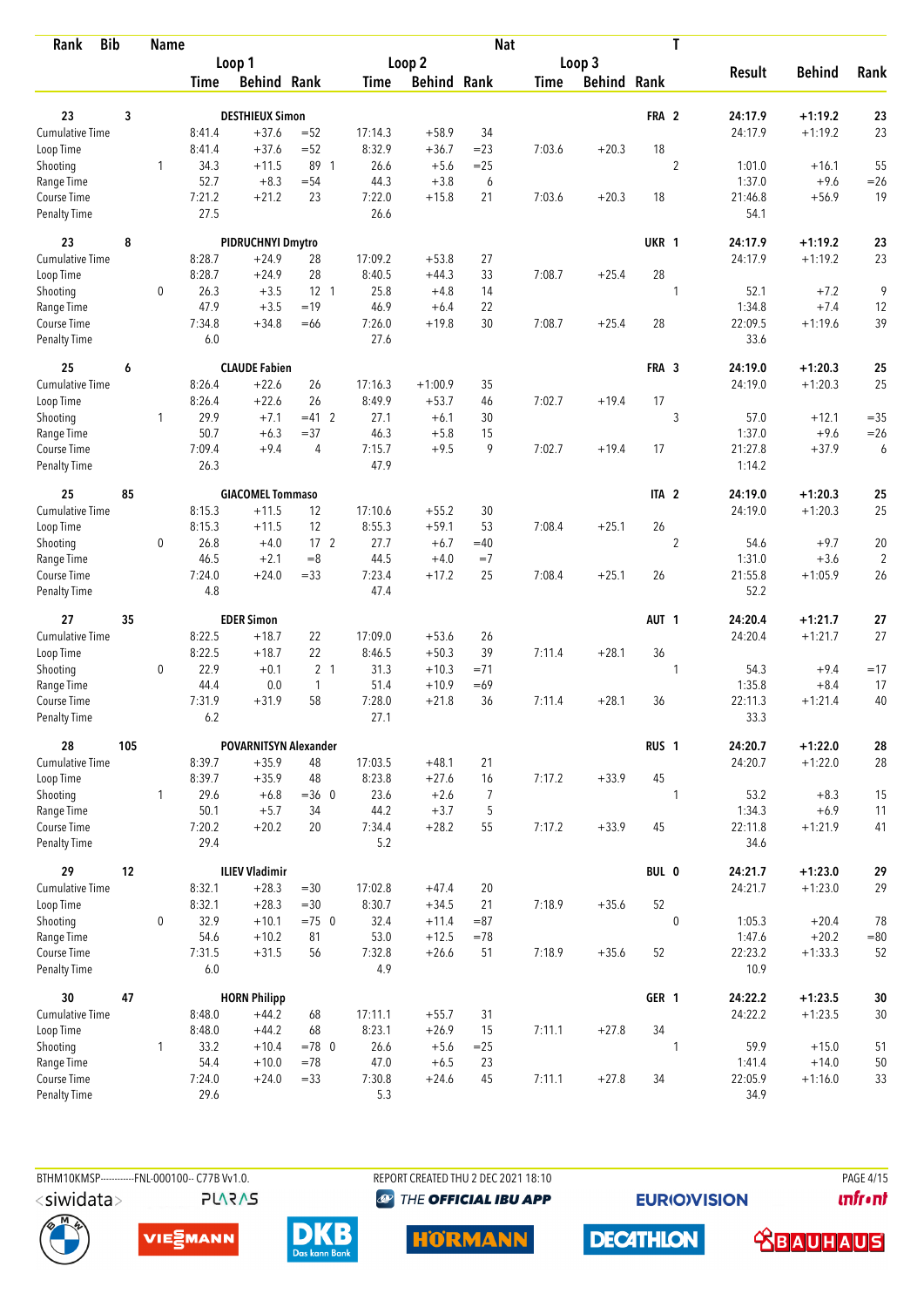| Rank                        | <b>Bib</b> | <b>Name</b> |                 |                               |                 |                |                    | <b>Nat</b>   |        |                    |                  | T              |                 |               |        |
|-----------------------------|------------|-------------|-----------------|-------------------------------|-----------------|----------------|--------------------|--------------|--------|--------------------|------------------|----------------|-----------------|---------------|--------|
|                             |            |             |                 | Loop 1                        |                 |                | Loop 2             |              |        | Loop 3             |                  |                |                 |               |        |
|                             |            |             | Time            | <b>Behind Rank</b>            |                 | Time           | <b>Behind Rank</b> |              | Time   | <b>Behind Rank</b> |                  |                | <b>Result</b>   | <b>Behind</b> | Rank   |
| 31                          | 33         |             |                 | <b>NELIN Jesper</b>           |                 |                |                    |              |        |                    | SWE <sub>2</sub> |                | 24:27.1         | $+1:28.4$     | 31     |
| Cumulative Time             |            |             | 8:49.0          | $+45.2$                       | 70              | 17:24.7        | $+1:09.3$          | 41           |        |                    |                  |                | 24:27.1         | $+1:28.4$     | 31     |
| Loop Time                   |            |             | 8:49.0          | $+45.2$                       | 70              | 8:35.7         | $+39.5$            | 28           | 7:02.4 | $+19.1$            | 16               |                |                 |               |        |
| Shooting                    |            | 1           | 29.9            | $+7.1$                        | $=41$ 1         | 27.5           | $+6.5$             | $=35$        |        |                    |                  | $\overline{2}$ | 57.5            | $+12.6$       | 41     |
| Range Time                  |            |             | 52.7            | $+8.3$                        | $= 54$          | 51.0           | $+10.5$            | $=65$        |        |                    |                  |                | 1:43.7          | $+16.3$       | $= 59$ |
| Course Time                 |            |             | 7:26.7          | $+26.7$                       | 44              | 7:17.0         | $+10.8$            | 11           | 7:02.4 | $+19.1$            | 16               |                | 21:46.1         | $+56.2$       | 18     |
| Penalty Time                |            |             | 29.6            |                               |                 | 27.7           |                    |              |        |                    |                  |                | 57.3            |               |        |
| 32                          | 40         |             |                 | <b>BORMOLINI Thomas</b>       |                 |                |                    |              |        |                    | ITA 1            |                | 24:28.2         | $+1:29.5$     | 32     |
| Cumulative Time             |            |             | 8:24.4          | $+20.6$                       | 25              | 17:06.4        | $+51.0$            | 24           |        |                    |                  |                | 24:28.2         | $+1:29.5$     | 32     |
| Loop Time                   |            |             | 8:24.4          | $+20.6$                       | 25              | 8:42.0         | $+45.8$            | 35           | 7:21.8 | $+38.5$            | 59               |                |                 |               |        |
| Shooting                    |            | 0           | 29.3            | $+6.5$                        | $=32$ 1         | 28.9           | $+7.9$             | $=46$        |        |                    |                  | 1              | 58.3            | $+13.4$       | 46     |
| Range Time                  |            |             | 49.2            | $+4.8$                        | 27              | 46.7           | $+6.2$             | $=19$        |        |                    |                  |                | 1:35.9          | $+8.5$        | $=18$  |
| Course Time                 |            |             | 7:30.1          | $+30.1$                       | 52              | 7:27.6         | $+21.4$            | 35           | 7:21.8 | $+38.5$            | 59               |                | 22:19.5         | $+1:29.6$     | 50     |
| <b>Penalty Time</b>         |            |             | 5.1             |                               |                 | 27.7           |                    |              |        |                    |                  |                | 32.8            |               |        |
| 33                          | 55         |             |                 | <b>KHALILI Said Karimulla</b> |                 |                |                    |              |        |                    | RUS <sub>2</sub> |                | 24:28.4         | $+1:29.7$     | 33     |
| <b>Cumulative Time</b>      |            |             | 8:36.9          | $+33.1$                       | 41              | 17:09.8        | $+54.4$            | 28           |        |                    |                  |                | 24:28.4         | $+1:29.7$     | 33     |
| Loop Time                   |            |             | 8:36.9          | $+33.1$                       | 41              | 8:32.9         | $+36.7$            | $= 23$       | 7:18.6 | $+35.3$            | 50               |                |                 |               |        |
| Shooting                    |            | 1           | 28.6            | $+5.8$                        | 29 <sub>1</sub> | 23.0           | $+2.0$             | 4            |        |                    |                  | $\sqrt{2}$     | 51.6            | $+6.7$        | 6      |
| Range Time                  |            |             | 49.0            | $+4.6$                        | $= 23$          | 43.3           | $+2.8$             | 3            |        |                    |                  |                | 1:32.3          | $+4.9$        | 6      |
| Course Time<br>Penalty Time |            |             | 7:19.6<br>28.3  | $+19.6$                       | 18              | 7:21.0<br>28.6 | $+14.8$            | 17           | 7:18.6 | $+35.3$            | 50               |                | 21:59.2<br>56.9 | $+1:09.3$     | 28     |
| 34                          | 31         |             |                 | <b>BROWN Jake</b>             |                 |                |                    |              |        |                    | USA <sub>2</sub> |                | 24:29.3         | $+1:30.6$     | 34     |
| Cumulative Time             |            |             | 8:19.4          | $+15.6$                       | 16              | 17:24.5        | $+1:09.1$          | 40           |        |                    |                  |                | 24:29.3         | $+1:30.6$     | 34     |
|                             |            |             | 8:19.4          | $+15.6$                       | 16              | 9:05.1         | $+1:08.9$          | 62           | 7:04.8 | $+21.5$            | $=19$            |                |                 |               |        |
| Loop Time                   |            | 0           | 29.9            | $+7.1$                        | $=41$ 2         | 31.3           | $+10.3$            | $= 71$       |        |                    |                  | $\overline{2}$ | 1:01.3          | $+16.4$       | $=$ 56 |
| Shooting<br>Range Time      |            |             | 51.1            | $+6.7$                        | 41              | 52.4           | $+11.9$            | 75           |        |                    |                  |                | 1:43.5          | $+16.1$       | $= 57$ |
| Course Time                 |            |             | 7:23.0          | $+23.0$                       | 29              | 7:20.7         | $+14.5$            | 16           | 7:04.8 | $+21.5$            | $=19$            |                | 21:48.5         | $+58.6$       | 20     |
| <b>Penalty Time</b>         |            |             | 5.3             |                               |                 | 52.0           |                    |              |        |                    |                  |                | 57.3            |               |        |
| 35                          | 26         |             |                 | <b>LEITNER Felix</b>          |                 |                |                    |              |        |                    | AUT <sub>1</sub> |                | 24:30.1         | $+1:31.4$     | 35     |
| Cumulative Time             |            |             | 8:48.1          | $+44.3$                       | 69              | 17:09.9        | $+54.5$            | 29           |        |                    |                  |                | 24:30.1         | $+1:31.4$     | 35     |
| Loop Time                   |            |             | 8:48.1          | $+44.3$                       | 69              | 8:21.8         | $+25.6$            | 12           | 7:20.2 | $+36.9$            | 57               |                |                 |               |        |
| Shooting                    |            | 1           | 29.9            | $+7.1$                        | $=41$ 0         | 26.2           | $+5.2$             | $=19$        |        |                    |                  | 1              | 56.2            | $+11.3$       | $= 28$ |
| Range Time                  |            |             | 52.9            | $+8.5$                        | $= 58$          | 47.7           | $+7.2$             | $= 30$       |        |                    |                  |                | 1:40.6          | $+13.2$       | 45     |
| Course Time                 |            |             | 7:25.8          | $+25.8$                       | 41              | 7:28.6         | $+22.4$            | 37           | 7:20.2 | $+36.9$            | 57               |                | 22:14.6         | $+1:24.7$     | 44     |
| Penalty Time                |            |             | 29.4            |                               |                 | 5.5            |                    |              |        |                    |                  |                | 34.9            |               |        |
| 36                          | 62         |             |                 | <b>LANGER Thierry</b>         |                 |                |                    |              |        |                    | BEL 1            |                | 24:31.6         | $+1:32.9$     | 36     |
| Cumulative Time             |            |             | 8:14.9          | $+11.1$                       | 11              | 17:04.7        | $+49.3$            | 23           |        |                    |                  |                | 24:31.6         | $+1:32.9$     | 36     |
| Loop Time                   |            |             | 8:14.9          | $+11.1$                       | 11              | 8:49.8         | $+53.6$            | 45           | 7:26.9 | $+43.6$            | 67               |                |                 |               |        |
| Shooting                    |            | 0           | 27.3            | $+4.5$                        | $22 \quad 1$    | 28.5           | $+7.5$             | 44           |        |                    |                  | 1              | 55.8            | $+10.9$       | $=25$  |
| Range Time                  |            |             | 49.0            | $+4.6$                        | $= 23$          | 49.9           | $+9.4$             | 52           |        |                    |                  |                | 1:38.9          | $+11.5$       | $= 36$ |
| Course Time<br>Penalty Time |            |             | 7:20.9<br>$5.0$ | $+20.9$                       | 22              | 7:29.8<br>30.1 | $+23.6$            | 41           | 7:26.9 | $+43.6$            | 67               |                | 22:17.6<br>35.1 | $+1:27.7$     | 47     |
| 37                          | 9          |             |                 | <b>CLAUDE Florent</b>         |                 |                |                    |              |        |                    | BEL 0            |                | 24:34.2         | $+1:35.5$     | $37$   |
| <b>Cumulative Time</b>      |            |             | 8:38.4          | $+34.6$                       | 46              | 17:16.7        | $+1:01.3$          | 36           |        |                    |                  |                | 24:34.2         | $+1:35.5$     | 37     |
| Loop Time                   |            |             | 8:38.4          | $+34.6$                       | 46              | 8:38.3         | $+42.1$            | 29           | 7:17.5 | $+34.2$            | 47               |                |                 |               |        |
| Shooting                    |            | 0           | 35.3            | $+12.5$                       | 94 0            | 32.7           | $+11.7$            | 91           |        |                    |                  | $\mathbf 0$    | 1:08.1          | $+23.2$       | 91     |
| Range Time                  |            |             | 58.8            | $+14.4$                       | $=100$          | 55.5           | $+15.0$            | $= 98$       |        |                    |                  |                | 1:54.3          | $+26.9$       | 102    |
| Course Time                 |            |             | 7:34.6          | $+34.6$                       | $=64$           | 7:37.9         | $+31.7$            | $=62$        | 7:17.5 | $+34.2$            | 47               |                | 22:30.0         | $+1:40.1$     | 58     |
| Penalty Time                |            |             | $5.0$           |                               |                 | 4.9            |                    |              |        |                    |                  |                | 9.9             |               |        |
| 38                          | 23         |             |                 | <b>NAWRATH Philipp</b>        |                 |                |                    |              |        |                    | GER 3            |                | 24:34.7         | $+1:36.0$     | 38     |
| Cumulative Time             |            |             | 8:10.0          | $+6.2$                        | 8               | 17:17.3        | $+1:01.9$          | 37           |        |                    |                  |                | 24:34.7         | $+1:36.0$     | 38     |
| Loop Time                   |            |             | 8:10.0          | $+6.2$                        | 8               | 9:07.3         | $+1:11.1$          | 67           | 7:17.4 | $+34.1$            | 46               |                |                 |               |        |
| Shooting                    |            | 0           | 32.2            | $+9.4$                        | $=62$ 3         | 30.1           | $+9.1$             | $=$ 56       |        |                    |                  | 3              | 1:02.3          | $+17.4$       | 61     |
| Range Time                  |            |             | 52.6            | $+8.2$                        | 53              | 50.8           | $+10.3$            | $=63$        |        |                    |                  |                | 1:43.4          | $+16.0$       | 56     |
| Course Time                 |            |             | 7:11.9          | $+11.9$                       | 9               | 7:06.2         | 0.0                | $\mathbf{1}$ | 7:17.4 | $+34.1$            | 46               |                | 21:35.5         | $+45.6$       | 11     |
| <b>Penalty Time</b>         |            |             | 5.5             |                               |                 | 1:10.3         |                    |              |        |                    |                  |                | 1:15.8          |               |        |

**PLARAS** 

BTHM10KMSP-----------FNL-000100-- C77B Vv1.0. REPORT CREATED THU 2 DEC 2021 18:10 PAGE 5/15 **<sup><sup>3</sup>** THE OFFICIAL IBU APP</sup>

**HORMANN** 

**EURIOVISION** 







**DECATHLON** 

 **<u>CBAUHAUS</u>** 

*<u><u>Infront</u>*</u>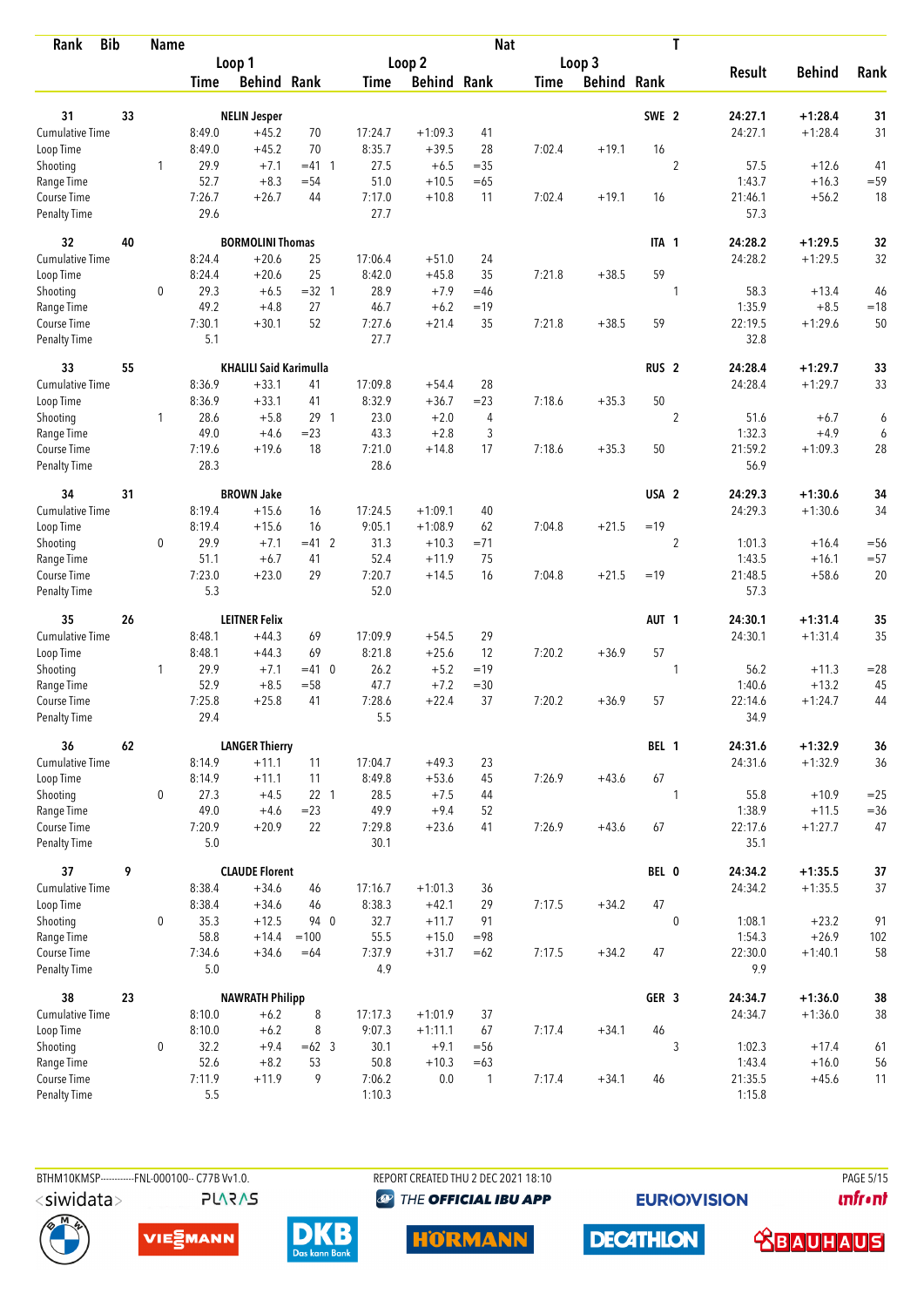| <b>Bib</b><br>Rank                 |    | <b>Name</b>  |                  |                               |          |                 |                    | <b>Nat</b>  |             |                    |                  | T                |                   |               |        |
|------------------------------------|----|--------------|------------------|-------------------------------|----------|-----------------|--------------------|-------------|-------------|--------------------|------------------|------------------|-------------------|---------------|--------|
|                                    |    |              |                  | Loop 1                        |          |                 | Loop 2             |             |             | Loop 3             |                  |                  |                   |               |        |
|                                    |    |              | Time             | <b>Behind Rank</b>            |          | Time            | <b>Behind Rank</b> |             | <b>Time</b> | <b>Behind Rank</b> |                  |                  | <b>Result</b>     | <b>Behind</b> | Rank   |
| 39                                 | 71 |              |                  | <b>TOMSHIN Vasilii</b>        |          |                 |                    |             |             |                    | RUS <sub>2</sub> |                  | 24:37.2           | $+1:38.5$     | 39     |
| <b>Cumulative Time</b>             |    |              | 8:19.7           | $+15.9$                       | 19       | 17:30.2         | $+1:14.8$          | 44          |             |                    |                  |                  | 24:37.2           | $+1:38.5$     | 39     |
| Loop Time                          |    |              | 8:19.7           | $+15.9$                       | 19       | 9:10.5          | $+1:14.3$          | 73          | 7:07.0      | $+23.7$            | 24               |                  |                   |               |        |
| Shooting                           |    | $\mathbf 0$  | 26.6             | $+3.8$                        | $= 15$ 2 | 25.9            | $+4.9$             | $=15$       |             |                    |                  | $\overline{2}$   | 52.5              | $+7.6$        | 10     |
| Range Time                         |    |              | 47.6             | $+3.2$                        | 14       | 46.4            | $+5.9$             | $=16$       |             |                    |                  |                  | 1:34.0            | $+6.6$        | 10     |
| Course Time                        |    |              | 7:25.7           | $+25.7$                       | $=39$    | 7:32.2          | $+26.0$            | 50          | 7:07.0      | $+23.7$            | 24               |                  | 22:04.9           | $+1:15.0$     | 31     |
| <b>Penalty Time</b>                |    |              | 6.4              |                               |          | 51.9            |                    |             |             |                    |                  |                  | 58.3              |               |        |
| 40                                 | 65 |              |                  | <b>DALE Johannes</b>          |          |                 |                    |             |             |                    | NOR <sub>2</sub> |                  | 24:41.6           | $+1:42.9$     | 40     |
| Cumulative Time                    |    |              | 8:22.0           | $+18.2$                       | 21       | 17:45.9         | $+1:30.5$          | 59          |             |                    |                  |                  | 24:41.6           | $+1:42.9$     | 40     |
| Loop Time                          |    |              | 8:22.0           | $+18.2$                       | 21       | 9:23.9          | $+1:27.7$          | 86          | 6:55.7      | $+12.4$            | 5                |                  |                   |               |        |
| Shooting                           |    | 0            | 33.9             | $+11.1$                       | $= 83$ 2 | 54.6            | $+33.6$            | 113         |             |                    |                  | $\overline{2}$   | 1:28.5            | $+43.6$       | 113    |
| Range Time                         |    |              | 53.5             | $+9.1$                        | $=67$    | 1:14.6          | $+34.1$            | 113         |             |                    |                  |                  | 2:08.1            | $+40.7$       | 113    |
| Course Time                        |    |              | 7:21.9           | $+21.9$                       | $= 24$   | 7:19.1          | $+12.9$            | 14          | 6:55.7      | $+12.4$            | 5                |                  | 21:36.7           | $+46.8$       | 12     |
| <b>Penalty Time</b>                |    |              | 6.6              |                               |          | 50.2            |                    |             |             |                    |                  |                  | 56.8              |               |        |
| 41                                 | 74 |              |                  | <b>VARABEI Maksim</b>         |          |                 |                    |             |             |                    | BLR 1            |                  | 24:47.9           | $+1:49.2$     | 41     |
| Cumulative Time                    |    |              | 8:14.3           | $+10.5$                       | 10       | 17:22.0         | $+1:06.6$          | 38          |             |                    |                  |                  | 24:47.9           | $+1:49.2$     | 41     |
| Loop Time                          |    |              | 8:14.3           | $+10.5$                       | 10       | 9:07.7          | $+1:11.5$          | 68          | 7:25.9      | $+42.6$            | 66               |                  |                   |               |        |
| Shooting                           |    | 0            | 42.5             | $+19.7$                       | 112 1    | 43.9            | $+22.9$            | 111         |             |                    |                  | 1                | 1:26.4            | $+41.5$       | 112    |
| Range Time                         |    |              | 55.4             | $+11.0$                       | $= 88$   | 1:03.8          | $+23.3$            | 111         |             |                    |                  |                  | 1:59.2            | $+31.8$       | 109    |
| Course Time<br><b>Penalty Time</b> |    |              | 7:13.2<br>5.7    | $+13.2$                       | 11       | 7:35.7<br>28.2  | $+29.5$            | 56          | 7:25.9      | $+42.6$            | 66               |                  | 22:14.8<br>33.9   | $+1:24.9$     | 45     |
| 42                                 | 66 |              |                  | <b>BOCHARNIKOV Sergey</b>     |          |                 |                    |             |             |                    | BLR 1            |                  | 24:48.2           | $+1:49.5$     | 42     |
| Cumulative Time                    |    |              | 8:41.8           | $+38.0$                       | 55       | 17:14.2         | $+58.8$            | 33          |             |                    |                  |                  | 24:48.2           | $+1:49.5$     | 42     |
| Loop Time                          |    |              | 8:41.8           | $+38.0$                       | 55       | 8:32.4          | $+36.2$            | 22          | 7:34.0      | $+50.7$            | 77               |                  |                   |               |        |
| Shooting                           |    | 1            | 27.4             | $+4.6$                        | 230      | 34.3            | $+13.3$            | 96          |             |                    |                  | 1                | 1:01.8            | $+16.9$       | 60     |
| Range Time                         |    |              | 49.1             | $+4.7$                        | $=25$    | 55.5            | $+15.0$            | $= 98$      |             |                    |                  |                  | 1:44.6            | $+17.2$       | 65     |
| Course Time                        |    |              | 7:20.8           | $+20.8$                       | 21       | 7:31.3          | $+25.1$            | 47          | 7:34.0      | $+50.7$            | 77               |                  | 22:26.1           | $+1:36.2$     | 56     |
| <b>Penalty Time</b>                |    |              | 31.9             |                               |          | 5.6             |                    |             |             |                    |                  |                  | 37.5              |               |        |
| 43                                 | 14 |              |                  | <b>STVRTECKY Jakub</b>        |          |                 |                    |             |             |                    | CZE 1            |                  | 24:48.9           | $+1:50.2$     | 43     |
| Cumulative Time                    |    |              | 8:47.0           | $+43.2$                       | 66       | 17:44.1         | $+1:28.7$          | 53          |             |                    |                  |                  | 24:48.9           | $+1:50.2$     | 43     |
| Loop Time                          |    |              | 8:47.0           | $+43.2$                       | 66       | 8:57.1          | $+1:00.9$          | 57          | 7:04.8      | $+21.5$            | $=19$            |                  |                   |               |        |
| Shooting                           |    | 0            | 42.1             | $+19.3$                       | 11111    | 32.4            | $+11.4$            | $= 87$      |             |                    |                  | 1                | 1:14.5            | $+29.6$       | 108    |
| Range Time                         |    |              | 1:03.2           | $+18.8$                       | 113      | 49.4            | $+8.9$             | $=46$       |             |                    |                  |                  | 1:52.6            | $+25.2$       | $= 98$ |
| Course Time<br><b>Penalty Time</b> |    |              | 7:37.7<br>6.1    | $+37.7$                       | 74       | 7:40.5<br>27.2  | $+34.3$            | 68          | 7:04.8      | $+21.5$            | $=19$            |                  | 22:23.0<br>33.3   | $+1:33.1$     | 51     |
| 44                                 | 59 |              |                  | <b>DUDCHENKO Anton</b>        |          |                 |                    |             |             |                    | UKR <sub>2</sub> |                  | 24:51.8           | $+1:53.1$     | 44     |
| <b>Cumulative Time</b>             |    |              | 8:51.6           | $+47.8$                       | 73       | 17:43.2         | $+1:27.8$          | 52          |             |                    |                  |                  | 24:51.8           | $+1:53.1$     | 44     |
| Loop Time                          |    |              | 8:51.6           | $+47.8$                       | 73       | 8:51.6          | $+55.4$            | 48          | 7:08.6      | $+25.3$            | $27\,$           |                  |                   |               |        |
| Shooting                           |    | $\mathbf{1}$ | 33.3             | $+10.5$                       | 80 1     | 30.9            | $+9.9$             | $=63$       |             |                    |                  | $\overline{2}$   | 1:04.2            | $+19.3$       | 73     |
| Range Time                         |    |              | 54.3             | $+9.9$                        | 77       | 51.1            | $+10.6$            | 67          |             |                    |                  |                  | 1:45.4            | $+18.0$       | 71     |
| Course Time                        |    |              | 7:28.7           | $+28.7$                       | 47       | 7:31.5          | $+25.3$            | 48          | 7:08.6      | $+25.3$            | 27               |                  | 22:08.8           | $+1:18.9$     | 37     |
| Penalty Time                       |    |              | 28.6             |                               |          | 29.0            |                    |             |             |                    |                  |                  | 57.6              |               |        |
| 45                                 | 29 |              |                  | <b>SMOLSKI Anton</b>          |          |                 |                    |             |             |                    | BLR 3            |                  | 24:52.2           | $+1:53.5$     | 45     |
| Cumulative Time                    |    |              | 9:35.7           | $+1:31.9$                     | 111      | 17:52.7         | $+1:37.3$          | 65          |             |                    |                  |                  | 24:52.2           | $+1:53.5$     | 45     |
| Loop Time                          |    |              | 9:35.7           | $+1:31.9$                     | 111      | 8:17.0          | $+20.8$            | 9           | 6:59.5      | $+16.2$            | 11               |                  |                   |               |        |
| Shooting                           |    | 3            | 33.2             | $+10.4$                       | $=78$ 0  | 26.9            | $+5.9$             | 29          |             |                    |                  | 3                | 1:00.2            | $+15.3$       | 52     |
| Range Time                         |    |              | 53.6             | $+9.2$                        | 70       | 46.6            | $+6.1$             | 18          |             |                    |                  |                  | 1:40.2            | $+12.8$       | 43     |
| Course Time<br>Penalty Time        |    |              | 7:29.2<br>1:12.9 | $+29.2$                       | 49       | 7:25.4<br>$5.0$ | $+19.2$            | 28          | 6:59.5      | $+16.2$            | 11               |                  | 21:54.1<br>1:17.9 | $+1:04.2$     | 22     |
| 46                                 | 99 |              |                  |                               |          |                 |                    |             |             |                    |                  |                  |                   |               |        |
| Cumulative Time                    |    |              |                  | <b>PERROT Eric</b><br>$+49.1$ |          |                 |                    | 49          |             |                    | FRA 2            |                  | 24:52.4           | $+1:53.7$     | 46     |
|                                    |    |              | 8:52.9           |                               | 77<br>77 | 17:40.2         | $+1:24.8$          |             |             |                    | 37               |                  | 24:52.4           | $+1:53.7$     | 46     |
| Loop Time<br>Shooting              |    | $\mathbf{1}$ | 8:52.9<br>36.0   | $+49.1$<br>$+13.2$            | 96 1     | 8:47.3<br>30.9  | $+51.1$<br>$+9.9$  | 41<br>$=63$ | 7:12.2      | $+28.9$            |                  | $\boldsymbol{2}$ | 1:07.0            | $+22.1$       | 85     |
| Range Time                         |    |              | 57.3             | $+12.9$                       | $= 95$   | 49.3            | $+8.8$             | 45          |             |                    |                  |                  | 1:46.6            | $+19.2$       | $=75$  |
| Course Time                        |    |              | 7:26.6           | $+26.6$                       | 43       | 7:30.2          | $+24.0$            | 42          | 7:12.2      | $+28.9$            | 37               |                  | 22:09.0           | $+1:19.1$     | 38     |
| Penalty Time                       |    |              | 29.0             |                               |          | 27.8            |                    |             |             |                    |                  |                  | 56.8              |               |        |

BTHM10KMSP------------FNL-000100-- C77B Vv1.0. **PLARAS**  REPORT CREATED THU 2 DEC 2021 18:10 **<sup><sup>3</sup>** THE OFFICIAL IBU APP</sup>

**EURIOVISION** 

PAGE 6/15 *<u><u>Infront</u>*</u>









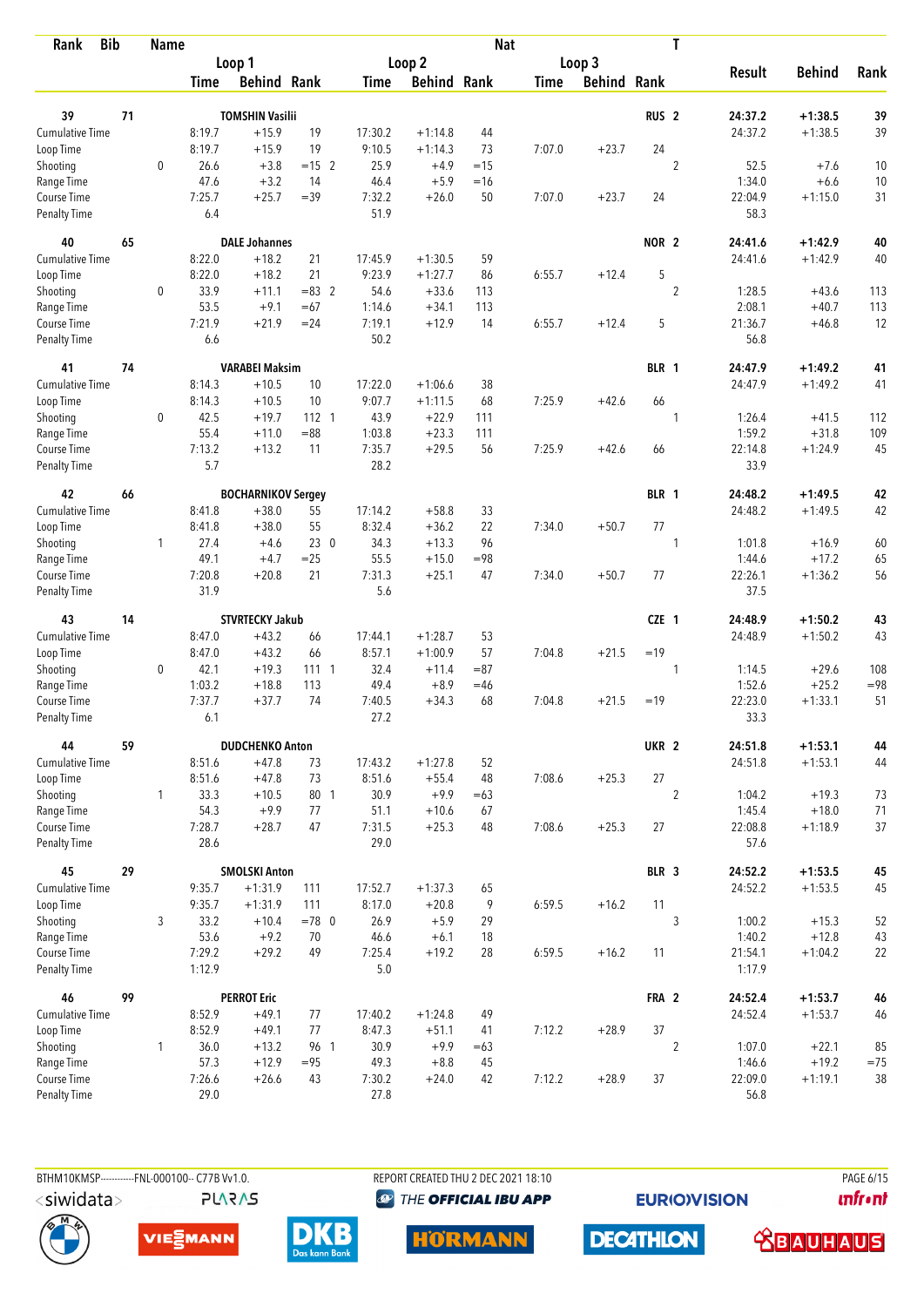| <b>Bib</b><br>Rank                 |    | <b>Name</b>    |                |                         |                    |                |                    | <b>Nat</b>     |             |                    |                  | T              |                 |                    |            |
|------------------------------------|----|----------------|----------------|-------------------------|--------------------|----------------|--------------------|----------------|-------------|--------------------|------------------|----------------|-----------------|--------------------|------------|
|                                    |    |                |                | Loop 1                  |                    |                | Loop 2             |                |             | Loop 3             |                  |                |                 |                    |            |
|                                    |    |                | Time           | <b>Behind Rank</b>      |                    | Time           | <b>Behind Rank</b> |                | <b>Time</b> | <b>Behind Rank</b> |                  |                | <b>Result</b>   | <b>Behind</b>      | Rank       |
| 47                                 | 73 |                |                | <b>OZAKI Kosuke</b>     |                    |                |                    |                |             |                    | JPN 1            |                | 24:54.6         | $+1:55.9$          | 47         |
| <b>Cumulative Time</b>             |    |                | 8:57.4         | $+53.6$                 | 80                 | 17:35.9        | $+1:20.5$          | 47             |             |                    |                  |                | 24:54.6         | $+1:55.9$          | 47         |
| Loop Time                          |    |                | 8:57.4         | $+53.6$                 | 80                 | 8:38.5         | $+42.3$            | 30             | 7:18.7      | $+35.4$            | 51               |                |                 |                    |            |
| Shooting                           |    | 1              | 37.0           | $+14.2$                 | $=101$ 0           | 30.9           | $+9.9$             | $=63$          |             |                    |                  | 1              | 1:07.9          | $+23.0$            | 90         |
| Range Time                         |    |                | 57.3           | $+12.9$                 | $= 95$             | 50.6           | $+10.1$            | $=60$          |             |                    |                  |                | 1:47.9          | $+20.5$            | $= 83$     |
| Course Time                        |    |                | 7:30.4         | $+30.4$                 | 54                 | 7:42.3         | $+36.1$            | $= 71$         | 7:18.7      | $+35.4$            | 51               |                | 22:31.4         | $+1:41.5$          | 61         |
| <b>Penalty Time</b>                |    |                | 29.7           |                         |                    | 5.6            |                    |                |             |                    |                  |                | 35.3            |                    |            |
| 48                                 | 97 |                |                | <b>LESSER Erik</b>      |                    |                |                    |                |             |                    | GER <sub>3</sub> |                | 24:55.8         | $+1:57.1$          | 48         |
| Cumulative Time                    |    |                | 9:00.6         | $+56.8$                 | 83                 | 17:44.5        | $+1:29.1$          | 56             |             |                    |                  |                | 24:55.8         | $+1:57.1$          | 48         |
| Loop Time                          |    |                | 9:00.6         | $+56.8$                 | 83                 | 8:43.9         | $+47.7$            | 37             | 7:11.3      | $+28.0$            | 35               |                |                 |                    |            |
| Shooting                           |    | $\overline{2}$ | 24.0           | $+1.2$                  | 5 <sub>1</sub>     | 25.6           | $+4.6$             | 12             |             |                    |                  | 3              | 49.6            | $+4.7$             | 3          |
| Range Time                         |    |                | 45.2           | $+0.8$                  | 3                  | 47.8           | $+7.3$             | $=34$          |             |                    |                  |                | 1:33.0          | $+5.6$             | 8          |
| Course Time                        |    |                | 7:22.2         | $+22.2$                 | $=26$              | 7:27.4         | $+21.2$            | 33             | 7:11.3      | $+28.0$            | 35               |                | 22:00.9         | $+1:11.0$          | 29         |
| <b>Penalty Time</b>                |    |                | 53.2           |                         |                    | 28.7           |                    |                |             |                    |                  |                | 1:21.9          |                    |            |
| 49                                 | 70 |                |                | <b>PLANKO Lovro</b>     |                    |                |                    |                |             |                    | SLO 1            |                | 24:58.9         | $+2:00.2$          | 49         |
| Cumulative Time                    |    |                | 8:35.6         | $+31.8$                 | $=37$              | 17:30.5        | $+1:15.1$          | 45             |             |                    |                  |                | 24:58.9         | $+2:00.2$          | 49         |
| Loop Time                          |    |                | 8:35.6         | $+31.8$                 | $= 37$             | 8:54.9         | $+58.7$            | 52             | 7:28.4      | $+45.1$            | 69               |                |                 |                    |            |
| Shooting<br>Range Time             |    | $\mathbf 0$    | 32.8<br>53.8   | $+10.0$<br>$+9.4$       | $= 72$ 1<br>$= 71$ | 24.5<br>46.7   | $+3.5$<br>$+6.2$   | 8<br>$=19$     |             |                    |                  | 1              | 57.3<br>1:40.5  | $+12.4$<br>$+13.1$ | 38         |
| Course Time                        |    |                | 7:36.5         | $+36.5$                 | 71                 | 7:40.2         | $+34.0$            | 66             | 7:28.4      | $+45.1$            | 69               |                | 22:45.1         | $+1:55.2$          | 44<br>70   |
| <b>Penalty Time</b>                |    |                | 5.3            |                         |                    | 28.0           |                    |                |             |                    |                  |                | 33.3            |                    |            |
| 50                                 | 32 |                |                | <b>LAZOUSKI Dzmitry</b> |                    |                |                    |                |             |                    | BLR 2            |                | 24:59.0         | $+2:00.3$          | 50         |
| <b>Cumulative Time</b>             |    |                | 8:33.1         | $+29.3$                 | 32                 | 17:44.3        | $+1:28.9$          | $= 54$         |             |                    |                  |                | 24:59.0         | $+2:00.3$          | 50         |
| Loop Time                          |    |                | 8:33.1         | $+29.3$                 | 32                 | 9:11.2         | $+1:15.0$          | 75             | 7:14.7      | $+31.4$            | 40               |                |                 |                    |            |
| Shooting                           |    | 0              | 36.6           | $+13.8$                 | 99 2               | 32.2           | $+11.2$            | $= 84$         |             |                    |                  | $\overline{2}$ | 1:08.9          | $+24.0$            | $= 93$     |
| Range Time                         |    |                | 57.3           | $+12.9$                 | $= 95$             | 53.0           | $+12.5$            | $=78$          |             |                    |                  |                | 1:50.3          | $+22.9$            | 89         |
| Course Time                        |    |                | 7:29.7         | $+29.7$                 | 51                 | 7:28.9         | $+22.7$            | 38             | 7:14.7      | $+31.4$            | 40               |                | 22:13.3         | $+1:23.4$          | 43         |
| <b>Penalty Time</b>                |    |                | 6.1            |                         |                    | 49.3           |                    |                |             |                    |                  |                | 55.4            |                    |            |
| 50                                 | 61 |                |                | <b>DOVZAN Miha</b>      |                    |                |                    |                |             |                    | SLO 2            |                | 24:59.0         | $+2:00.3$          | ${\bf 50}$ |
| <b>Cumulative Time</b>             |    |                | 8:52.2         | $+48.4$                 | 75                 | 17:45.6        | $+1:30.2$          | 58             |             |                    |                  |                | 24:59.0         | $+2:00.3$          | 50         |
| Loop Time                          |    |                | 8:52.2         | $+48.4$                 | 75                 | 8:53.4         | $+57.2$            | 50             | 7:13.4      | $+30.1$            | 39               |                |                 |                    |            |
| Shooting                           |    | 1              | 23.8           | $+1.0$                  | 3 <sub>1</sub>     | 21.0           | $0.0\,$            | $\mathbf{1}$   |             |                    |                  | $\overline{c}$ | 44.9            | 0.0                | 1          |
| Range Time                         |    |                | 45.1           | $+0.7$                  | $\overline{2}$     | 42.3           | $+1.8$             | $\overline{2}$ |             |                    |                  |                | 1:27.4          | 0.0                | 1          |
| Course Time<br><b>Penalty Time</b> |    |                | 7:38.4<br>28.7 | $+38.4$                 | 75                 | 7:43.0<br>28.1 | $+36.8$            | 75             | 7:13.4      | $+30.1$            | 39               |                | 22:34.8<br>56.8 | $+1:44.9$          | 65         |
| 52                                 | 63 |                |                | <b>SCHOMMER Paul</b>    |                    |                |                    |                |             |                    | USA 1            |                | 25:03.1         | $+2:04.4$          | 52         |
| Cumulative Time                    |    |                | 8:33.8         | $+30.0$                 | 34                 | 17:41.8        | $+1:26.4$          | 50             |             |                    |                  |                | 25:03.1         | $+2:04.4$          | 52         |
| Loop Time                          |    |                | 8:33.8         | $+30.0$                 | 34                 | 9:08.0         | $+1:11.8$          | 69             | 7:21.3      | $+38.0$            | 58               |                |                 |                    |            |
| Shooting                           |    | 0              | 32.2           | $+9.4$                  | $=62$ 1            | 34.4           | $+13.4$            | $= 97$         |             |                    |                  | 1              | 1:06.7          | $+21.8$            | 84         |
| Range Time                         |    |                | 54.1           | $+9.7$                  | 76                 | 55.3           | $+14.8$            | $= 95$         |             |                    |                  |                | 1:49.4          | $+22.0$            | 87         |
| Course Time                        |    |                | 7:34.6         | $+34.6$                 | $=64$              | 7:45.1         | $+38.9$            | $=78$          | 7:21.3      | $+38.0$            | 58               |                | 22:41.0         | $+1:51.1$          | 67         |
| Penalty Time                       |    |                | 5.1            |                         |                    | 27.6           |                    |                |             |                    |                  |                | 32.7            |                    |            |
| 53                                 | 45 |                |                | <b>BUTA George</b>      |                    |                |                    |                |             |                    | ROU 0            |                | 25:05.1         | $+2:06.4$          | 53         |
| <b>Cumulative Time</b>             |    |                | 8:43.8         | $+40.0$                 | 57                 | 17:33.8        | $+1:18.4$          | 46             |             |                    |                  |                | 25:05.1         | $+2:06.4$          | 53         |
| Loop Time                          |    |                | 8:43.8         | $+40.0$                 | 57                 | 8:50.0         | $+53.8$            | 47             | 7:31.3      | $+48.0$            | 74               |                |                 |                    |            |
| Shooting                           |    | 0              | 31.2           | $+8.4$                  | $= 560$            | 31.8           | $+10.8$            | $=79$          |             |                    |                  | $\mathbf 0$    | 1:03.0          | $+18.1$            | 66         |
| Range Time                         |    |                | 52.9           | $+8.5$                  | $=58$              | 53.3           | $+12.8$            | $= 85$         |             |                    |                  |                | 1:46.2          | $+18.8$            | $=73$      |
| Course Time<br>Penalty Time        |    |                | 7:45.3<br>5.6  | $+45.3$                 | $= 96$             | 7:51.5<br>5.2  | $+45.3$            | 91             | 7:31.3      | $+48.0$            | 74               |                | 23:08.1<br>10.8 | $+2:18.2$          | 86         |
| 54                                 | 76 |                |                | <b>SHAMAEV Dmitrii</b>  |                    |                |                    |                |             |                    | ROU 0            |                | 25:05.5         | $+2:06.8$          | 54         |
| <b>Cumulative Time</b>             |    |                | 8:41.2         | $+37.4$                 | 51                 | 17:29.1        | $+1:13.7$          | 42             |             |                    |                  |                | 25:05.5         | $+2:06.8$          | 54         |
| Loop Time                          |    |                | 8:41.2         | $+37.4$                 | 51                 | 8:47.9         | $+51.7$            | 42             | 7:36.4      | $+53.1$            | 83               |                |                 |                    |            |
| Shooting                           |    | 0              | 25.6           | $+2.8$                  | 10 <sub>0</sub>    | 26.1           | $+5.1$             | $=17$          |             |                    |                  | $\mathbf{0}$   | 51.7            | $+6.8$             | 7          |
| Range Time                         |    |                | 47.9           | $+3.5$                  | $=19$              | 47.1           | $+6.6$             | $= 24$         |             |                    |                  |                | 1:35.0          | $+7.6$             | 15         |
| Course Time                        |    |                | 7:48.0         | $+48.0$                 | 105                | 7:55.7         | $+49.5$            | 98             | 7:36.4      | $+53.1$            | 83               |                | 23:20.1         | $+2:30.2$          | 93         |
| Penalty Time                       |    |                | 5.3            |                         |                    | 5.1            |                    |                |             |                    |                  |                | 10.4            |                    |            |

BTHM10KMSP------------FNL-000100-- C77B Vv1.0. **PLARAS**  REPORT CREATED THU 2 DEC 2021 18:10 **<sup><sup>3</sup>** THE OFFICIAL IBU APP</sup>

**EURIOVISION** 

**PAGE 7/15** *<u><u>Infront</u>*</u>











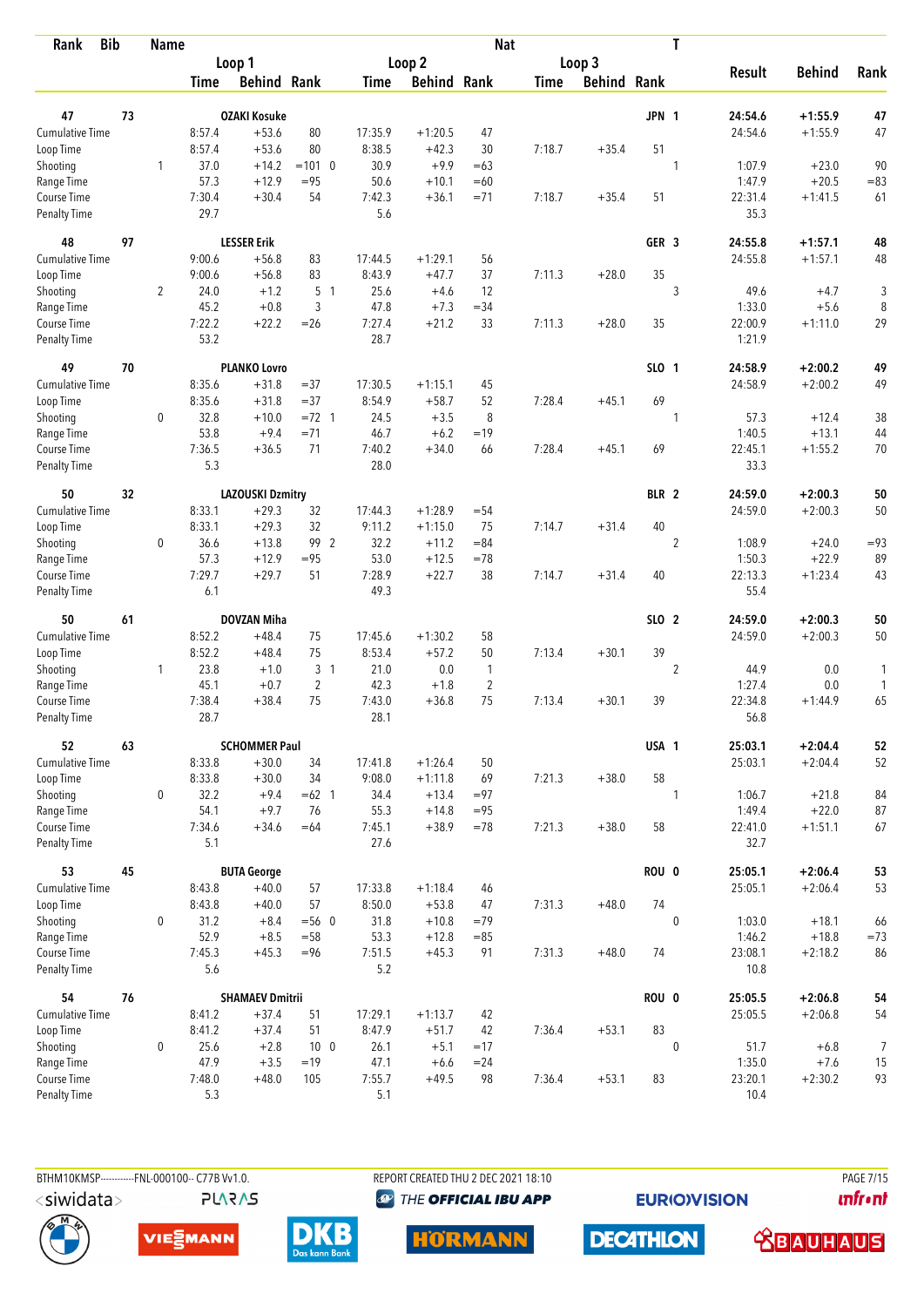| <b>Bib</b><br>Rank          |     | <b>Name</b>  |                |                         |                |                |                    | <b>Nat</b> |             |                    |                  | T              |                   |               |            |
|-----------------------------|-----|--------------|----------------|-------------------------|----------------|----------------|--------------------|------------|-------------|--------------------|------------------|----------------|-------------------|---------------|------------|
|                             |     |              |                | Loop 1                  |                |                | Loop 2             |            |             | Loop 3             |                  |                |                   |               |            |
|                             |     |              | Time           | <b>Behind Rank</b>      |                | Time           | <b>Behind Rank</b> |            | <b>Time</b> | <b>Behind Rank</b> |                  |                | <b>Result</b>     | <b>Behind</b> | Rank       |
| 55                          | 102 |              |                | <b>WINDISCH Dominik</b> |                |                |                    |            |             |                    | ITA <sub>3</sub> |                | 25:06.0           | $+2:07.3$     | 55         |
| <b>Cumulative Time</b>      |     |              | 8:19.6         | $+15.8$                 | 18             | 17:46.0        | $+1:30.6$          | 60         |             |                    |                  |                | 25:06.0           | $+2:07.3$     | 55         |
|                             |     |              | 8:19.6         | $+15.8$                 | 18             | 9:26.4         | $+1:30.2$          | 91         | 7:20.0      | $+36.7$            | 56               |                |                   |               |            |
| Loop Time                   |     | $\mathbf 0$  | 29.7           | $+6.9$                  | $=38$ 3        | 29.8           | $+8.8$             | $=52$      |             |                    |                  | 3              | 59.6              | $+14.7$       | 49         |
| Shooting<br>Range Time      |     |              | 49.4           | $+5.0$                  | 28             | 47.7           | $+7.2$             | $=30$      |             |                    |                  |                | 1:37.1            | $+9.7$        | 28         |
| Course Time                 |     |              | 7:25.7         | $+25.7$                 | $=39$          | 7:27.5         | $+21.3$            | 34         | 7:20.0      | $+36.7$            | 56               |                | 22:13.2           | $+1:23.3$     | 42         |
| <b>Penalty Time</b>         |     |              | 4.5            |                         |                | 1:11.2         |                    |            |             |                    |                  |                | 1:15.7            |               |            |
| 56                          | 38  |              |                | <b>USOV Mihail</b>      |                |                |                    |            |             |                    | MDA 1            |                | 25:08.3           | $+2:09.6$     | 56         |
| Cumulative Time             |     |              | 8:38.3         | $+34.5$                 | $=44$          | 17:39.5        | $+1:24.1$          | 48         |             |                    |                  |                | 25:08.3           | $+2:09.6$     | 56         |
| Loop Time                   |     |              | 8:38.3         | $+34.5$                 | $=44$          | 9:01.2         | $+1:05.0$          | 61         | 7:28.8      | $+45.5$            | 70               |                |                   |               |            |
| Shooting                    |     | 0            | 33.7           | $+10.9$                 | 82 1           | 35.2           | $+14.2$            | 103        |             |                    |                  | 1              | 1:09.0            | $+24.1$       | $= 95$     |
| Range Time                  |     |              | 55.0           | $+10.6$                 | $= 83$         | 56.2           | $+15.7$            | 102        |             |                    |                  |                | 1:51.2            | $+23.8$       | 92         |
| Course Time                 |     |              | 7:38.5         | $+38.5$                 | 76             | 7:37.4         | $+31.2$            | $=60$      | 7:28.8      | $+45.5$            | 70               |                | 22:44.7           | $+1:54.8$     | 69         |
| <b>Penalty Time</b>         |     |              | 4.8            |                         |                | 27.6           |                    |            |             |                    |                  |                | 32.4              |               |            |
| 57                          | 88  |              |                | <b>CHENG Fangming</b>   |                |                |                    |            |             |                    | CHN <sub>2</sub> |                | 25:08.6           | $+2:09.9$     | 57         |
| Cumulative Time             |     |              | 8:46.8         | $+43.0$                 | 65             | 17:45.3        | $+1:29.9$          | 57         |             |                    |                  |                | 25:08.6           | $+2:09.9$     | 57         |
| Loop Time                   |     |              | 8:46.8         | $+43.0$                 | 65             | 8:58.5         | $+1:02.3$          | 58         | 7:23.3      | $+40.0$            | 62               |                |                   |               |            |
| Shooting                    |     | 1            | 32.7           | $+9.9$                  | $71 \quad 1$   | 24.8           | $+3.8$             | 10         |             |                    |                  | $\overline{c}$ | 57.6              | $+12.7$       | 42         |
| Range Time                  |     |              | 53.3           | $+8.9$                  | $=63$          | 46.7           | $+6.2$             | $=19$      |             |                    |                  |                | 1:40.0            | $+12.6$       | $=41$      |
| Course Time                 |     |              | 7:25.4         | $+25.4$                 | 38             | 7:42.3         | $+36.1$            | $= 71$     | 7:23.3      | $+40.0$            | 62               |                | 22:31.0           | $+1:41.1$     | 60         |
| <b>Penalty Time</b>         |     |              | 28.1           |                         |                | 29.5           |                    |            |             |                    |                  |                | 57.6              |               |            |
| 58                          | 41  |              |                | <b>KOBONOKI Tsukasa</b> |                |                |                    |            |             |                    | JPN 1            |                | 25:08.7           | $+2:10.0$     | 58         |
| Cumulative Time             |     |              | 8:45.8         | $+42.0$                 | 62             | 17:52.3        | $+1:36.9$          | 64         |             |                    |                  |                | 25:08.7           | $+2:10.0$     | 58         |
| Loop Time                   |     |              | 8:45.8         | $+42.0$                 | 62             | 9:06.5         | $+1:10.3$          | 65         | 7:16.4      | $+33.1$            | 42               |                |                   |               |            |
| Shooting                    |     | 0            | 31.4           | $+8.6$                  | 58 1           | 29.0           | $+8.0$             | 48         |             |                    |                  | 1              | 1:00.5            | $+15.6$       | 53         |
| Range Time                  |     |              | 53.5           | $+9.1$                  | $=67$          | 50.2           | $+9.7$             | $= 54$     |             |                    |                  |                | 1:43.7            | $+16.3$       | $=59$      |
| Course Time                 |     |              | 7:46.8         | $+46.8$                 | 99             | 7:48.2         | $+42.0$            | 86         | 7:16.4      | $+33.1$            | 42               |                | 22:51.4           | $+2:01.5$     | 75         |
| <b>Penalty Time</b>         |     |              | 5.5            |                         |                | 28.1           |                    |            |             |                    |                  |                | 33.6              |               |            |
| 59                          | 89  |              |                | <b>DOHERTY Sean</b>     |                |                |                    |            |             |                    | USA <sub>2</sub> |                | 25:11.0           | $+2:12.3$     | 59         |
| <b>Cumulative Time</b>      |     |              | 9:07.3         | $+1:03.5$               | 96             | 18:01.7        | $+1:46.3$          | 74         |             |                    |                  |                | 25:11.0           | $+2:12.3$     | 59         |
| Loop Time                   |     |              | 9:07.3         | $+1:03.5$               | 96             | 8:54.4         | $+58.2$            | 51         | 7:09.3      | $+26.0$            | 30               |                |                   |               |            |
| Shooting                    |     | 1            | 41.1           | $+18.3$                 | 110 1          | 31.2           | $+10.2$            | $=69$      |             |                    |                  | $\overline{2}$ | 1:12.3            | $+27.4$       | $=103$     |
| Range Time                  |     |              | 1:01.1         | $+16.7$                 | 110            | 51.0           | $+10.5$            | $=65$      |             |                    |                  |                | 1:52.1            | $+24.7$       | 96         |
| Course Time                 |     |              | 7:39.0         | $+39.0$                 | 77             | 7:36.2         | $+30.0$            | 57         | 7:09.3      | $+26.0$            | 30               |                | 22:24.5           | $+1:34.6$     | 53         |
| <b>Penalty Time</b>         |     |              | 27.2           |                         |                | 27.2           |                    |            |             |                    |                  |                | 54.4              |               |            |
| 60                          | 21  |              |                | <b>FAK Jakov</b>        |                |                |                    |            |             |                    | SLO 3            |                | 25:13.0           | $+2:14.3$     | $\pmb{60}$ |
| Cumulative Time             |     |              | 8:43.9         | $+40.1$                 | 58             | 17:54.0        | $+1:38.6$          | 66         |             |                    |                  |                | 25:13.0           | $+2:14.3$     | $60\,$     |
| Loop Time                   |     |              | 8:43.9         | $+40.1$                 | 58             | 9:10.1         | $+1:13.9$          | 71         | 7:19.0      | $+35.7$            | 53               |                |                   |               |            |
| Shooting                    |     | $\mathbf{1}$ | 31.9           | $+9.1$                  | 59 2           | 34.7           | $+13.7$            | 100        |             |                    |                  | 3              | 1:06.6            | $+21.7$       | 83         |
| Range Time                  |     |              | 52.0           | $+7.6$                  | 49             | 55.9           | $+15.4$            | 100        |             |                    |                  |                | 1:47.9            | $+20.5$       | $= 83$     |
| Course Time<br>Penalty Time |     |              | 7:23.6<br>28.3 | $+23.6$                 | 31             | 7:24.2<br>50.0 | $+18.0$            | 26         | 7:19.0      | $+35.7$            | 53               |                | 22:06.8<br>1:18.3 | $+1:16.9$     | 35         |
| 61                          | 101 |              |                | <b>BANYS Linas</b>      |                |                |                    |            |             |                    | LTU 0            |                | 25:16.5           | $+2:17.8$     | $61\,$     |
| <b>Cumulative Time</b>      |     |              | 8:40.4         | $+36.6$                 | 50             | 17:29.2        | $+1:13.8$          | 43         |             |                    |                  |                | 25:16.5           | $+2:17.8$     | 61         |
| Loop Time                   |     |              | 8:40.4         | $+36.6$                 | 50             | 8:48.8         | $+52.6$            | 44         | 7:47.3      | $+1:04.0$          | 100              |                |                   |               |            |
| Shooting                    |     | 0            | 25.2           | $+2.4$                  | 7 0            | 31.4           | $+10.4$            | 74         |             |                    |                  | $\mathbf 0$    | 56.6              | $+11.7$       | $= 32$     |
| Range Time                  |     |              | 46.4           | $+2.0$                  | $\overline{7}$ | 50.2           | $+9.7$             | $= 54$     |             |                    |                  |                | 1:36.6            | $+9.2$        | 24         |
| Course Time                 |     |              | 7:47.9         | $+47.9$                 | 104            | 7:53.1         | $+46.9$            | 92         | 7:47.3      | $+1:04.0$          | 100              |                | 23:28.3           | $+2:38.4$     | 98         |
| Penalty Time                |     |              | 6.1            |                         |                | 5.5            |                    |            |             |                    |                  |                | 11.6              |               |            |
| 62                          | 84  |              |                | <b>YAN Xingyuan</b>     |                |                |                    |            |             |                    | CHN 0            |                | 25:16.8           | $+2:18.1$     | $62\,$     |
| Cumulative Time             |     |              | 8:50.3         | $+46.5$                 | 71             | 17:42.6        | $+1:27.2$          | 51         |             |                    |                  |                | 25:16.8           | $+2:18.1$     | 62         |
| Loop Time                   |     |              | 8:50.3         | $+46.5$                 | 71             | 8:52.3         | $+56.1$            | 49         | 7:34.2      | $+50.9$            | 78               |                |                   |               |            |
| Shooting                    |     | 0            | 37.8           | $+15.0$                 | 105 0          | 32.1           | $+11.1$            | $= 82$     |             |                    |                  | $\mathbf 0$    | 1:09.9            | $+25.0$       | 97         |
| Range Time                  |     |              | 1:00.9         | $+16.5$                 | 109            | 53.1           | $+12.6$            | $= 82$     |             |                    |                  |                | 1:54.0            | $+26.6$       | 101        |
| Course Time                 |     |              | 7:42.6         | $+42.6$                 | $=89$          | 7:54.1         | $+47.9$            | $= 94$     | 7:34.2      | $+50.9$            | 78               |                | 23:10.9           | $+2:21.0$     | 89         |
| <b>Penalty Time</b>         |     |              | 6.8            |                         |                | 5.1            |                    |            |             |                    |                  |                | 11.9              |               |            |



**PLARAS** 

BTHM10KMSP-----------FNL-000100-- C77B Vv1.0. REPORT CREATED THU 2 DEC 2021 18:10 PAGE 8/15 **<sup><sup>3</sup>** THE OFFICIAL IBU APP</sup>

**EURIOVISION** 

*<u><u>Infront</u>*</u>







**HORMANN** 

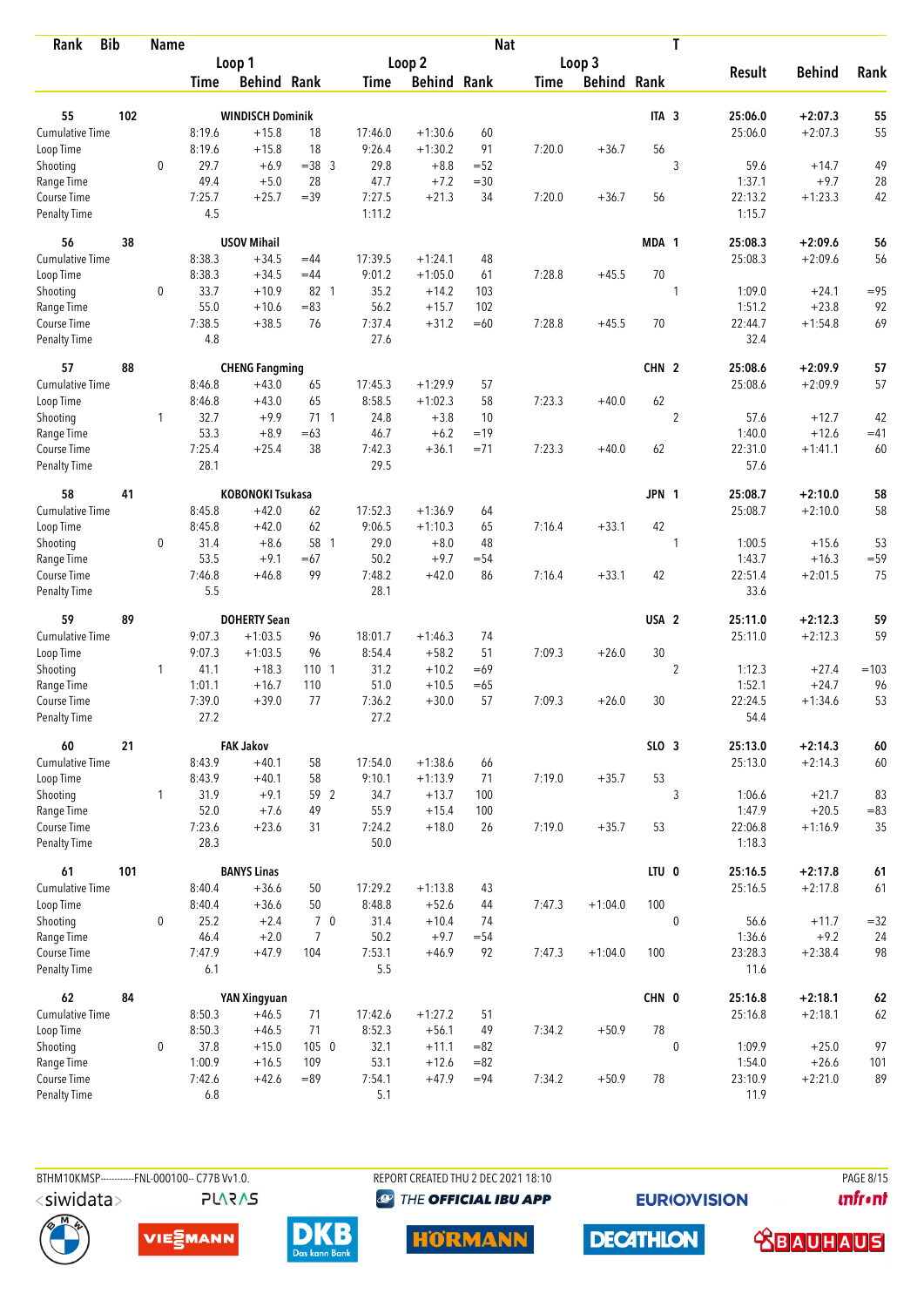| <b>Bib</b><br>Rank                 |     | <b>Name</b>    |                |                             |          |                |                    | <b>Nat</b> |             |                    |                  | T              |                   |               |        |
|------------------------------------|-----|----------------|----------------|-----------------------------|----------|----------------|--------------------|------------|-------------|--------------------|------------------|----------------|-------------------|---------------|--------|
|                                    |     |                |                | Loop 1                      |          |                | Loop 2             |            |             | Loop 3             |                  |                |                   |               |        |
|                                    |     |                | Time           | <b>Behind Rank</b>          |          | Time           | <b>Behind Rank</b> |            | <b>Time</b> | <b>Behind Rank</b> |                  |                | <b>Result</b>     | <b>Behind</b> | Rank   |
| 63                                 | 67  |                |                | <b>HIIDENSALO Olli</b>      |          |                |                    |            |             |                    | FIN <sub>2</sub> |                | 25:16.9           | $+2:18.2$     | 63     |
| <b>Cumulative Time</b>             |     |                | 8:37.8         | $+34.0$                     | 43       | 17:57.3        | $+1:41.9$          | 68         |             |                    |                  |                | 25:16.9           | $+2:18.2$     | 63     |
| Loop Time                          |     |                | 8:37.8         | $+34.0$                     | 43       | 9:19.5         | $+1:23.3$          | 83         | 7:19.6      | $+36.3$            | 54               |                |                   |               |        |
| Shooting                           |     | $\mathbf 0$    | 39.7           | $+16.9$                     | 109 2    | 32.5           | $+11.5$            | 89         |             |                    |                  | $\overline{2}$ | 1:12.2            | $+27.3$       | 102    |
| Range Time                         |     |                | 59.7           | $+15.3$                     | $=106$   | 54.8           | $+14.3$            | 93         |             |                    |                  |                | 1:54.5            | $+27.1$       | 103    |
| Course Time                        |     |                | 7:32.8         | $+32.8$                     | 61       | 7:32.9         | $+26.7$            | 52         | 7:19.6      | $+36.3$            | 54               |                | 22:25.3           | $+1:35.4$     | 54     |
| <b>Penalty Time</b>                |     |                | 5.3            |                             |          | 51.8           |                    |            |             |                    |                  |                | 57.1              |               |        |
| 64                                 | 83  |                |                | <b>KAUKENAS Tomas</b>       |          |                |                    |            |             |                    | LTU <sub>2</sub> |                | 25:18.8           | $+2:20.1$     | 64     |
| Cumulative Time                    |     |                | 8:35.1         | $+31.3$                     | 35       | 18:00.6        | $+1:45.2$          | 73         |             |                    |                  |                | 25:18.8           | $+2:20.1$     | 64     |
| Loop Time                          |     |                | 8:35.1         | $+31.3$                     | 35       | 9:25.5         | $+1:29.3$          | $= 88$     | 7:18.2      | $+34.9$            | 48               |                |                   |               |        |
| Shooting                           |     | 0              | 32.9           | $+10.1$                     | $=75$ 2  | 37.0           | $+16.0$            | 105        |             |                    |                  | $\overline{2}$ | 1:10.0            | $+25.1$       | 98     |
| Range Time                         |     |                | 54.0           | $+9.6$                      | $=73$    | 56.8           | $+16.3$            | 104        |             |                    |                  |                | 1:50.8            | $+23.4$       | 90     |
| Course Time                        |     |                | 7:35.3         | $+35.3$                     | 69       | 7:38.5         | $+32.3$            | 64         | 7:18.2      | $+34.9$            | 48               |                | 22:32.0           | $+1:42.1$     | 62     |
| Penalty Time                       |     |                | 5.8            |                             |          | 50.2           |                    |            |             |                    |                  |                | 56.0              |               |        |
| 65                                 | 80  |                |                | <b>GERDZHIKOV Dimitar</b>   |          |                |                    |            |             |                    | BUL 1            |                | 25:18.9           | $+2:20.2$     | 65     |
| <b>Cumulative Time</b>             |     |                | 9:09.7         | $+1:05.9$                   | 100      | 17:49.2        | $+1:33.8$          | 62         |             |                    |                  |                | 25:18.9           | $+2:20.2$     | 65     |
| Loop Time                          |     |                | 9:09.7         | $+1:05.9$                   | 100      | 8:39.5         | $+43.3$            | 31         | 7:29.7      | $+46.4$            | 71               |                |                   |               |        |
| Shooting                           |     | 1              | 32.8           | $+10.0$                     | $=72$ 0  | 31.8           | $+10.8$            | $=79$      |             |                    |                  | 1              | 1:04.6            | $+19.7$       | 76     |
| Range Time                         |     |                | 53.8           | $+9.4$                      | $= 71$   | 49.2           | $+8.7$             | 44         |             |                    |                  |                | 1:43.0            | $+15.6$       | 54     |
| Course Time<br><b>Penalty Time</b> |     |                | 7:47.3<br>28.6 | $+47.3$                     | 103      | 7:45.0<br>5.3  | $+38.8$            | 77         | 7:29.7      | $+46.4$            | 71               |                | 23:02.0<br>33.9   | $+2:12.1$     | 82     |
| 66                                 | 10  |                |                | <b>GOW Christian</b>        |          |                |                    |            |             |                    | CAN 2            |                | 25:20.0           | $+2:21.3$     | 66     |
| <b>Cumulative Time</b>             |     |                | 8:35.6         | $+31.8$                     | $=37$    | 17:55.2        | $+1:39.8$          | 67         |             |                    |                  |                | 25:20.0           | $+2:21.3$     | 66     |
| Loop Time                          |     |                | 8:35.6         | $+31.8$                     | $= 37$   | 9:19.6         | $+1:23.4$          | 84         | 7:24.8      | $+41.5$            | 65               |                |                   |               |        |
| Shooting                           |     | 0              | 23.9           | $+1.1$                      | 4 2      | 27.5           | $+6.5$             | $= 35$     |             |                    |                  | $\overline{2}$ | 51.5              | $+6.6$        | 5      |
| Range Time                         |     |                | 46.0           | $+1.6$                      | 5        | 45.8           | $+5.3$             | 14         |             |                    |                  |                | 1:31.8            | $+4.4$        | 5      |
| Course Time                        |     |                | 7:43.8         | $+43.8$                     | 92       | 7:41.1         | $+34.9$            | 70         | 7:24.8      | $+41.5$            | 65               |                | 22:49.7           | $+1:59.8$     | 74     |
| <b>Penalty Time</b>                |     |                | 5.8            |                             |          | 52.7           |                    |            |             |                    |                  |                | 58.5              |               |        |
| 67                                 | 115 |                |                | <b>BEAUVAIS Cesar</b>       |          |                |                    |            |             |                    | BEL 0            |                | 25:20.6           | $+2:21.9$     | 67     |
| <b>Cumulative Time</b>             |     |                | 8:41.4         | $+37.6$                     | $= 52$   | 17:22.2        | $+1:06.8$          | 39         |             |                    |                  |                | 25:20.6           | $+2:21.9$     | 67     |
| Loop Time                          |     |                | 8:41.4         | $+37.6$                     | $=52$    | 8:40.8         | $+44.6$            | 34         | 7:58.4      | $+1:15.1$          | 105              |                |                   |               |        |
| Shooting                           |     | 0              | 30.6           | $+7.8$                      | 52 0     | 26.1           | $+5.1$             | $=17$      |             |                    |                  | $\mathbf 0$    | 56.8              | $+11.9$       | 34     |
| Range Time                         |     |                | 53.4           | $+9.0$                      | 66       | 47.7           | $+7.2$             | $= 30$     |             |                    |                  |                | 1:41.1            | $+13.7$       | 49     |
| Course Time<br><b>Penalty Time</b> |     |                | 7:42.6<br>5.4  | $+42.6$                     | $= 89$   | 7:47.7<br>5.4  | $+41.5$            | 85         | 7:58.4      | $+1:15.1$          | 105              |                | 23:28.7<br>10.8   | $+2:38.8$     | 99     |
| 68                                 | 95  |                |                | <b>VACLAVIK Adam</b>        |          |                |                    |            |             |                    | CZE 2            |                | 25:22.3           | $+2:23.6$     | 68     |
| <b>Cumulative Time</b>             |     |                | 9:17.6         | $+1:13.8$                   | 105      | 17:59.9        | $+1:44.5$          | 71         |             |                    |                  |                | 25:22.3           | $+2:23.6$     | 68     |
| Loop Time                          |     |                | 9:17.6         | $+1:13.8$                   | 105      | 8:42.3         | $+46.1$            | 36         | 7:22.4      | $+39.1$            | 60               |                |                   |               |        |
| Shooting                           |     | $\overline{2}$ | 37.0           | $+14.2$                     | $=101$ 0 | 37.1           | $+16.1$            | 106        |             |                    |                  | $\overline{2}$ | 1:14.1            | $+29.2$       | 106    |
| Range Time                         |     |                | 58.9           | $+14.5$                     | 102      | 59.9           | $+19.4$            | 108        |             |                    |                  |                | 1:58.8            | $+31.4$       | $=107$ |
| Course Time                        |     |                | 7:25.9         | $+25.9$                     | 42       | 7:37.4         | $+31.2$            | $=60$      | 7:22.4      | $+39.1$            | 60               |                | 22:25.7           | $+1:35.8$     | 55     |
| Penalty Time                       |     |                | 52.8           |                             |          | 5.0            |                    |            |             |                    |                  |                | 57.8              |               |        |
| 69                                 | 27  |                |                | <b>BURNOTTE Jules</b>       |          |                |                    |            |             |                    | CAN 3            |                | 25:23.2           | $+2:24.5$     | 69     |
| <b>Cumulative Time</b>             |     |                | 9:12.0         | $+1:08.2$                   | 102      | 18:00.0        | $+1:44.6$          | 72         |             |                    |                  |                | 25:23.2           | $+2:24.5$     | 69     |
| Loop Time                          |     |                | 9:12.0         | $+1:08.2$                   | 102      | 8:48.0         | $+51.8$            | 43         | 7:23.2      | $+39.9$            | 61               |                |                   |               |        |
| Shooting                           |     | $\overline{2}$ | 34.2           | $+11.4$                     | 88 1     | 29.8           | $+8.8$             | $=52$      |             |                    |                  | 3              | 1:04.0            | $+19.1$       | $=70$  |
| Range Time                         |     |                | 55.0           | $+10.6$                     | $= 83$   | 49.0           | $+8.5$             | $=40$      |             |                    |                  |                | 1:44.0            | $+16.6$       | $=62$  |
| Course Time<br>Penalty Time        |     |                | 7:25.1<br>51.9 | $+25.1$                     | $=36$    | 7:29.6<br>29.4 | $+23.4$            | 39         | 7:23.2      | $+39.9$            | 61               |                | 22:17.9<br>1:21.3 | $+1:28.0$     | 48     |
| 70                                 | 81  |                |                | <b>PATRIJUKS Aleksandrs</b> |          |                |                    |            |             |                    | LAT <sub>1</sub> |                | 25:29.6           | $+2:30.9$     | $70\,$ |
| <b>Cumulative Time</b>             |     |                | 8:38.3         | $+34.5$                     | $=44$    | 17:49.4        | $+1:34.0$          | 63         |             |                    |                  |                | 25:29.6           | $+2:30.9$     | 70     |
| Loop Time                          |     |                | 8:38.3         | $+34.5$                     | $=44$    | 9:11.1         | $+1:14.9$          | 74         | 7:40.2      | $+56.9$            | 86               |                |                   |               |        |
| Shooting                           |     | $\mathbf 0$    | 34.7           | $+11.9$                     | 92 1     | 34.1           | $+13.1$            | 95         |             |                    |                  | 1              | 1:08.9            | $+24.0$       | $= 93$ |
| Range Time                         |     |                | 55.6           | $+11.2$                     | 91       | 56.0           | $+15.5$            | 101        |             |                    |                  |                | 1:51.6            | $+24.2$       | 93     |
| Course Time                        |     |                | 7:36.8         | $+36.8$                     | 72       | 7:47.1         | $+40.9$            | 84         | 7:40.2      | $+56.9$            | 86               |                | 23:04.1           | $+2:14.2$     | 83     |
| Penalty Time                       |     |                | 5.9            |                             |          | 28.0           |                    |            |             |                    |                  |                | 33.9              |               |        |

BTHM10KMSP------------FNL-000100-- C77B Vv1.0. **PLARAS**  REPORT CREATED THU 2 DEC 2021 18:10 **<sup><sup>3</sup>** THE OFFICIAL IBU APP</sup>

**EURIOVISION** 

**PAGE 9/15** *<u><u>Infront</u>*</u>









**DECATHLON** 

 **<u>CBAUHAUS</u>**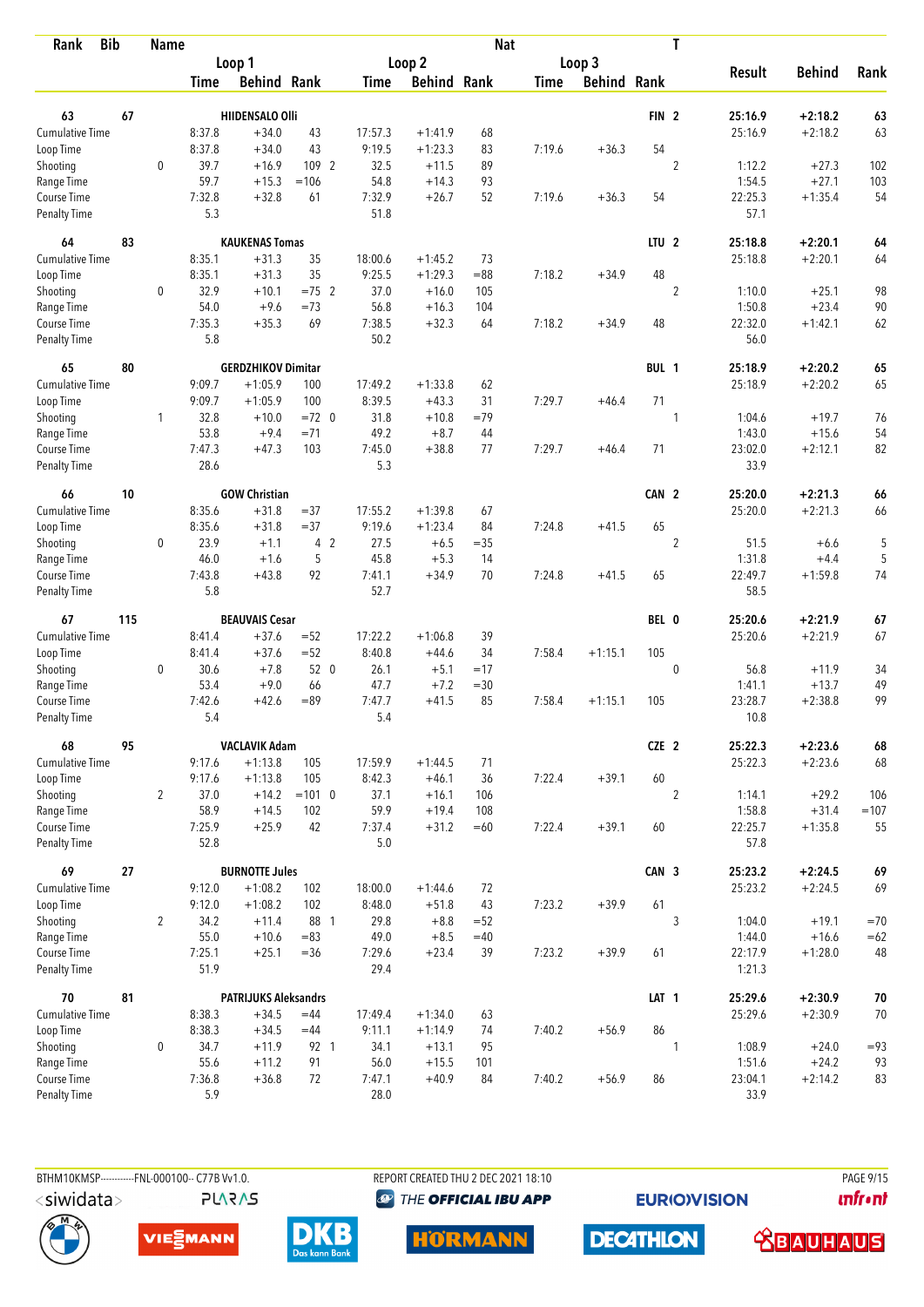| <b>Bib</b><br>Rank          |    | <b>Name</b>    |                |                            |                 |                |                    | <b>Nat</b> |        |                    |                  | T              |                 |               |                |
|-----------------------------|----|----------------|----------------|----------------------------|-----------------|----------------|--------------------|------------|--------|--------------------|------------------|----------------|-----------------|---------------|----------------|
|                             |    |                |                | Loop 1                     |                 |                | Loop 2             |            |        | Loop 3             |                  |                |                 |               |                |
|                             |    |                | Time           | <b>Behind Rank</b>         |                 | Time           | <b>Behind Rank</b> |            | Time   | <b>Behind Rank</b> |                  |                | <b>Result</b>   | <b>Behind</b> | Rank           |
|                             |    |                |                |                            |                 |                |                    |            |        |                    |                  |                |                 |               |                |
| 71                          | 51 |                |                | <b>TACHIZAKI Mikito</b>    |                 |                |                    |            |        |                    | JPN 0            |                | 25:30.3         | $+2:31.6$     | 71             |
| Cumulative Time             |    |                | 8:52.8         | $+49.0$                    | 76              | 17:49.1        | $+1:33.7$          | 61         |        |                    |                  |                | 25:30.3         | $+2:31.6$     | 71             |
| Loop Time                   |    |                | 8:52.8         | $+49.0$                    | 76              | 8:56.3         | $+1:00.1$          | 54         | 7:41.2 | $+57.9$            | 91               |                |                 |               |                |
| Shooting                    |    | 0              | 34.0           | $+11.2$                    | 86 0            | 26.7           | $+5.7$             | $= 27$     |        |                    |                  | $\mathbf 0$    | 1:00.8          | $+15.9$       | 54             |
| Range Time                  |    |                | 56.3           | $+11.9$                    | 93              | 48.7           | $+8.2$             | $= 38$     |        |                    |                  |                | 1:45.0          | $+17.6$       | 68             |
| Course Time<br>Penalty Time |    |                | 7:50.4<br>6.1  | $+50.4$                    | 108             | 8:01.8<br>5.8  | $+55.6$            | 105        | 7:41.2 | $+57.9$            | 91               |                | 23:33.4<br>11.9 | $+2:43.5$     | 102            |
| 72                          | 56 |                |                | <b>RUNNALLS Adam</b>       |                 |                |                    |            |        |                    | CAN <sub>3</sub> |                | 25:30.4         | $+2:31.7$     | 72             |
| Cumulative Time             |    |                | 8:57.7         | $+53.9$                    | 81              | 18:12.0        | $+1:56.6$          | 84         |        |                    |                  |                | 25:30.4         | $+2:31.7$     | 72             |
| Loop Time                   |    |                | 8:57.7         | $+53.9$                    | 81              | 9:14.3         | $+1:18.1$          | 80         | 7:18.4 | $+35.1$            | 49               |                |                 |               |                |
| Shooting                    |    | 1              | 22.8           | 0.0                        | 1 <sub>2</sub>  | 26.3           | $+5.3$             | 22         |        |                    |                  | 3              | 49.2            | $+4.3$        | $\overline{2}$ |
| Range Time                  |    |                | 45.3           | $+0.9$                     | 4               | 46.4           | $+5.9$             | $=16$      |        |                    |                  |                | 1:31.7          | $+4.3$        | 4              |
| Course Time                 |    |                | 7:41.9         | $+41.9$                    | 85              | 7:34.1         | $+27.9$            | 54         | 7:18.4 | $+35.1$            | 49               |                | 22:34.4         | $+1:44.5$     | 64             |
| Penalty Time                |    |                | 30.5           |                            |                 | 53.8           |                    |            |        |                    |                  |                | 1:24.3          |               |                |
| 73                          | 48 |                |                | <b>FEMLING Peppe</b>       |                 |                |                    |            |        |                    | SWE 3            |                | 25:30.9         | $+2:32.2$     | 73             |
| <b>Cumulative Time</b>      |    |                | 8:44.6         | $+40.8$                    | 60              | 17:58.4        | $+1:43.0$          | 69         |        |                    |                  |                | 25:30.9         | $+2:32.2$     | 73             |
| Loop Time                   |    |                | 8:44.6         | $+40.8$                    | 60              | 9:13.8         | $+1:17.6$          | $=78$      | 7:32.5 | $+49.2$            | 76               |                |                 |               |                |
| Shooting                    |    | 1              | 26.9           | $+4.1$                     | 18 2            | 30.2           | $+9.2$             | $=58$      |        |                    |                  | 3              | 57.1            | $+12.2$       | 37             |
| Range Time                  |    |                | 47.2           | $+2.8$                     | $=12$           | 49.0           | $+8.5$             | $=40$      |        |                    |                  |                | 1:36.2          | $+8.8$        | 23             |
| Course Time                 |    |                | 7:28.3         | $+28.3$                    | 46              | 7:31.7         | $+25.5$            | 49         | 7:32.5 | $+49.2$            | 76               |                | 22:32.5         | $+1:42.6$     | 63             |
| Penalty Time                |    |                | 29.1           |                            |                 | 53.1           |                    |            |        |                    |                  |                | 1:22.2          |               |                |
| 74                          | 25 |                |                | <b>SEROKHVOSTOV Daniil</b> |                 |                |                    |            |        |                    | RUS <sub>4</sub> |                | 25:32.3         | $+2:33.6$     | 74             |
| Cumulative Time             |    |                | 9:39.9         | $+1:36.1$                  | 113             | 18:27.0        | $+2:11.6$          | 93         |        |                    |                  |                | 25:32.3         | $+2:33.6$     | 74             |
| Loop Time                   |    |                | 9:39.9         | $+1:36.1$                  | 113             | 8:47.1         | $+50.9$            | 40         | 7:05.3 | $+22.0$            | 22               |                |                 |               |                |
| Shooting                    |    | 3              | 43.2           | $+20.4$                    | $113-1$         | 30.2           | $+9.2$             | $= 58$     |        |                    |                  | 4              | 1:13.5          | $+28.6$       | 105            |
| Range Time                  |    |                | 59.2           | $+14.8$                    | $=104$          | 51.8           | $+11.3$            | $= 72$     |        |                    |                  |                | 1:51.0          | $+23.6$       | 91             |
| Course Time                 |    |                | 7:23.2         | $+23.2$                    | 30              | 7:26.2         | $+20.0$            | 31         | 7:05.3 | $+22.0$            | 22               |                | 21:54.7         | $+1:04.8$     | 24             |
| <b>Penalty Time</b>         |    |                | 1:17.5         |                            |                 | 29.1           |                    |            |        |                    |                  |                | 1:46.6          |               |                |
| 75                          | 60 |                |                | <b>KARLIK Mikulas</b>      |                 |                |                    |            |        |                    | CZE 4            |                | 25:32.8         | $+2:34.1$     | 75             |
| <b>Cumulative Time</b>      |    |                | 9:02.2         | $+58.4$                    | 85              | 18:15.7        | $+2:00.3$          | 87         |        |                    |                  |                | 25:32.8         | $+2:34.1$     | 75             |
| Loop Time                   |    |                | 9:02.2         | $+58.4$                    | 85              | 9:13.5         | $+1:17.3$          | 77         | 7:17.1 | $+33.8$            | 44               |                |                 |               |                |
| Shooting                    |    | $\overline{2}$ | 32.2           | $+9.4$                     | $=62$ 2         | 33.2           | $+12.2$            | 93         |        |                    |                  | 4              | 1:05.5          | $+20.6$       | 81             |
| Range Time                  |    |                | 52.5           | $+8.1$                     | 52              | 55.3           | $+14.8$            | $= 95$     |        |                    |                  |                | 1:47.8          | $+20.4$       | 82             |
| Course Time                 |    |                | 7:18.9         | $+18.9$                    | 17              | 7:25.9         | $+19.7$            | 29         | 7:17.1 | $+33.8$            | 44               |                | 22:01.9         | $+1:12.0$     | 30             |
| Penalty Time                |    |                | 50.8           |                            |                 | 52.3           |                    |            |        |                    |                  |                | 1:43.1          |               |                |
| 76                          | 44 |                |                | <b>PRYMA Artem</b>         |                 |                |                    |            |        |                    | UKR 1            |                | 25:35.8         | $+2:37.1$     | 76             |
| Cumulative Time             |    |                | 8:44.2         | $+40.4$                    | 59              | 17:59.8        | $+1:44.4$          | 70         |        |                    |                  |                | 25:35.8         | $+2:37.1$     | 76             |
| Loop Time                   |    |                | 8:44.2         | $+40.4$                    | 59              | 9:15.6         | $+1:19.4$          | 81         | 7:36.0 | $+52.7$            | 81               |                |                 |               |                |
| Shooting                    |    | 0              | 29.1           | $+6.3$                     | 30 <sub>1</sub> | 30.4           | $+9.4$             | 60         |        |                    |                  | 1              | 59.5            | $+14.6$       | 48             |
| Range Time                  |    |                | 51.4           | $+7.0$                     | $=44$           | 52.6           | $+12.1$            | $=76$      |        |                    |                  |                | 1:44.0          | $+16.6$       | $=62$          |
| Course Time<br>Penalty Time |    |                | 7:47.1<br>5.7  | $+47.1$                    | 100             | 7:54.1<br>28.9 | $+47.9$            | $= 94$     | 7:36.0 | $+52.7$            | 81               |                | 23:17.2<br>34.6 | $+2:27.3$     | 91             |
| 77                          |    |                |                | <b>MUKHIN Alexandr</b>     |                 |                |                    |            |        |                    |                  |                |                 |               |                |
| <b>Cumulative Time</b>      | 36 |                | 8:56.4         | $+52.6$                    | 79              |                |                    |            |        |                    | KAZ <sub>2</sub> |                | 25:36.8         | $+2:38.1$     | 77             |
|                             |    |                |                |                            | 79              | 18:02.4        | $+1:47.0$          | 77         |        |                    | 79               |                | 25:36.8         | $+2:38.1$     | 77             |
| Loop Time                   |    |                | 8:56.4         | $+52.6$                    |                 | 9:06.0         | $+1:09.8$          | 63         | 7:34.4 | $+51.1$            |                  |                |                 |               |                |
| Shooting                    |    | 1              | 32.2           | $+9.4$                     | $=62$ 1         | 22.0           | $+1.0$             | 3          |        |                    |                  | $\overline{2}$ | 54.3            | $+9.4$        | $=17$          |
| Range Time                  |    |                | 55.4           | $+11.0$                    | $= 88$          | 50.8           | $+10.3$            | $=63$      |        |                    |                  |                | 1:46.2          | $+18.8$       | $=73$          |
| Course Time<br>Penalty Time |    |                | 7:32.5<br>28.5 | $+32.5$                    | 60              | 7:45.9<br>29.3 | $+39.7$            | 81         | 7:34.4 | $+51.1$            | 79               |                | 22:52.8<br>57.8 | $+2:02.9$     | 77             |
| 78                          | 90 |                |                | <b>BRANDT Oskar</b>        |                 |                |                    |            |        |                    | SWE 4            |                | 25:41.7         | $+2:43.0$     | 78             |
| Cumulative Time             |    |                | 8:32.1         | $+28.3$                    | $= 30$          | 18:01.8        | $+1:46.4$          | 75         |        |                    |                  |                | 25:41.7         | $+2:43.0$     | 78             |
| Loop Time                   |    |                | 8:32.1         | $+28.3$                    | $=30$           | 9:29.7         | $+1:33.5$          | 94         | 7:39.9 | $+56.6$            | 85               |                |                 |               |                |
| Shooting                    |    | $\mathbf{1}$   | 30.7           | $+7.9$                     | $= 53 \quad 3$  | 31.7           | $+10.7$            | 78         |        |                    |                  | $\overline{4}$ | 1:02.4          | $+17.5$       | $=62$          |
| Range Time                  |    |                | 52.1           | $+7.7$                     | $=50$           | 51.4           | $+10.9$            | $=69$      |        |                    |                  |                | 1:43.5          | $+16.1$       | $= 57$         |
| Course Time                 |    |                | 7:10.7         | $+10.7$                    | 5               | 7:25.0         | $+18.8$            | 27         | 7:39.9 | $+56.6$            | 85               |                | 22:15.6         | $+1:25.7$     | 46             |
| <b>Penalty Time</b>         |    |                | 29.3           |                            |                 | 1:13.3         |                    |            |        |                    |                  |                | 1:42.6          |               |                |

**PLARAS** 

BTHM10KMSP-----------FNL-000100-- C77B Vv1.0. REPORT CREATED THU 2 DEC 2021 18:10 **<sup><sup>3</sup>** THE OFFICIAL IBU APP</sup>

**EURIOVISION** 

**unfront** 







**HORMANN** 

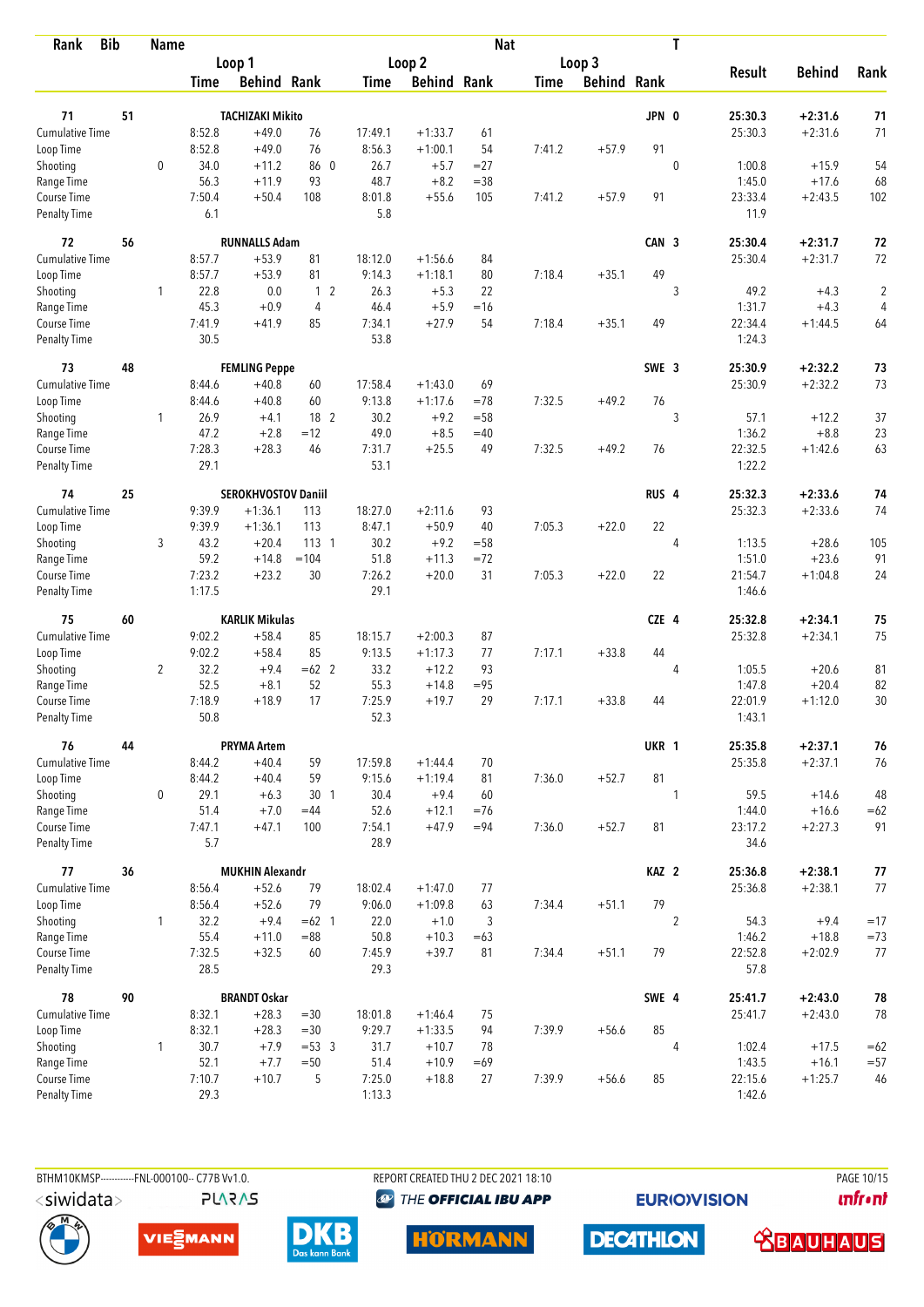| <b>Bib</b><br>Rank          |     | <b>Name</b>  |                |                          |                 |                  |                    | <b>Nat</b>      |        |                    |                  | T              |                   |                      |          |
|-----------------------------|-----|--------------|----------------|--------------------------|-----------------|------------------|--------------------|-----------------|--------|--------------------|------------------|----------------|-------------------|----------------------|----------|
|                             |     |              |                | Loop 1                   |                 |                  | Loop 2             |                 |        | Loop 3             |                  |                |                   |                      |          |
|                             |     |              | Time           | <b>Behind Rank</b>       |                 | Time             | <b>Behind Rank</b> |                 | Time   | <b>Behind Rank</b> |                  |                | <b>Result</b>     | <b>Behind</b>        | Rank     |
| 79                          | 11  |              |                | <b>ZAHKNA Rene</b>       |                 |                  |                    |                 |        |                    | EST <sub>1</sub> |                | 25:42.4           | $+2:43.7$            | 79       |
| <b>Cumulative Time</b>      |     |              | 8:46.3         | $+42.5$                  | 64              | 18:02.0          | $+1:46.6$          | 76              |        |                    |                  |                | 25:42.4           | $+2:43.7$            | 79       |
| Loop Time                   |     |              | 8:46.3         | $+42.5$                  | 64              | 9:15.7           | $+1:19.5$          | 82              | 7:40.4 | $+57.1$            | 87               |                |                   |                      |          |
| Shooting                    |     | 0            | 27.1           | $+4.3$                   | $21 \quad 1$    | 30.8             | $+9.8$             | 62              |        |                    |                  | 1              | 57.9              | $+13.0$              | 43       |
| Range Time                  |     |              | 50.2           | $+5.8$                   | 35              | 51.6             | $+11.1$            | 71              |        |                    |                  |                | 1:41.8            | $+14.4$              | 51       |
| Course Time                 |     |              | 7:50.5         | $+50.5$                  | 109             | 7:54.3           | $+48.1$            | 96              | 7:40.4 | $+57.1$            | 87               |                | 23:25.2           | $+2:35.3$            | 96       |
| Penalty Time                |     |              | 5.6            |                          |                 | 29.8             |                    |                 |        |                    |                  |                | 35.4              |                      |          |
| 80                          | 78  |              |                | <b>LAITINEN Heikki</b>   |                 |                  |                    |                 |        |                    | FIN <sub>1</sub> |                | 25:44.5           | $+2:45.8$            | 80       |
| Cumulative Time             |     |              | 8:35.8         | $+32.0$                  | 39              | 17:44.3          | $+1:28.9$          | $= 54$          |        |                    |                  |                | 25:44.5           | $+2:45.8$            | 80       |
| Loop Time                   |     |              | 8:35.8         | $+32.0$                  | 39              | 9:08.5           | $+1:12.3$          | 70              | 8:00.2 | $+1:16.9$          | 107              |                |                   |                      |          |
| Shooting                    |     | 0            | 34.1           | $+11.3$                  | 87 1            | 28.9             | $+7.9$             | $=46$           |        |                    |                  | 1              | 1:03.1            | $+18.2$              | 67       |
| Range Time                  |     |              | 54.7           | $+10.3$                  | 82              | 50.2             | $+9.7$             | $= 54$          |        |                    |                  |                | 1:44.9            | $+17.5$              | 67       |
| Course Time                 |     |              | 7:35.1         | $+35.1$                  | 68              | 7:48.4           | $+42.2$            | 87              | 8:00.2 | $+1:16.9$          | 107              |                | 23:23.7           | $+2:33.8$            | 94       |
| <b>Penalty Time</b>         |     |              | 6.0            |                          |                 | 29.9             |                    |                 |        |                    |                  |                | 35.9              |                      |          |
| 81                          | 107 |              |                | <b>OBERHAUSER Magnus</b> |                 |                  |                    |                 |        |                    | AUT <sub>2</sub> |                | 25:44.7           | $+2:46.0$            | 81       |
| <b>Cumulative Time</b>      |     |              | 9:03.2         | $+59.4$                  | $= 87$          | 18:04.1          | $+1:48.7$          | 78              |        |                    |                  |                | 25:44.7           | $+2:46.0$            | 81       |
| Loop Time                   |     |              | 9:03.2         | $+59.4$                  | $= 87$          | 9:00.9           | $+1:04.7$          | 60              | 7:40.6 | $+57.3$            | 89               |                |                   |                      |          |
| Shooting                    |     | 1            | 36.3           | $+13.5$                  | 97 1            | 31.5             | $+10.5$            | $=75$           |        |                    |                  | $\sqrt{2}$     | 1:07.8            | $+22.9$              | $= 88$   |
| Range Time                  |     |              | 58.5           | $+14.1$                  | 98              | 54.1             | $+13.6$            | 91              |        |                    |                  |                | 1:52.6            | $+25.2$              | $= 98$   |
| Course Time<br>Penalty Time |     |              | 7:35.5<br>29.2 | $+35.5$                  | 70              | 7:37.9<br>28.9   | $+31.7$            | $=62$           | 7:40.6 | $+57.3$            | 89               |                | 22:54.0<br>58.1   | $+2:04.1$            | 78       |
|                             |     |              |                |                          |                 |                  |                    |                 |        |                    |                  |                |                   |                      |          |
| 82                          | 92  |              |                | <b>SKLENARIK Tomas</b>   |                 |                  |                    |                 |        |                    | SVK 1            |                | 25:49.3           | $+2:50.6$            | 82       |
| Cumulative Time             |     |              | 9:09.0         | $+1:05.2$                | 99              | 18:05.6          | $+1:50.2$          | 80              |        |                    |                  |                | 25:49.3           | $+2:50.6$            | 82       |
| Loop Time                   |     |              | 9:09.0         | $+1:05.2$                | 99              | 8:56.6           | $+1:00.4$          | 56              | 7:43.7 | $+1:00.4$          | 94               |                |                   |                      |          |
| Shooting                    |     | 1            | 30.5<br>53.2   | $+7.7$<br>$+8.8$         | $=49$ 0<br>62   | 25.9<br>47.6     | $+4.9$<br>$+7.1$   | $=15$<br>$= 28$ |        |                    |                  | 1              | 56.5<br>1:40.8    | $+11.6$<br>$+13.4$   | 31<br>46 |
| Range Time<br>Course Time   |     |              | 7:45.7         | $+45.7$                  | 98              | 8:03.4           | $+57.2$            | 108             | 7:43.7 | $+1:00.4$          | 94               |                | 23:32.8           | $+2:42.9$            | 101      |
| <b>Penalty Time</b>         |     |              | 30.1           |                          |                 | 5.6              |                    |                 |        |                    |                  |                | 35.7              |                      |          |
| 83                          | 117 |              |                | <b>HORNIG Vitezslav</b>  |                 |                  |                    |                 |        |                    | CZE 2            |                | 25:50.8           | $+2:52.1$            | 83       |
| Cumulative Time             |     |              | 8:35.5         | $+31.7$                  | 36              | 18:06.4          | $+1:51.0$          | 81              |        |                    |                  |                | 25:50.8           | $+2:52.1$            | 83       |
| Loop Time                   |     |              | 8:35.5         | $+31.7$                  | 36              | 9:30.9           | $+1:34.7$          | 96              | 7:44.4 | $+1:01.1$          | 95               |                |                   |                      |          |
| Shooting                    |     | $\mathbf 0$  | 27.0           | $+4.2$                   | $= 19$ 2        | 27.3             | $+6.3$             | $=32$           |        |                    |                  | $\overline{2}$ | 54.4              | $+9.5$               | 19       |
| Range Time                  |     |              | 49.6           | $+5.2$                   | 29              | 50.4             | $+9.9$             | 58              |        |                    |                  |                | 1:40.0            | $+12.6$              | $=41$    |
| Course Time                 |     |              | 7:39.9         | $+39.9$                  | 79              | 7:45.1           | $+38.9$            | $=78$           | 7:44.4 | $+1:01.1$          | 95               |                | 23:09.4           | $+2:19.5$            | 88       |
| Penalty Time                |     |              | 6.0            |                          |                 | 55.4             |                    |                 |        |                    |                  |                | 1:01.4            |                      |          |
| 84                          | 82  |              |                | <b>HARTWEG Niklas</b>    |                 |                  |                    |                 |        |                    | SUI 4            |                | 25:51.6           | $+2:52.9$            | 84       |
| Cumulative Time             |     |              | 8:47.7         | $+43.9$                  | 67              | 18:31.9          | $+2:16.5$          | 95              |        |                    |                  |                | 25:51.6           | $+2:52.9$            | 84       |
| Loop Time                   |     |              | 8:47.7         | $+43.9$                  | 67              | 9:44.2           | $+1:48.0$          | 103             | 7:19.7 | $+36.4$            | 55               |                |                   |                      |          |
| Shooting                    |     | $\mathbf{1}$ | 28.1           | $+5.3$                   | 26 <sub>3</sub> | 27.7             | $+6.7$             | $=40$           |        |                    |                  | $\overline{4}$ | 55.8              | $+10.9$              | $=25$    |
| Range Time                  |     |              | 47.7           | $+3.3$                   | $=15$           | 48.4             | $+7.9$             | 37              |        |                    |                  |                | 1:36.1            | $+8.7$               | 22       |
| Course Time<br>Penalty Time |     |              | 7:30.6<br>29.4 | $+30.6$                  | 55              | 7:36.9<br>1:18.9 | $+30.7$            | 58              | 7:19.7 | $+36.4$            | 55               |                | 22:27.2<br>1:48.3 | $+1:37.3$            | 57       |
|                             |     |              |                |                          |                 |                  |                    |                 |        |                    |                  |                |                   |                      |          |
| 85                          | 30  |              |                | <b>LAPSHIN Timofei</b>   |                 |                  |                    |                 |        |                    | KOR 3            |                | 25:53.4           | $+2:54.7$            | 85       |
| <b>Cumulative Time</b>      |     |              | 8:44.8         | $+41.0$                  | 61              | 18:09.8          | $+1:54.4$          | 83              |        |                    | 93               |                | 25:53.4           | $+2:54.7$            | 85       |
| Loop Time                   |     |              | 8:44.8         | $+41.0$                  | 61              | 9:25.0           | $+1:28.8$          | 87              | 7:43.6 | $+1:00.3$          |                  |                |                   |                      |          |
| Shooting                    |     | 1            | 26.5<br>47.7   | $+3.7$                   | $142$<br>$=15$  | 29.7             | $+8.7$             | 51              |        |                    |                  | 3              | 56.2              | $+11.3$              | $= 28$   |
| Range Time<br>Course Time   |     |              | 7:28.2         | $+3.3$<br>$+28.2$        | 45              | 50.0<br>7:40.4   | $+9.5$<br>$+34.2$  | 53<br>67        | 7:43.6 | $+1:00.3$          | 93               |                | 1:37.7<br>22:52.2 | $+10.3$<br>$+2:02.3$ | $= 31$   |
| Penalty Time                |     |              | 28.9           |                          |                 | 54.6             |                    |                 |        |                    |                  |                | 1:23.5            |                      | 76       |
| 86                          | 69  |              |                | DOMBROVSKI Karol         |                 |                  |                    |                 |        |                    | LTU <sub>3</sub> |                | 25:53.6           | $+2:54.9$            | 86       |
| Cumulative Time             |     |              | 8:57.9         | $+54.1$                  | 82              | 18:26.1          | $+2:10.7$          | 92              |        |                    |                  |                | 25:53.6           | $+2:54.9$            | 86       |
| Loop Time                   |     |              | 8:57.9         | $+54.1$                  | 82              | 9:28.2           | $+1:32.0$          | 93              | 7:27.5 | $+44.2$            | 68               |                |                   |                      |          |
| Shooting                    |     | $\mathbf{1}$ | 39.5           | $+16.7$                  | 108 2           | 32.3             | $+11.3$            | 86              |        |                    |                  | 3              | 1:11.8            | $+26.9$              | 101      |
| Range Time                  |     |              | 1:01.2         | $+16.8$                  | 111             | 53.8             | $+13.3$            | 90              |        |                    |                  |                | 1:55.0            | $+27.6$              | 104      |
| Course Time                 |     |              | 7:28.8         | $+28.8$                  | 48              | 7:42.9           | $+36.7$            | 74              | 7:27.5 | $+44.2$            | 68               |                | 22:39.2           | $+1:49.3$            | 66       |
| <b>Penalty Time</b>         |     |              | 27.9           |                          |                 | 51.5             |                    |                 |        |                    |                  |                | 1:19.4            |                      |          |

BTHM10KMSP------------FNL-000100-- C77B Vv1.0. **PLARAS**  REPORT CREATED THU 2 DEC 2021 18:10 **<sup><sup>3</sup>** THE OFFICIAL IBU APP</sup>

**EURIOVISION** 

PAGE 11/15 **unfront** 







**HORMANN** 



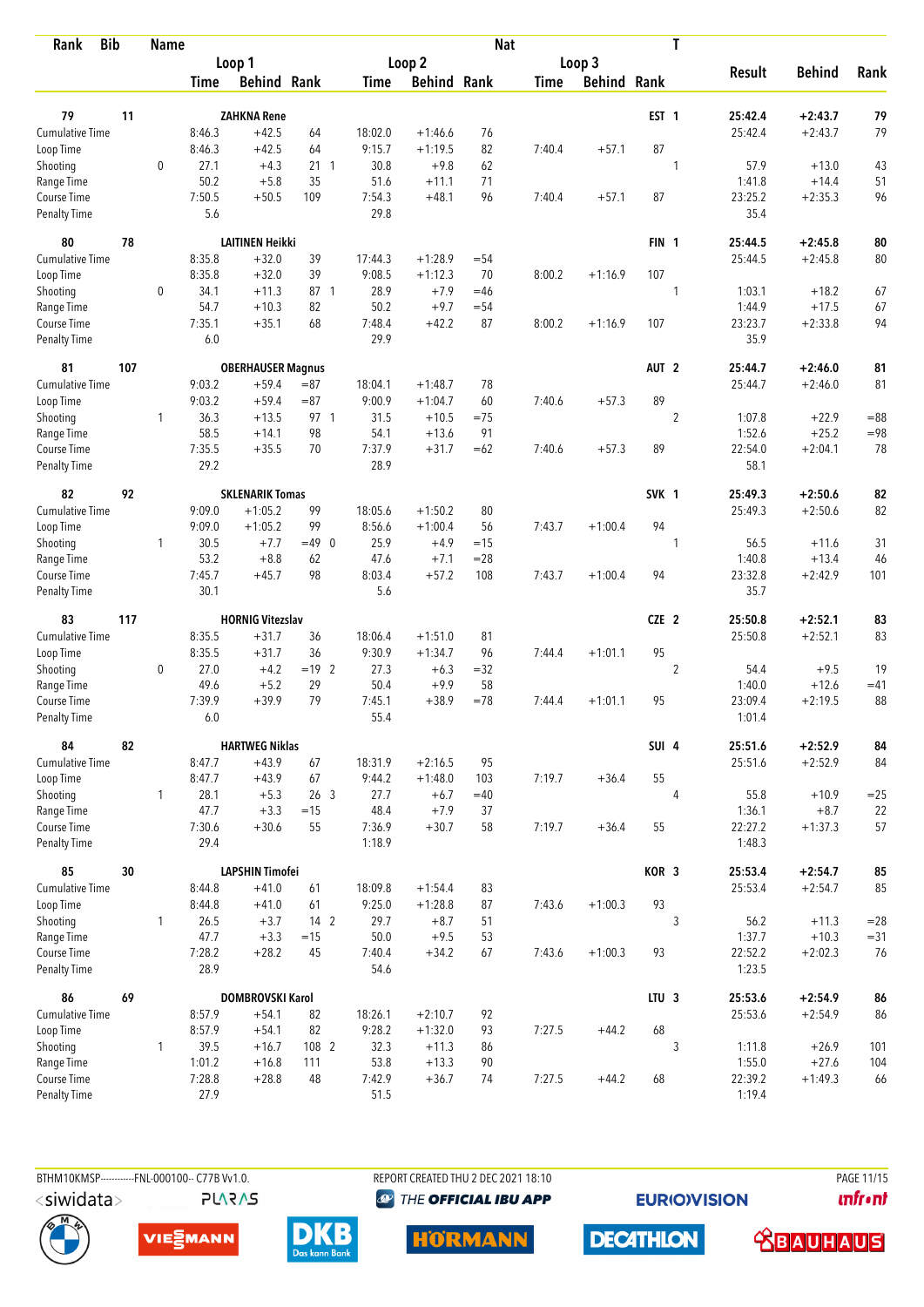| <b>Bib</b><br>Rank        |                | <b>Name</b>    |                |                        |                |                |                    | <b>Nat</b> |             |                    |                  | T           |                   |               |        |
|---------------------------|----------------|----------------|----------------|------------------------|----------------|----------------|--------------------|------------|-------------|--------------------|------------------|-------------|-------------------|---------------|--------|
|                           |                |                |                | Loop 1                 |                |                | Loop 2             |            |             | Loop 3             |                  |             |                   |               |        |
|                           |                |                | <b>Time</b>    | <b>Behind Rank</b>     |                | <b>Time</b>    | <b>Behind Rank</b> |            | <b>Time</b> | <b>Behind Rank</b> |                  |             | <b>Result</b>     | <b>Behind</b> | Rank   |
| 87                        | $\overline{2}$ |                |                | <b>BAUER Klemen</b>    |                |                |                    |            |             |                    | SLO 3            |             | 25:54.8           | $+2:56.1$     | 87     |
| <b>Cumulative Time</b>    |                |                | 9:24.1         | $+1:20.3$              | 106            | 18:24.4        | $+2:09.0$          | 90         |             |                    |                  |             | 25:54.8           | $+2:56.1$     | 87     |
| Loop Time                 |                |                | 9:24.1         | $+1:20.3$              | 106            | 9:00.3         | $+1:04.1$          | 59         | 7:30.4      | $+47.1$            | 72               |             |                   |               |        |
| Shooting                  |                | $\overline{2}$ | 29.7           | $+6.9$                 | $=38$ 1        | 25.7           | $+4.7$             | 13         |             |                    |                  | 3           | 55.5              | $+10.6$       | $= 22$ |
| Range Time                |                |                | 50.5           | $+6.1$                 | 36             | 47.1           | $+6.6$             | $= 24$     |             |                    |                  |             | 1:37.6            | $+10.2$       | 30     |
| Course Time               |                |                | 7:39.1         | $+39.1$                | 78             | 7:45.5         | $+39.3$            | 80         | 7:30.4      | $+47.1$            | 72               |             | 22:55.0           | $+2:05.1$     | 79     |
| <b>Penalty Time</b>       |                |                | 54.5           |                        |                | 27.7           |                    |            |             |                    |                  |             | 1:22.2            |               |        |
| 88                        | 72             |                |                | <b>SZCZUREK Lukasz</b> |                |                |                    |            |             |                    | POL 0            |             | 25:55.0           | $+2:56.3$     | 88     |
| <b>Cumulative Time</b>    |                |                | 8:56.2         | $+52.4$                | 78             | 18:07.6        | $+1:52.2$          | 82         |             |                    |                  |             | 25:55.0           | $+2:56.3$     | 88     |
| Loop Time                 |                |                | 8:56.2         | $+52.4$                | 78             | 9:11.4         | $+1:15.2$          | 76         | 7:47.4      | $+1:04.1$          | 101              |             |                   |               |        |
| Shooting                  |                | 0              | 29.7           | $+6.9$                 | $= 38$ 0       | 32.6           | $+11.6$            | 90         |             |                    |                  | $\mathbf 0$ | 1:02.4            | $+17.5$       | $=62$  |
| Range Time                |                |                | 52.7           | $+8.3$                 | $= 54$         | 53.1           | $+12.6$            | $= 82$     |             |                    |                  |             | 1:45.8            | $+18.4$       | 72     |
| Course Time               |                |                | 7:58.2         | $+58.2$                | 111            | 8:13.1         | $+1:06.9$          | 112        | 7:47.4      | $+1:04.1$          | 101              |             | 23:58.7           | $+3:08.8$     | 108    |
| <b>Penalty Time</b>       |                |                | 5.3            |                        |                | 5.2            |                    |            |             |                    |                  |             | 10.5              |               |        |
| 89                        | 106            |                |                | <b>LABASTAU Mikita</b> |                |                |                    |            |             |                    | BLR 2            |             | 25:59.0           | $+3:00.3$     | 89     |
| <b>Cumulative Time</b>    |                |                | 8:42.4         | $+38.6$                | 56             | 18:12.9        | $+1:57.5$          | 85         |             |                    |                  |             | 25:59.0           | $+3:00.3$     | 89     |
| Loop Time                 |                |                | 8:42.4         | $+38.6$                | 56             | 9:30.5         | $+1:34.3$          | 95         | 7:46.1      | $+1:02.8$          | 98               |             |                   |               |        |
| Shooting                  |                | 0              | 34.8           | $+12.0$                | 93 2           | 37.4           | $+16.4$            | 107        |             |                    |                  | $\sqrt{2}$  | 1:12.3            | $+27.4$       | $=103$ |
| Range Time                |                |                | 55.2           | $+10.8$                | 87             | 54.9           | $+14.4$            | 94         |             |                    |                  |             | 1:50.1            | $+22.7$       | 88     |
| Course Time               |                |                | 7:41.5         | $+41.5$                | 84             | 7:43.4         | $+37.2$            | 76         | 7:46.1      | $+1:02.8$          | 98               |             | 23:11.0           | $+2:21.1$     | 90     |
| <b>Penalty Time</b>       |                |                | 5.7            |                        |                | 52.2           |                    |            |             |                    |                  |             | 57.9              |               |        |
| 90                        | 58             |                |                | <b>ERMITS Kalev</b>    |                |                |                    |            |             |                    | EST <sub>3</sub> |             | 26:00.3           | $+3:01.6$     | 90     |
| <b>Cumulative Time</b>    |                |                | 9:29.3         | $+1:25.5$              | 109            | 18:36.3        | $+2:20.9$          | 98         |             |                    |                  |             | 26:00.3           | $+3:01.6$     | 90     |
| Loop Time                 |                |                | 9:29.3         | $+1:25.5$              | 109            | 9:07.0         | $+1:10.8$          | 66         | 7:24.0      | $+40.7$            | 64               |             |                   |               |        |
| Shooting                  |                | $\overline{2}$ | 32.8           | $+10.0$                | $= 72 \quad 1$ | 31.3           | $+10.3$            | $= 71$     |             |                    |                  | 3           | 1:04.1            | $+19.2$       | 72     |
| Range Time                |                |                | 54.5           | $+10.1$                | 80             | 53.6           | $+13.1$            | 89         |             |                    |                  |             | 1:48.1            | $+20.7$       | 85     |
| Course Time               |                |                | 7:42.0         | $+42.0$                | 86             | 7:42.5         | $+36.3$            | 73         | 7:24.0      | $+40.7$            | 64               |             | 22:48.5           | $+1:58.6$     | 72     |
| <b>Penalty Time</b>       |                |                | 52.8           |                        |                | 30.9           |                    |            |             |                    |                  |             | 1:23.7            |               |        |
| 91                        | 42             |                |                | <b>SIMA Michal</b>     |                |                |                    |            |             |                    | SVK <sub>3</sub> |             | 26:03.6           | $+3:04.9$     | 91     |
| <b>Cumulative Time</b>    |                |                | 8:51.2         | $+47.4$                | 72             | 18:25.4        | $+2:10.0$          | 91         |             |                    |                  |             | 26:03.6           | $+3:04.9$     | 91     |
| Loop Time                 |                |                | 8:51.2         | $+47.4$                | 72             | 9:34.2         | $+1:38.0$          | 98         | 7:38.2      | $+54.9$            | 84               |             |                   |               |        |
| Shooting                  |                | 1              | 27.8           | $+5.0$                 | 24 2           | 27.6           | $+6.6$             | 39         |             |                    |                  | 3           | 55.5              | $+10.6$       | $= 22$ |
| Range Time                |                |                | 49.1           | $+4.7$                 | $= 25$         | 50.5           | $+10.0$            | 59         |             |                    |                  |             | 1:39.6            | $+12.2$       | 39     |
| Course Time               |                |                | 7:33.3         | $+33.3$                | 62             | 7:48.8         | $+42.6$            | 89         | 7:38.2      | $+54.9$            | 84               |             | 23:00.3           | $+2:10.4$     | 81     |
| <b>Penalty Time</b>       |                |                | 28.8           |                        |                | 54.9           |                    |            |             |                    |                  |             | 1:23.7            |               |        |
| 92                        | 22             |                |                | <b>WRIGHT Campbell</b> |                |                |                    |            |             |                    | NZL 3            |             | 26:05.8           | $+3:07.1$     | 92     |
| Cumulative Time           |                |                | 8:35.9         | $+32.1$                | 40             | 18:18.6        | $+2:03.2$          | 88         |             |                    |                  |             | 26:05.8           | $+3:07.1$     | 92     |
| Loop Time                 |                |                | 8:35.9         | $+32.1$                | 40             | 9:42.7         | $+1:46.5$          | 101        | 7:47.2      | $+1:03.9$          | 99               |             |                   |               |        |
| Shooting                  |                | $\mathbf 0$    | 26.1           | $+3.3$                 | $11 \quad 3$   | 26.7           | $+5.7$             | $= 27$     |             |                    |                  | 3           | 52.9              | $+8.0$        | $=12$  |
| Range Time<br>Course Time |                |                | 47.7<br>7:42.5 | $+3.3$<br>$+42.5$      | $=15$<br>88    | 47.2<br>7:39.2 | $+6.7$             | $=26$      |             | $+1:03.9$          | 99               |             | 1:34.9<br>23:08.9 | $+7.5$        | $=13$  |
| Penalty Time              |                |                | 5.7            |                        |                | 1:16.3         | $+33.0$            | 65         | 7:47.2      |                    |                  |             | 1:22.0            | $+2:19.0$     | 87     |
| 93                        | 91             |                |                | <b>TSYMBAL Bogdan</b>  |                |                |                    |            |             |                    | UKR 3            |             | 26:05.9           | $+3:07.2$     | 93     |
| Cumulative Time           |                |                | 9:15.8         | $+1:12.0$              | 104            | 18:29.6        | $+2:14.2$          | 94         |             |                    |                  |             | 26:05.9           | $+3:07.2$     | 93     |
| Loop Time                 |                |                | 9:15.8         | $+1:12.0$              | 104            | 9:13.8         | $+1:17.6$          | $=78$      | 7:36.3      | $+53.0$            | 82               |             |                   |               |        |
| Shooting                  |                | $\overline{2}$ | 25.5           | $+2.7$                 | $=8$ 1         | 27.4           | $+6.4$             | 34         |             |                    |                  | 3           | 52.9              | $+8.0$        | $=12$  |
| Range Time                |                |                | 46.9           | $+2.5$                 | 10             | 49.0           | $+8.5$             | $=40$      |             |                    |                  |             | 1:35.9            | $+8.5$        | $=18$  |
| Course Time               |                |                | 7:34.8         | $+34.8$                | $=66$          | 7:55.6         | $+49.4$            | 97         | 7:36.3      | $+53.0$            | 82               |             | 23:06.7           | $+2:16.8$     | 84     |
| Penalty Time              |                |                | 54.1           |                        |                | 29.2           |                    |            |             |                    |                  |             | 1:23.3            |               |        |
| 93                        | 112            |                |                | <b>LESIUK Taras</b>    |                |                |                    |            |             |                    | UKR 1            |             | 26:05.9           | $+3:07.2$     | 93     |
| Cumulative Time           |                |                | 8:39.6         | $+35.8$                | 47             | 18:05.1        | $+1:49.7$          | 79         |             |                    |                  |             | 26:05.9           | $+3:07.2$     | 93     |
| Loop Time                 |                |                | 8:39.6         | $+35.8$                | 47             | 9:25.5         | $+1:29.3$          | $= 88$     | 8:00.8      | $+1:17.5$          | 108              |             |                   |               |        |
| Shooting                  |                | 0              | 30.7           | $+7.9$                 | $= 53 \quad 1$ | 34.6           | $+13.6$            | 99         |             |                    |                  | 1           | 1:05.4            | $+20.5$       | $=79$  |
| Range Time                |                |                | 51.0           | $+6.6$                 | 40             | 53.4           | $+12.9$            | $= 87$     |             |                    |                  |             | 1:44.4            | $+17.0$       | 64     |
| Course Time               |                |                | 7:43.6         | $+43.6$                | 91             | 8:03.0         | $+56.8$            | 107        | 8:00.8      | $+1:17.5$          | 108              |             | 23:47.4           | $+2:57.5$     | 106    |
| <b>Penalty Time</b>       |                |                | 5.0            |                        |                | 29.1           |                    |            |             |                    |                  |             | 34.1              |               |        |

**PLARAS** 

BTHM10KMSP-----------FNL-000100-- C77B Vv1.0. REPORT CREATED THU 2 DEC 2021 18:10 **<sup><sup>3</sup>** THE OFFICIAL IBU APP</sup>

**EURIOVISION** 

**unfront** 









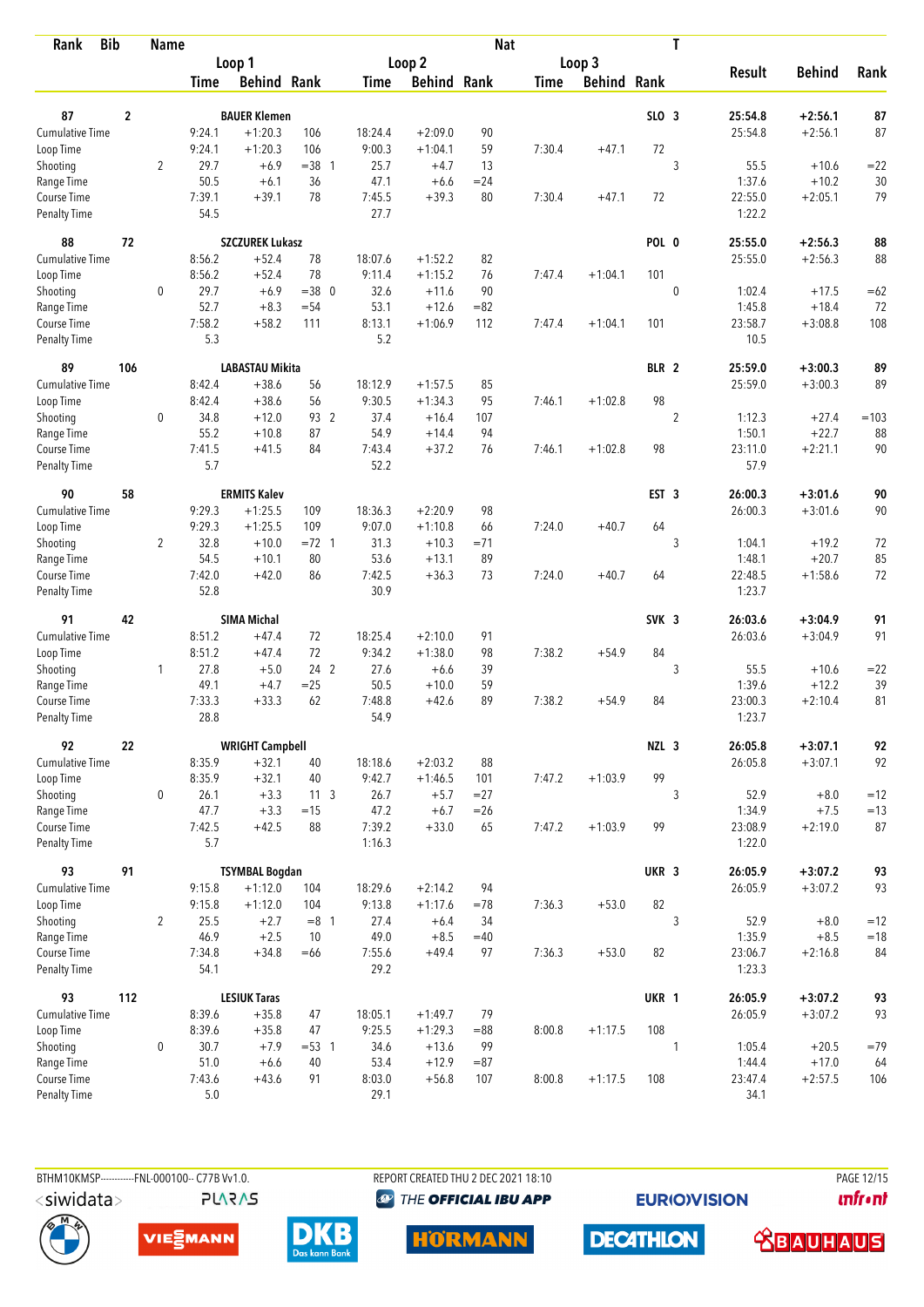| Rank                               | <b>Bib</b> | <b>Name</b>  |                |                           |                  |                |                      | <b>Nat</b> |             |                    |                  | T              |                   |                      |            |
|------------------------------------|------------|--------------|----------------|---------------------------|------------------|----------------|----------------------|------------|-------------|--------------------|------------------|----------------|-------------------|----------------------|------------|
|                                    |            |              |                | Loop 1                    |                  |                | Loop 2               |            |             | Loop 3             |                  |                |                   |                      |            |
|                                    |            |              | Time           | <b>Behind Rank</b>        |                  | Time           | <b>Behind Rank</b>   |            | <b>Time</b> | <b>Behind Rank</b> |                  |                | <b>Result</b>     | <b>Behind</b>        | Rank       |
|                                    |            |              |                |                           |                  |                |                      |            |             |                    |                  |                |                   |                      |            |
| 95                                 | 86         |              |                | <b>RAENKEL Raido</b>      |                  |                |                      |            |             |                    | EST <sub>3</sub> |                | 26:08.7           | $+3:10.0$            | 95         |
| Cumulative Time                    |            |              | 9:06.4         | $+1:02.6$                 | 93               | 18:45.3        | $+2:29.9$            | 100        |             |                    |                  |                | 26:08.7           | $+3:10.0$            | 95         |
| Loop Time                          |            |              | 9:06.4         | $+1:02.6$                 | 93               | 9:38.9         | $+1:42.7$            | 99         | 7:23.4      | $+40.1$            | 63               |                |                   |                      |            |
| Shooting                           |            | 1            | 39.3           | $+16.5$                   | 1072             | 34.8           | $+13.8$              | 101        |             |                    |                  | 3              | 1:14.2            | $+29.3$              | 107        |
| Range Time                         |            |              | 1:03.1         | $+18.7$                   | 112              | 59.7           | $+19.2$              | 107        |             |                    |                  |                | 2:02.8            | $+35.4$              | 112        |
| Course Time<br><b>Penalty Time</b> |            |              | 7:34.4<br>28.9 | $+34.4$                   | 63               | 7:46.3<br>52.9 | $+40.1$              | $= 82$     | 7:23.4      | $+40.1$            | 63               |                | 22:44.1<br>1:21.8 | $+1:54.2$            | 68         |
| 96                                 | 17         |              |                | <b>CRNKOVIC Kresimir</b>  |                  |                |                      |            |             |                    | CRO 4            |                | 26:10.0           | $+3:11.3$            | 96         |
| <b>Cumulative Time</b>             |            |              | 9:07.7         | $+1:03.9$                 | 98               | 18:57.0        | $+2:41.6$            | 107        |             |                    |                  |                | 26:10.0           | $+3:11.3$            | 96         |
| Loop Time                          |            |              | 9:07.7         | $+1:03.9$                 | 98               | 9:49.3         | $+1:53.1$            | 108        | 7:13.0      | $+29.7$            | 38               |                |                   |                      |            |
| Shooting                           |            | 1            | 37.1           | $+14.3$                   | 103 <sub>3</sub> | 31.6           | $+10.6$              | 77         |             |                    |                  | 4              | 1:08.7            | $+23.8$              | 92         |
| Range Time                         |            |              | 58.7           | $+14.3$                   | 99               | 53.2           | $+12.7$              | 84         |             |                    |                  |                | 1:51.9            | $+24.5$              | 95         |
| Course Time                        |            |              | 7:40.3         | $+40.3$                   | 81               | 7:37.1         | $+30.9$              | 59         | 7:13.0      | $+29.7$            | 38               |                | 22:30.4           | $+1:40.5$            | 59         |
| Penalty Time                       |            |              | 28.7           |                           |                  | 1:19.0         |                      |            |             |                    |                  |                | 1:47.7            |                      |            |
| 97                                 | 75         |              |                | <b>LAHAYE-GOFFART Tom</b> |                  |                |                      |            |             |                    | BEL 1            |                | 26:12.5           | $+3:13.8$            | 97         |
| <b>Cumulative Time</b>             |            |              | 9:06.9         | $+1:03.1$                 | 95               | 18:13.0        | $+1:57.6$            | 86         |             |                    |                  |                | 26:12.5           | $+3:13.8$            | 97         |
| Loop Time                          |            |              | 9:06.9         | $+1:03.1$                 | 95               | 9:06.1         | $+1:09.9$            | 64         | 7:59.5      | $+1:16.2$          | 106              |                |                   |                      |            |
| Shooting                           |            | 1            | 32.0           | $+9.2$                    | 60 0             | 35.6           | $+14.6$              | 104        |             |                    |                  | 1              | 1:07.6            | $+22.7$              | 87         |
| Range Time                         |            |              | 54.0           | $+9.6$                    | $=73$            | 58.6           | $+18.1$              | $=105$     |             |                    |                  |                | 1:52.6            | $+25.2$              | $= 98$     |
| Course Time                        |            |              | 7:45.1         | $+45.1$                   | 95               | 8:02.4         | $+56.2$              | 106        | 7:59.5      | $+1:16.2$          | 106              |                | 23:47.0           | $+2:57.1$            | 105        |
| <b>Penalty Time</b>                |            |              | 27.8           |                           |                  | 5.1            |                      |            |             |                    |                  |                | 32.9              |                      |            |
| 98                                 | 98         |              |                | <b>HASILLA Tomas</b>      |                  |                |                      |            |             |                    | SVK <sub>3</sub> |                | 26:14.4           | $+3:15.7$            | 98         |
| Cumulative Time                    |            |              | 9:05.1         | $+1:01.3$                 | 91               | 18:39.1        | $+2:23.7$            | 99         |             |                    |                  |                | 26:14.4           | $+3:15.7$            | 98         |
| Loop Time                          |            |              | 9:05.1         | $+1:01.3$                 | 91               | 9:34.0         | $+1:37.8$            | 97         | 7:35.3      | $+52.0$            | 80               |                |                   |                      |            |
| Shooting                           |            | $\mathbf{1}$ | 28.3           | $+5.5$                    | 27 <sub>2</sub>  | 31.5           | $+10.5$              | $=75$      |             |                    |                  | 3              | 59.8              | $+14.9$              | 50         |
| Range Time                         |            |              | 51.8           | $+7.4$                    | $=47$            | 52.1           | $+11.6$              | 74         |             |                    |                  |                | 1:43.9            | $+16.5$              | 61         |
| Course Time                        |            |              | 7:43.9         | $+43.9$                   | 93               | 7:48.7         | $+42.5$              | 88         | 7:35.3      | $+52.0$            | 80               |                | 23:07.9           | $+2:18.0$            | 85         |
| <b>Penalty Time</b>                |            |              | 29.4           |                           |                  | 53.2           |                      |            |             |                    |                  |                | 1:22.6            |                      |            |
| 99                                 | 77         |              |                | <b>RASTIC Damir</b>       |                  |                |                      |            |             |                    | SRB <sub>3</sub> |                | 26:22.8           | $+3:24.1$            | 99         |
| <b>Cumulative Time</b>             |            |              | 9:10.8         | $+1:07.0$                 | 101              | 18:51.8        | $+2:36.4$            | 104        |             |                    |                  |                | 26:22.8           | $+3:24.1$            | 99         |
| Loop Time                          |            |              | 9:10.8         | $+1:07.0$                 | 101              | 9:41.0         | $+1:44.8$            | 100        | 7:31.0      | $+47.7$            | 73               |                |                   |                      |            |
| Shooting                           |            | 1            | 36.4           | $+13.6$                   | 98 2             | 41.0           | $+20.0$              | 110        |             |                    |                  | 3              | 1:17.4            | $+32.5$              | 111        |
| Range Time                         |            |              | 59.1           | $+14.7$                   | 103              | 1:03.6         | $+23.1$              | 110        |             |                    |                  |                | 2:02.7            | $+35.3$              | 111        |
| Course Time                        |            |              | 7:42.3         | $+42.3$                   | 87               | 7:46.3         | $+40.1$              | $= 82$     | 7:31.0      | $+47.7$            | 73               |                | 22:59.6           | $+2:09.7$            | 80         |
| <b>Penalty Time</b>                |            |              | 29.4           |                           |                  | 51.1           |                      |            |             |                    |                  |                | 1:20.5            |                      |            |
| 100                                | 111        |              |                | <b>VIDMAR Anton</b>       |                  |                |                      |            |             |                    | SLO 1            |                | 26:23.3           | $+3:24.6$            | 100        |
| Cumulative Time                    |            |              | 9:07.5         | $+1:03.7$                 | 97               | 18:35.5        | $+2:20.1$            | 97         |             |                    |                  |                | 26:23.3           | $+3:24.6$            | 100        |
| Loop Time                          |            |              | 9:07.5         | $+1:03.7$                 | 97               | 9:28.0         | $+1:31.8$            | 92         | 7:47.8      | $+1:04.5$          | 103              |                |                   |                      |            |
| Shooting                           |            | $\mathbf 0$  | 33.5           | $+10.7$                   | 81 1             | 31.2           | $+10.2$              | $=69$      |             |                    |                  | 1              | 1:04.8            | $+19.9$              | 77         |
| Range Time                         |            |              | 55.0           | $+10.6$                   | $= 83$           | 52.6           | $+12.1$              | $=76$      |             |                    |                  |                | 1:47.6            | $+20.2$              | $=80$      |
| Course Time<br><b>Penalty Time</b> |            |              | 8:07.0<br>5.5  | $+1:07.0$                 | 113              | 8:06.1<br>29.3 | $+59.9$              | 109        | 7:47.8      | $+1:04.5$          | 103              |                | 24:00.9<br>34.8   | $+3:11.0$            | 110        |
| 101                                | 109        |              |                | <b>ZHANG Chunyu</b>       |                  |                |                      |            |             |                    | CHN 2            |                | 26:26.5           | $+3:27.8$            | 101        |
| Cumulative Time                    |            |              | 9:03.0         | $+59.2$                   | 86               | 18:46.0        | $+2:30.6$            | 101        |             |                    |                  |                | 26:26.5           | $+3:27.8$            | 101        |
|                                    |            |              |                |                           |                  |                |                      |            |             |                    | 88               |                |                   |                      |            |
| Loop Time<br>Shooting              |            |              | 9:03.0<br>37.3 | $+59.2$<br>$+14.5$        | 86<br>104 2      | 9:43.0<br>33.9 | $+1:46.8$<br>$+12.9$ | 102<br>94  | 7:40.5      | $+57.2$            |                  |                |                   |                      |            |
|                                    |            | 0            | 1:00.2         |                           | 108              |                |                      |            |             |                    |                  | $\overline{2}$ | 1:11.3            | $+26.4$              | 99         |
| Range Time<br>Course Time          |            |              | 7:56.5         | $+15.8$<br>$+56.5$        | 110              | 56.3<br>7:53.3 | $+15.8$<br>$+47.1$   | 103<br>93  | 7:40.5      | $+57.2$            | 88               |                | 1:56.5<br>23:30.3 | $+29.1$<br>$+2:40.4$ | 105<br>100 |
| <b>Penalty Time</b>                |            |              | 6.3            |                           |                  | 53.4           |                      |            |             |                    |                  |                | 59.7              |                      |            |
| 102                                | 94         |              |                | <b>SLOTINS Roberts</b>    |                  |                |                      |            |             |                    | LAT <sub>3</sub> |                | 26:30.6           | $+3:31.9$            | 102        |
| Cumulative Time                    |            |              | 9:05.5         | $+1:01.7$                 | 92               | 18:58.8        | $+2:43.4$            | 108        |             |                    |                  |                | 26:30.6           | $+3:31.9$            | 102        |
| Loop Time                          |            |              | 9:05.5         | $+1:01.7$                 | 92               | 9:53.3         | $+1:57.1$            | 110        | 7:31.8      | $+48.5$            | 75               |                |                   |                      |            |
| Shooting                           |            | $\mathbf{1}$ | 36.9           | $+14.1$                   | 100 2            | 56.9           | $+35.9$              | 114        |             |                    |                  | 3              | 1:33.9            | $+49.0$              | 114        |
| Range Time                         |            |              | 59.2           | $+14.8$                   | $=104$           | 1:20.3         | $+39.8$              | 114        |             |                    |                  |                | 2:19.5            | $+52.1$              | 114        |
| Course Time                        |            |              | 7:37.1         | $+37.1$                   | 73               | 7:40.7         | $+34.5$              | 69         | 7:31.8      | $+48.5$            | 75               |                | 22:49.6           | $+1:59.7$            | 73         |
| <b>Penalty Time</b>                |            |              | 29.2           |                           |                  | 52.3           |                      |            |             |                    |                  |                | 1:21.5            |                      |            |

**PLARAS** 

BTHM10KMSP-----------FNL-000100-- C77B Vv1.0. REPORT CREATED THU 2 DEC 2021 18:10 PAGE 13/15 **<sup><sup>3</sup>** THE OFFICIAL IBU APP</sup>

**EURIOVISION** 

**unfront** 



VIESMANN





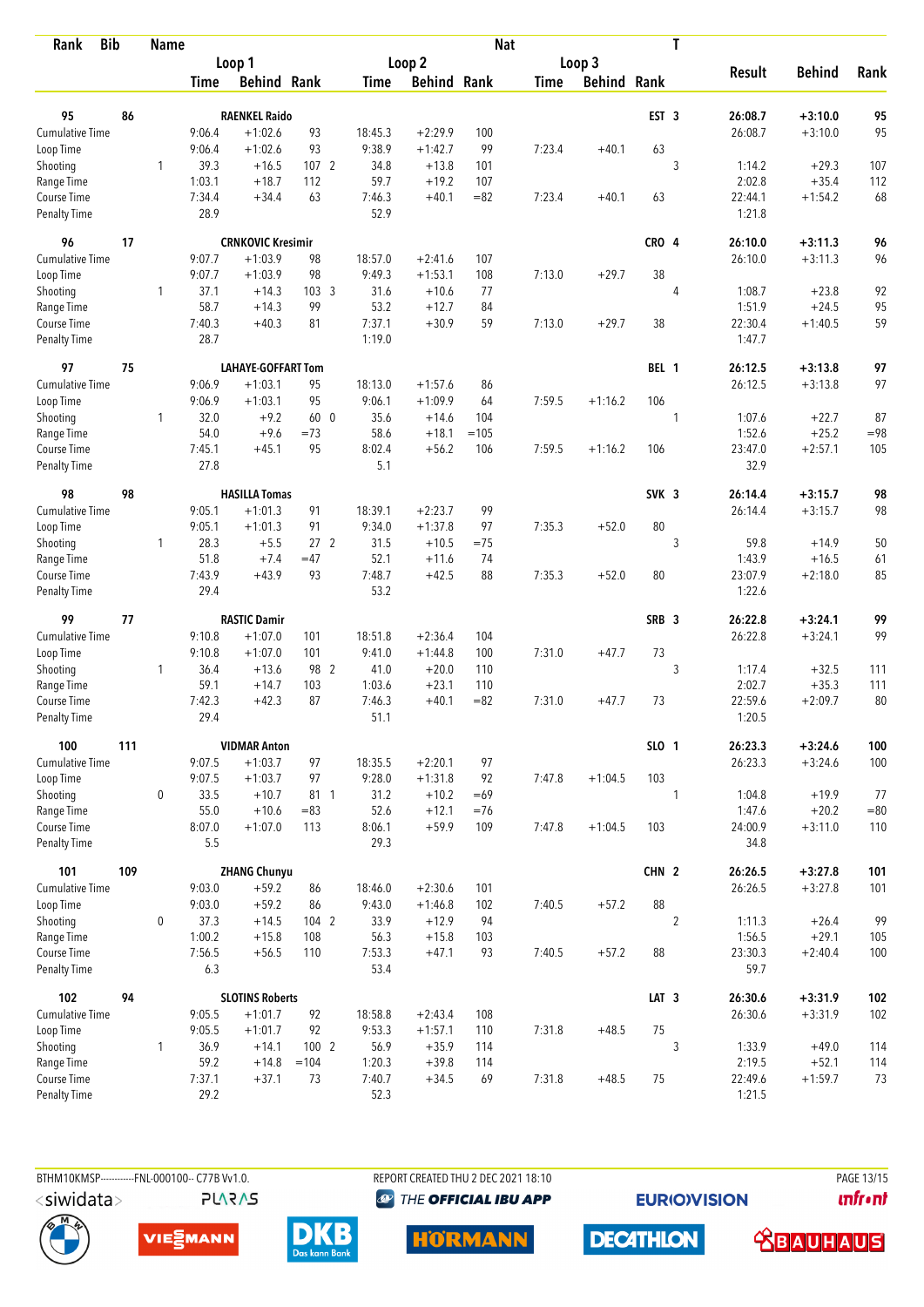| <b>Bib</b><br>Rank                 |     | <b>Name</b>  |                |                          |             |                |                    | <b>Nat</b>  |             |                    |                  | T              |                   |                      |          |
|------------------------------------|-----|--------------|----------------|--------------------------|-------------|----------------|--------------------|-------------|-------------|--------------------|------------------|----------------|-------------------|----------------------|----------|
|                                    |     |              |                | Loop 1                   |             |                | Loop 2             |             |             | Loop 3             |                  |                |                   |                      |          |
|                                    |     |              | Time           | <b>Behind Rank</b>       |             | Time           | <b>Behind Rank</b> |             | <b>Time</b> | <b>Behind Rank</b> |                  |                | <b>Result</b>     | <b>Behind</b>        | Rank     |
| 103                                | 114 |              |                | <b>NORDGREN Leif</b>     |             |                |                    |             |             |                    | USA <sub>2</sub> |                | 26:37.9           | $+3:39.2$            | 103      |
| <b>Cumulative Time</b>             |     |              | 8:46.1         | $+42.3$                  | 63          | 18:33.1        | $+2:17.7$          | 96          |             |                    |                  |                | 26:37.9           | $+3:39.2$            | 103      |
| Loop Time                          |     |              | 8:46.1         | $+42.3$                  | 63          | 9:47.0         | $+1:50.8$          | 106         | 8:04.8      | $+1:21.5$          | 110              |                |                   |                      |          |
|                                    |     | 0            | 32.2           | $+9.4$                   | $=62$ 2     | 32.1           | $+11.1$            | $= 82$      |             |                    |                  |                |                   |                      | $=74$    |
| Shooting<br>Range Time             |     |              | 53.5           | $+9.1$                   | $=67$       | 51.8           | $+11.3$            | $=72$       |             |                    |                  | $\sqrt{2}$     | 1:04.3<br>1:45.3  | $+19.4$<br>$+17.9$   | $=69$    |
| Course Time                        |     |              | 7:47.2         | $+47.2$                  | $=101$      | 7:59.8         | $+53.6$            | 102         | 8:04.8      | $+1:21.5$          | 110              |                | 23:51.8           | $+3:01.9$            | 107      |
| Penalty Time                       |     |              | 5.4            |                          |             | 55.4           |                    |             |             |                    |                  |                | 1:00.8            |                      |          |
| 104                                | 93  |              |                | <b>KOMATZ David</b>      |             |                |                    |             |             |                    | AUT <sub>3</sub> |                | 26:39.7           | $+3:41.0$            | 104      |
| Cumulative Time                    |     |              | 9:25.8         | $+1:22.0$                | 107         | 18:52.0        | $+2:36.6$          | 105         |             |                    |                  |                | 26:39.7           | $+3:41.0$            | 104      |
| Loop Time                          |     |              | 9:25.8         | $+1:22.0$                | 107         | 9:26.2         | $+1:30.0$          | 90          | 7:47.7      | $+1:04.4$          | 102              |                |                   |                      |          |
| Shooting                           |     | 2            | 30.5           | $+7.7$                   | $=49$ 1     | 38.5           | $+17.5$            | 109         |             |                    |                  | 3              | 1:09.0            | $+24.1$              | $= 95$   |
| Range Time                         |     |              | 53.1           | $+8.7$                   | $=60$       | 58.6           | $+18.1$            | $=105$      |             |                    |                  |                | 1:51.7            | $+24.3$              | 94       |
| Course Time                        |     |              | 7:40.7         | $+40.7$                  | $= 82$      | 7:59.2         | $+53.0$            | 101         | 7:47.7      | $+1:04.4$          | 102              |                | 23:27.6           | $+2:37.7$            | 97       |
| Penalty Time                       |     |              | 52.0           |                          |             | 28.4           |                    |             |             |                    |                  |                | 1:20.4            |                      |          |
| 105                                | 113 |              |                | <b>MISE Edgars</b>       |             |                |                    |             |             |                    | LAT <sub>1</sub> |                | 26:40.6           | $+3:41.9$            | 105      |
| <b>Cumulative Time</b>             |     |              | 9:39.4         | $+1:35.6$                | 112         | 18:49.6        | $+2:34.2$          | 103         |             |                    |                  |                | 26:40.6           | $+3:41.9$            | 105      |
| Loop Time                          |     |              | 9:39.4         | $+1:35.6$                | 112         | 9:10.2         | $+1:14.0$          | 72          | 7:51.0      | $+1:07.7$          | 104              |                |                   |                      |          |
| Shooting                           |     | 1            | 35.9           | $+13.1$                  | 95 0        | 31.9           | $+10.9$            | 81          |             |                    |                  | 1              | 1:07.8            | $+22.9$              | $= 88$   |
| Range Time                         |     |              | 58.8           | $+14.4$                  | $=100$      | 53.4           | $+12.9$            | $= 87$      |             |                    |                  |                | 1:52.2            | $+24.8$              | 97       |
| Course Time<br>Penalty Time        |     |              | 8:09.0<br>31.6 | $+1:09.0$                | 114         | 8:11.2<br>5.6  | $+1:05.0$          | 111         | 7:51.0      | $+1:07.7$          | 104              |                | 24:11.2<br>37.2   | $+3:21.3$            | 113      |
|                                    |     |              |                |                          |             |                |                    |             |             |                    |                  |                |                   |                      |          |
| 106                                | 110 |              |                | <b>HARJULA Tuomas</b>    |             |                |                    |             |             |                    | FIN <sub>2</sub> |                | 26:45.6           | $+3:46.9$            | 106      |
| Cumulative Time                    |     |              | 9:03.6         | $+59.8$                  | 90          | 18:23.6        | $+2:08.2$          | 89          |             |                    |                  |                | 26:45.6           | $+3:46.9$            | 106      |
| Loop Time                          |     |              | 9:03.6         | $+59.8$                  | 90          | 9:20.0         | $+1:23.8$          | 85          | 8:22.0      | $+1:38.7$          | 113              |                |                   |                      |          |
| Shooting                           |     | 1            | 34.6<br>54.4   | $+11.8$                  | 91 1        | 31.0<br>53.0   | $+10.0$            | 68          |             |                    |                  | $\overline{2}$ | 1:05.6            | $+20.7$              | 82<br>79 |
| Range Time                         |     |              |                | $+10.0$                  | $=78$<br>80 | 7:57.6         | $+12.5$            | $=78$<br>99 |             |                    | 113              |                | 1:47.4<br>23:59.7 | $+20.0$<br>$+3:09.8$ | 109      |
| Course Time<br><b>Penalty Time</b> |     |              | 7:40.1<br>29.1 | $+40.1$                  |             | 29.4           | $+51.4$            |             | 8:22.0      | $+1:38.7$          |                  |                | 58.5              |                      |          |
| 107                                | 34  |              |                | <b>GUZIK Grzegorz</b>    |             |                |                    |             |             |                    | POL 3            |                | 26:46.3           | $+3:47.6$            | 107      |
| <b>Cumulative Time</b>             |     |              | 9:13.3         | $+1:09.5$                | 103         | 19:00.6        | $+2:45.2$          | 109         |             |                    |                  |                | 26:46.3           | $+3:47.6$            | 107      |
| Loop Time                          |     |              | 9:13.3         | $+1:09.5$                | 103         | 9:47.3         | $+1:51.1$          | 107         | 7:45.7      | $+1:02.4$          | 97               |                |                   |                      |          |
| Shooting                           |     | 1            | 33.0           | $+10.2$                  | 772         | 30.9           | $+9.9$             | $=63$       |             |                    |                  | 3              | 1:04.0            | $+19.1$              | $=70$    |
| Range Time                         |     |              | 55.4           | $+11.0$                  | $= 88$      | 53.0           | $+12.5$            | $=78$       |             |                    |                  |                | 1:48.4            | $+21.0$              | 86       |
| Course Time                        |     |              | 7:48.9         | $+48.9$                  | 107         | 8:01.4         | $+55.2$            | 104         | 7:45.7      | $+1:02.4$          | 97               |                | 23:36.0           | $+2:46.1$            | 103      |
| Penalty Time                       |     |              | 29.0           |                          |             | 52.9           |                    |             |             |                    |                  |                | 1:21.9            |                      |          |
| 108                                | 79  |              |                | NEDZA-KUBINIEC Andrzej   |             |                |                    |             |             |                    | POL 3            |                | 26:49.6           | $+3:50.9$            | 108      |
| <b>Cumulative Time</b>             |     |              | 9:03.2         | $+59.4$                  | $= 87$      | 18:48.2        | $+2:32.8$          | 102         |             |                    |                  |                | 26:49.6           | $+3:50.9$            | 108      |
| Loop Time                          |     |              | 9:03.2         | $+59.4$                  | $= 87$      | 9:45.0         | $+1:48.8$          | $=104$      | 8:01.4      | $+1:18.1$          | 109              |                |                   |                      |          |
| Shooting                           |     | $\mathbf{1}$ | 29.3           | $+6.5$                   | $=32$ 2     | 27.2           | $+6.2$             | 31          |             |                    |                  | 3              | 56.6              | $+11.7$              | $=32$    |
| Range Time                         |     |              | 49.9           | $+5.5$                   | $= 30$      | 49.4           | $+8.9$             | $=46$       |             |                    |                  |                | 1:39.3            | $+11.9$              | 38       |
| Course Time<br>Penalty Time        |     |              | 7:44.7<br>28.6 | $+44.7$                  | 94          | 8:00.2<br>55.4 | $+54.0$            | 103         | 8:01.4      | $+1:18.1$          | 109              |                | 23:46.3<br>1:24.0 | $+2:56.4$            | 104      |
| 109                                | 64  |              |                | <b>BIONAZ Didier</b>     |             |                |                    |             |             |                    | ITA <sub>5</sub> |                | 26:56.4           | $+3:57.7$            | 109      |
| Cumulative Time                    |     |              | 8:51.8         | $+48.0$                  | 74          | 19:14.0        | $+2:58.6$          | 110         |             |                    |                  |                | 26:56.4           | $+3:57.7$            | 109      |
| Loop Time                          |     |              | 8:51.8         | $+48.0$                  | 74          | 10:22.2        | $+2:26.0$          | 114         | 7:42.4      | $+59.1$            | 92               |                |                   |                      |          |
| Shooting                           |     | 1            | 29.9           | $+7.1$                   | $=41$ 4     | 47.0           | $+26.0$            | 112         |             |                    |                  | 5              | 1:16.9            | $+32.0$              | 110      |
| Range Time                         |     |              | 51.3           | $+6.9$                   | $=42$       | 1:07.5         | $+27.0$            | 112         |             |                    |                  |                | 1:58.8            | $+31.4$              | $=107$   |
| Course Time                        |     |              | 7:32.4         | $+32.4$                  | 59          | 7:33.3         | $+27.1$            | 53          | 7:42.4      | $+59.1$            | 92               |                | 22:48.1           | $+1:58.2$            | 71       |
| Penalty Time                       |     |              | 28.1           |                          |             | 1:41.4         |                    |             |             |                    |                  |                | 2:09.5            |                      |          |
| 110                                | 100 |              |                | <b>BURKHALTER Joscha</b> |             |                |                    |             |             |                    | SUI <sub>3</sub> |                | 27:06.1           | $+4:07.4$            | 110      |
| Cumulative Time                    |     |              | 9:03.5         | $+59.7$                  | 89          | 18:54.3        | $+2:38.9$          | 106         |             |                    |                  |                | 27:06.1           | $+4:07.4$            | 110      |
| Loop Time                          |     |              | 9:03.5         | $+59.7$                  | 89          | 9:50.8         | $+1:54.6$          | 109         | 8:11.8      | $+1:28.5$          | 112              |                |                   |                      |          |
| Shooting                           |     | 1            | 26.6           | $+3.8$                   | $=15$ 2     | 30.7           | $+9.7$             | 61          |             |                    |                  | 3              | 57.4              | $+12.5$              | $= 39$   |
| Range Time                         |     |              | 48.9           | $+4.5$                   | 22          | 49.5           | $+9.0$             | 49          |             |                    |                  |                | 1:38.4            | $+11.0$              | 35       |
| Course Time                        |     |              | 7:45.3         | $+45.3$                  | $= 96$      | 8:07.2         | $+1:01.0$          | 110         | 8:11.8      | $+1:28.5$          | 112              |                | 24:04.3           | $+3:14.4$            | 111      |
| Penalty Time                       |     |              | 29.3           |                          |             | 54.1           |                    |             |             |                    |                  |                | 1:23.4            |                      |          |

BTHM10KMSP------------FNL-000100-- C77B Vv1.0. **PLARAS**  REPORT CREATED THU 2 DEC 2021 18:10 **<sup><sup>3</sup>** THE OFFICIAL IBU APP</sup>

**HORMANN** 

**EURIOVISION** 

**DECATHLON** 



 **<u>CBAUHAUS</u>**